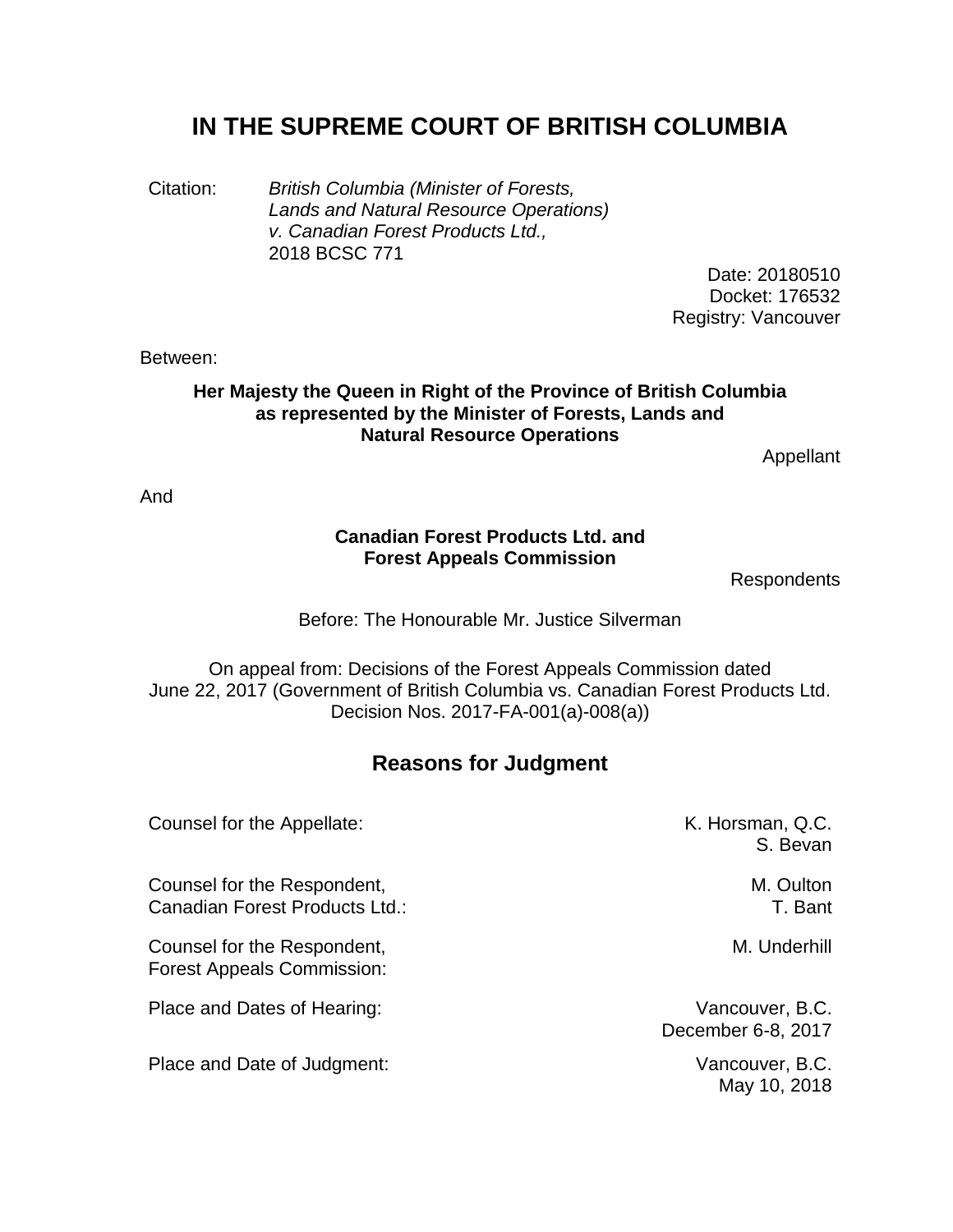# **Table of Contents**

| The Commission's Decision on the Province's Summary Dismissal Application 18         |
|--------------------------------------------------------------------------------------|
|                                                                                      |
|                                                                                      |
|                                                                                      |
|                                                                                      |
|                                                                                      |
|                                                                                      |
|                                                                                      |
| Interpretation of s. 105.2 of the FA and the Commission's jurisdiction under         |
|                                                                                      |
|                                                                                      |
|                                                                                      |
|                                                                                      |
| Res judicata, collateral attack, and abuse of process in relation to the decision of |
|                                                                                      |
|                                                                                      |
|                                                                                      |
|                                                                                      |
|                                                                                      |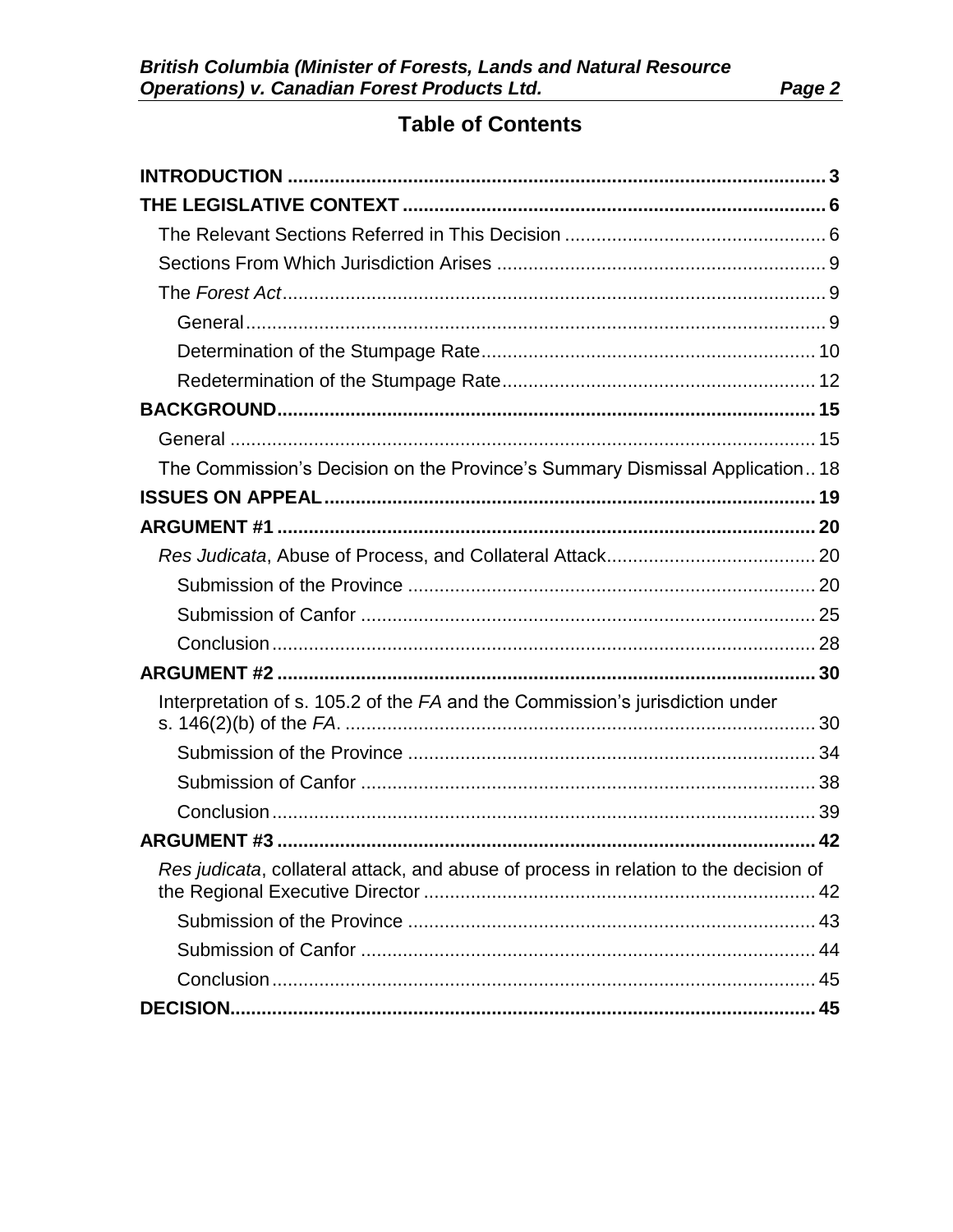# <span id="page-2-0"></span>**INTRODUCTION**

[1] The appellant, Her Majesty the Queen in right of the Province of British Columbia (the "Province") as represented by the Minister of Forests, Lands and Natural Resource Operations (the "Minister" or "Ministry"), appeals a decision of the Forest Appeals Commission (the "Commission") pursuant to s. 140.7 of the *Forest and Range Practices Act,* S.B.C. 2002, c. 69 ( "*FRPA*"). Section 140.7 provides a right of appeal to this Court from a decision of the Commission, on a question of "law or jurisdiction".

| February 8-9, 2017      | A Ministry employee redetermines eight<br>stumpage rates                                                         |
|-------------------------|------------------------------------------------------------------------------------------------------------------|
| March 1, 2017           | Canadian Forest Products Ltd. ("Canfor")<br>commences an appeal of the eight stumpage<br>rates to the Commission |
| April 24 - May 16, 2017 | The Province applies to the Commission for<br>summary dismissal of the stumpage appeals                          |
| June 22, 2017           | The Commission denies the Province's<br>summary dismissal application                                            |
|                         | The appeal to this Court is from the<br>Commission's denial of the Province's<br>summary dismissal application   |

[2] A brief chronology that leads to this Appeal is as follows:

[3] Canfor appealed eight stumpage rate determinations to the Forest Appeals Commission. At the outset of those proceedings, the Province brought an application seeking to summarily dismiss the stumpage appeals on the alternative grounds that:

- 1. The substance of the stumpage appeals has been appropriately dealt with in another proceeding (*res judicata*).
- 2. The Commission lacks jurisdiction over the stumpage appeals;
- 3. The stumpage appeals are an abuse of process.

[4] The Commission dismissed that application. The Province now appeals to this Court.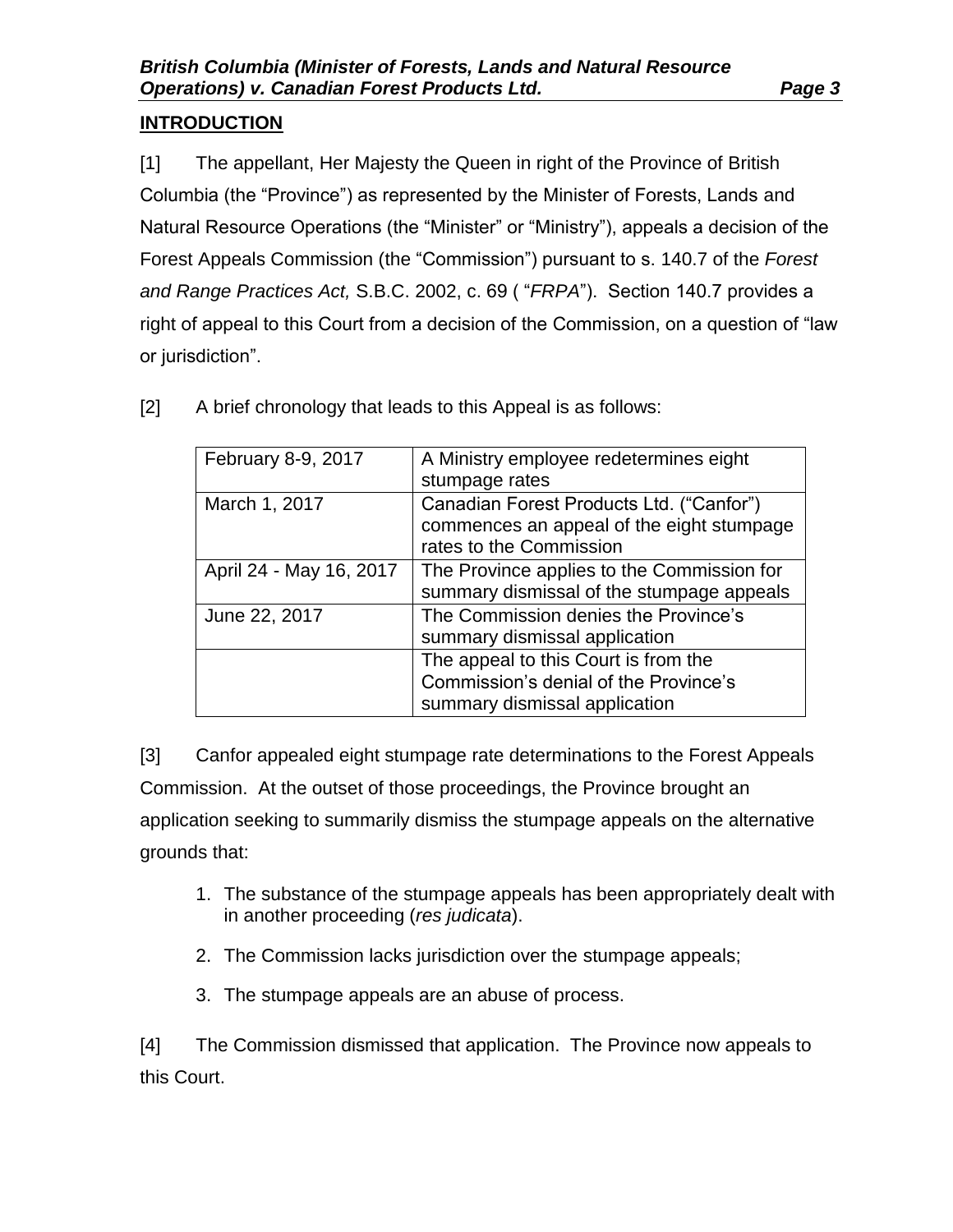[5] If this appeal (from the dismissal of the Province's summary dismissal application) is unsuccessful, this matter will not be over. Rather, the matter will return to the Commission to deal with the merits of Canfor's appeal concerning the stumpage rate. The Commission has agreed to hold the underlying stumpage appeal proceeding in abeyance pending the outcome of the appeal to this Court.

[6] The Province essentially makes the same arguments to this Court that it made before the Commission. It now frames those arguments as errors made by the Commission with respect to each of the following:

- 1. *Res Judicata* and abuse of process in relation to the stumpage appeals;
- 2. Interpretation of s. 105.2 of the *Forest Act*, R.S.B.C. 1996, c. 157 [*FA*] and the Commission's jurisdiction under s. 146(2)(b) of the *FA*; and
- 3. *Res judicata*, abuse of process, and collateral attack in relation to the decision of the Regional Executive Director
- [7] Concerning the first argument, and at the risk of over-simplification:
	- 1. The Province argues *res judicata* and abuse of process on the basis that Canfor's latest appeals constitute impermissible relitigation of the same matter adjudicated by the Commission in a previous proceeding.
	- 2. Canfor argues that *res judicata* and abuse of process are not applicable here because the facts, and the legal argument, which formed the basis of the previous proceeding are different than those that are applicable in this matter.
	- 3. Canfor also argues that this issue is not appealable to this Court because of s. 140.7 of the *FA* which restricts appeals to questions of "law or jurisdiction".
- [8] Concerning the second argument, and at the risk of over-simplification:
	- 1. The Province argues that the Commission had no jurisdiction to hear the appeals because a redetermination (of the stumpage rate) sought to be appealed by Canfor to the Commission is only appealable when the determination was made pursuant to s. 105(1) of the *FA*. Here, the determination was made pursuant to s. 105.2 of the *FA*, and is therefore not appealable.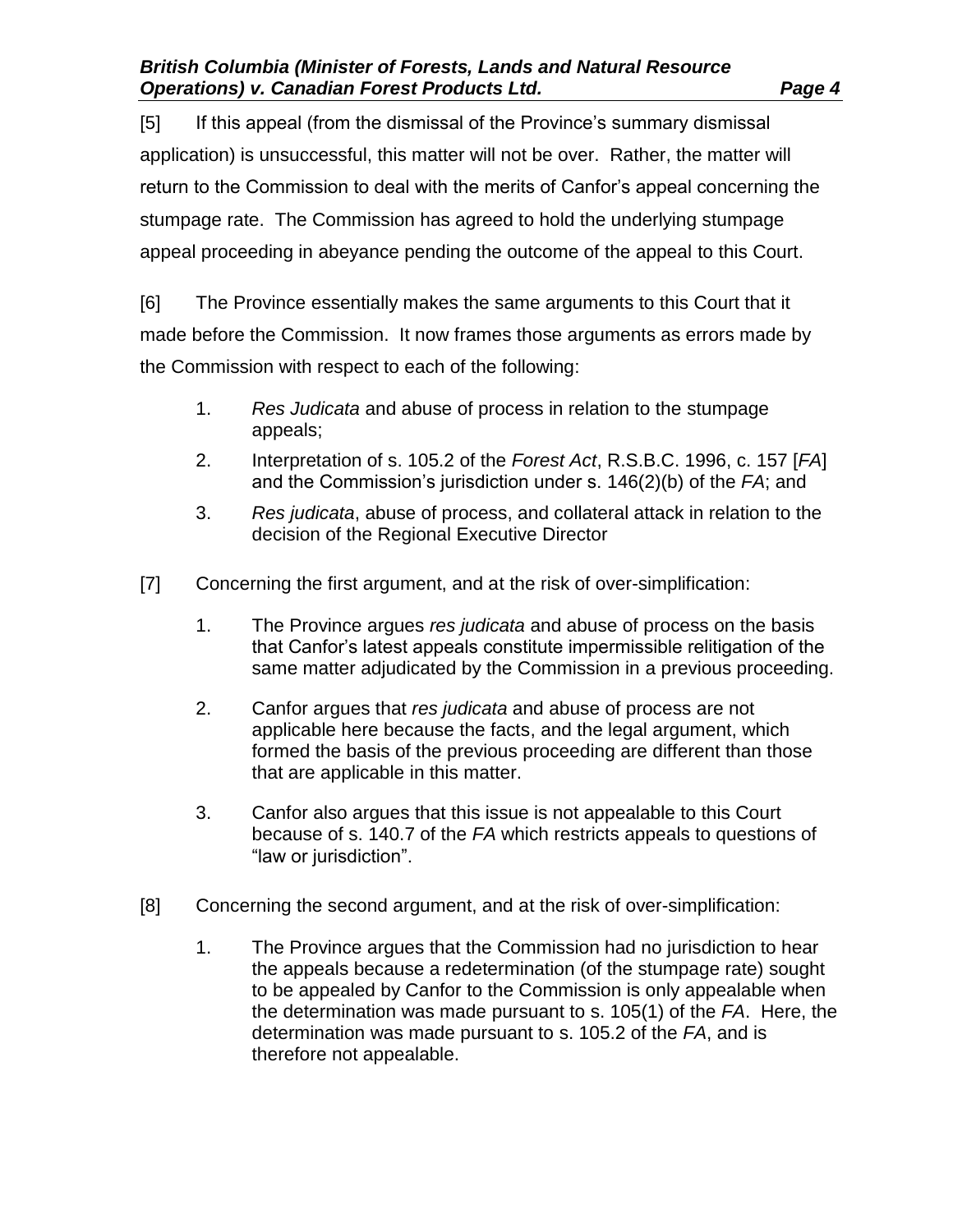- 2. Canfor argues that the Commission had jurisdiction because it found that s. 146 of the *FA* conferred it with jurisdiction to hear the stumpage appeals. Section 146 is an enabling provision that creates a right of appeal to the Commission from a stumpage rate determination.
- [9] Concerning the third argument, and at the risk of over-simplification:
	- 1. The Province argues *res judicata*, collateral attack and abuse of process on this basis. Before the redetermination of the stumpage rate was directed, the Province gave Canfor a full opportunity, which Canfor accepted, to make submissions to the Regional Director about whether a redetermination should be ordered.
	- 2. Canfor argues that *res judicata*, abuse of process, and collateral attack do not arise from an informal submission made prior to the actual determination pursuant to the *FA*, which is the substance of this appeal.
	- 3. Canfor also argues that this issue is not appealable to this Court because of s. 140.7 of the *FA* which restricts appeals to questions of "law or jurisdiction".

[10] The Province argues with respect to all the issues raised that the standard of review in this Court is correctness. It argues that the decision and the issues under appeal are not only incorrect, but also unreasonable.

[11] Canfor argues that the standard of review in this Court is reasonableness and that deference must be granted to the Commission. It argues that the Commission's reasons were not only reasonable, but also correct.

[12] Counsel for the Commission attended and made certain submissions which I heard, subject to my consideration of a subsequent submission from the Province with respect to the extent to which the Commission's submissions should be considered. In that regard, I am satisfied that, in the circumstances of this case, the submissions of the Commission will be considered by me only to the extent that they assist me with respect to the question of the Commission's jurisdiction. As it turns out, the Commission's jurisdiction to hear portions of Canfor's appeal, as well as portions of the Province's preliminary motion, are very much in dispute in the context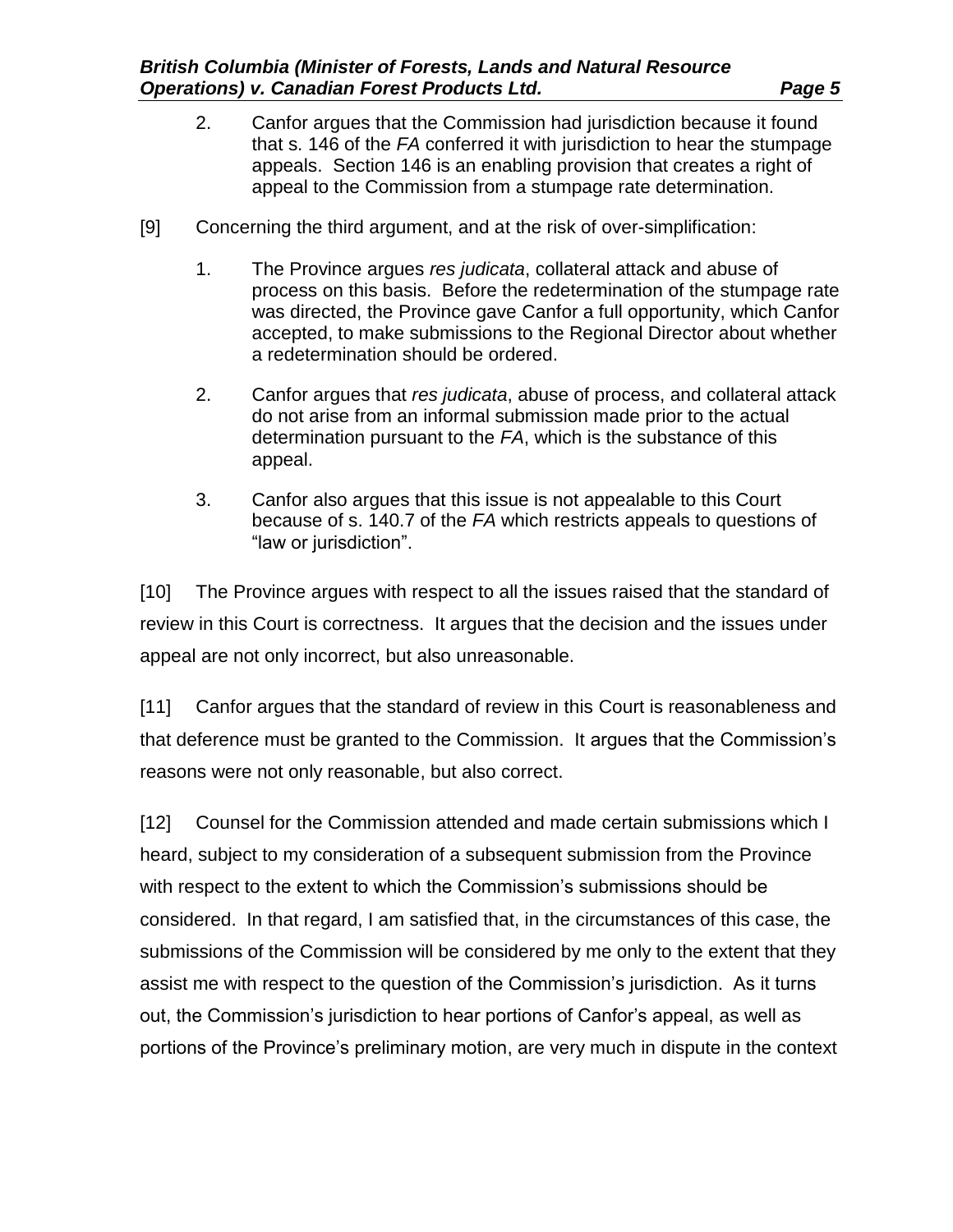of the Commission's jurisdiction. In that regard, the submissions of counsel are helpful.

[13] In the circumstances of this case, I decline to consider the submissions of counsel for the Commission with respect to the characterization of issues as raising either questions of law, questions of fact, or questions of mixed fact and law. I am satisfied that I have sufficient assistance on those topics from the Province and from Canfor. In that regard, the Commission's submissions are repetitive and unnecessary. Similarly with respect to the standard of review which will apply to the various issues argued before me by the Province and Canfor. In the circumstances in this case, those are significantly connected to the issue of whether questions are those of law, fact, or mixed law and fact, and I do not need to hear from counsel for the Commission with respect to those, for the same reasons as previously stated.

### <span id="page-5-0"></span>**THE LEGISLATIVE CONTEXT**

### <span id="page-5-1"></span>**The Relevant Sections Referred in This Decision**

#### *Forestry and Range Practices Act:*

**140.1** (1) The Forest Appeals Commission is continued.

(2) The commission is to hear appeals under

(a) section 82 or 83, or

(b) the Forest Act, the Private Managed Forest Land Act, the Range Act or the Wildfire Act and, in relation to appeals under those Acts, the commission has the powers given to it by those Acts.

...

**140.7** (1) A party to an appeal, or the minister, may appeal the decision of the commission to the Supreme Court on a question of law or jurisdiction.

...

### *Forest Act*

**105** (1) Subject to the regulations made under subsection (6) and orders under subsection (7), if stumpage is payable to the government under an agreement entered into under this Act or under section 103 (3), the rates of stumpage must be determined, redetermined and varied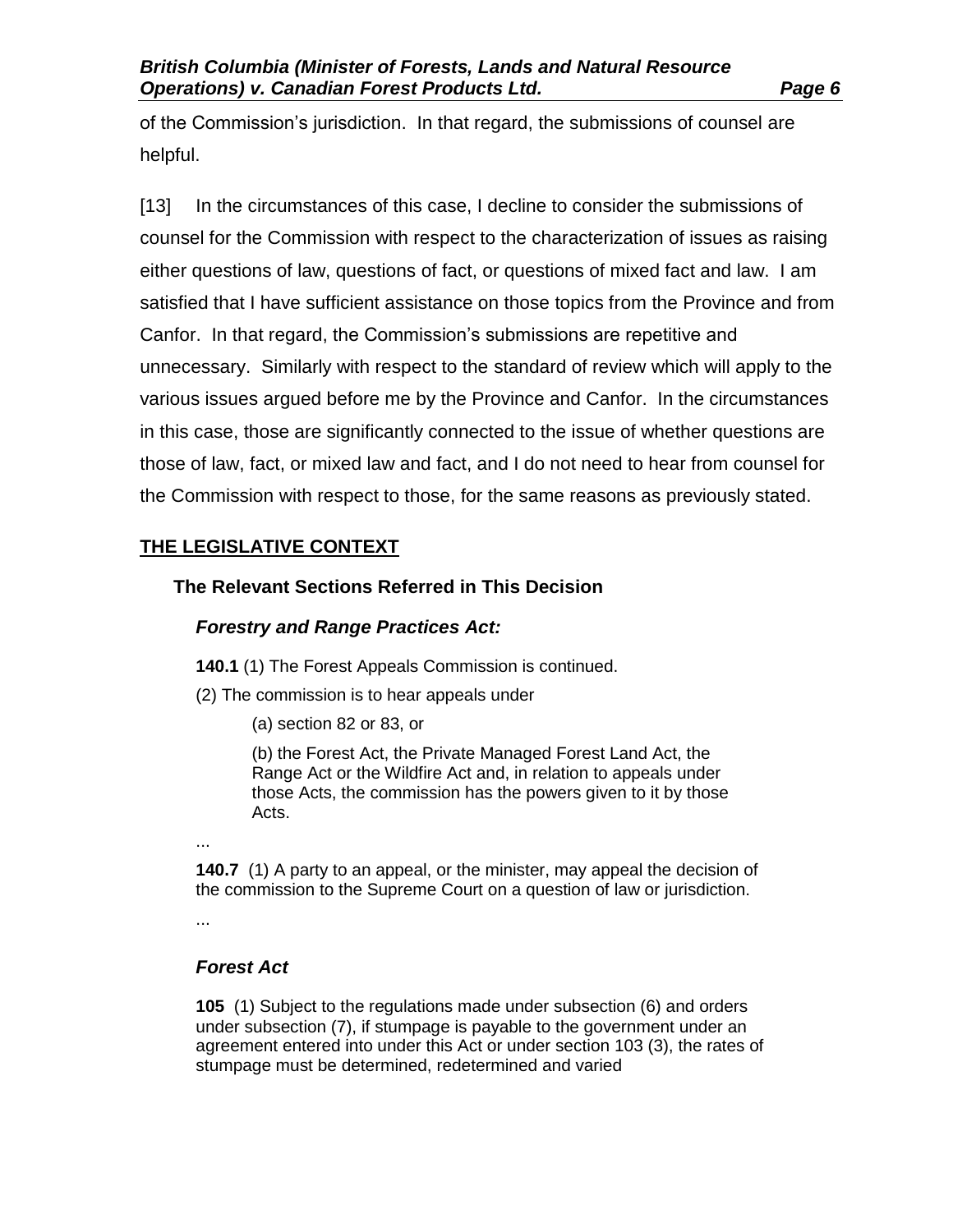(a) by an employee of the ministry, identified in the policies and procedures referred to in paragraph (c),

(b) at the times specified by the minister, and

(c) in accordance with the policies and procedures approved by the minister.

...

**105.2** (1) In this section, **"policies and procedures"** means the policies and procedures referred to in section 105 (1) (c).

(2) The minister may direct under this subsection that a stumpage rate be redetermined or varied under section 105 (1) if the minister is of the opinion that the stumpage rate was determined, redetermined or varied under that section based on information, submitted by or on behalf of the holder of an agreement, to which one or both of the following apply:

(a) at the time the information was submitted, the information was incomplete or inaccurate;

(b) at the time the information was submitted, the information did not meet the requirements of the policies and procedures.

(3) The minister may direct under this subsection that a stumpage rate be redetermined or varied under section 105 (1) if the minister is of the opinion that both of the following apply:

(a) after the stumpage rate was determined, redetermined or varied under section 105 (1), the minister became aware of information that

> (i) existed but was not taken into account when the stumpage rate was determined, redetermined or varied, or

(ii) did not exist when the stumpage rate was determined, redetermined or varied;

(b) a redetermination or variation that takes into account the information described in paragraph (a) of this subsection is likely to result in a stumpage rate that is different from the earlier determined, redetermined or varied stumpage rate.

(4) A direction of the minister under this section may be made at any time,

(a) whether the earlier determined, redetermined or varied stumpage rate is still in effect or has expired, and

(b) whether before or after stumpage is paid in respect of the timber to which the stumpage rate relates.

(5) If the minister directs under this section that an earlier determined, redetermined or varied stumpage rate be redetermined or varied under section 105 (1),

> (a) in the case of a direction issued under subsection (2) of this section, the redetermination or variation must take into account the information that is necessary to completely and accurately meet the requirements of the policies and procedures,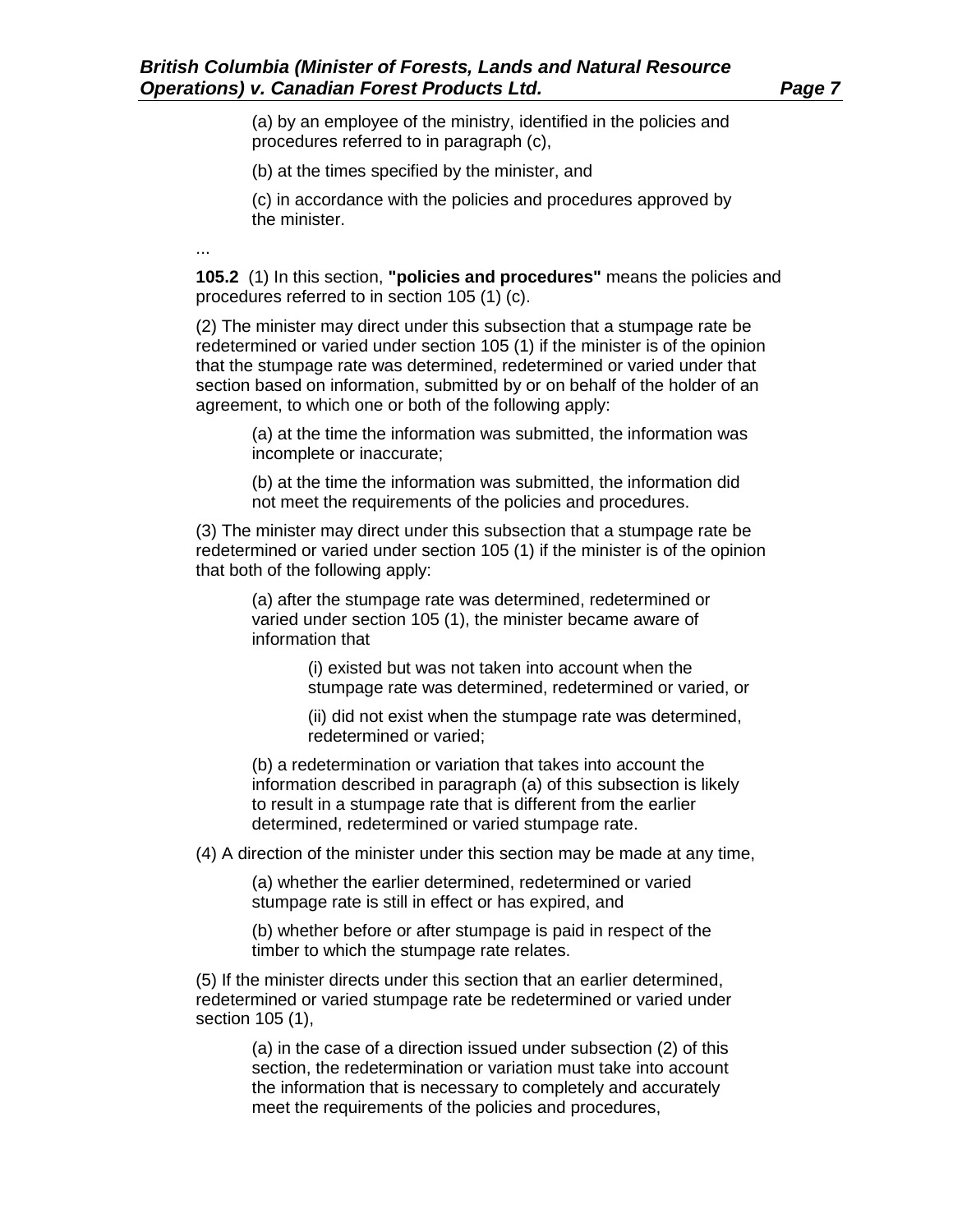(b) in the case of a direction issued under subsection (3) of this section, the redetermination or variation must take into account the information described in paragraph (a) of that subsection, and

(c) the redetermination or variation must be made in accordance with the policies and procedures that were in effect at the time the earlier stumpage rate was determined, redetermined or varied.

(6) A stumpage rate that, at the direction of the minister under this section, is redetermined or varied under section 105 (1)

(a) is deemed to have taken effect on the day after the date on which the earlier determined, redetermined or varied stumpage rate took effect, or

(b) takes effect on the day after the intended effective date for the earlier determined, redetermined or varied stumpage rate, if that earlier rate is not in effect when the redetermination or variation is made.

#### **146** ...

(2) An appeal may be made to the Forest Appeals Commission from

...

(b) a determination of an employee of the ministry under section 105 (1),

...

(6) For the purpose of subsection (2), a redetermination or variation of stumpage rates under section 105 (1) is considered to be a determination.

### *Administrative Tribunals Act*

**31** (1) At any time after an application is filed, the tribunal may dismiss all or part of it if the tribunal determines that any of the following apply:

(a) the application is not within the jurisdiction of the tribunal;

(b) the application was not filed within the applicable time limit;

(c) the application is frivolous, vexatious or trivial or gives rise to an abuse of process;

(d) the application was made in bad faith or filed for an improper purpose or motive;

(e) the applicant failed to diligently pursue the application or failed to comply with an order of the tribunal;

(f) there is no reasonable prospect the application will succeed;

(g) the substance of the application has been appropriately dealt with in another proceeding.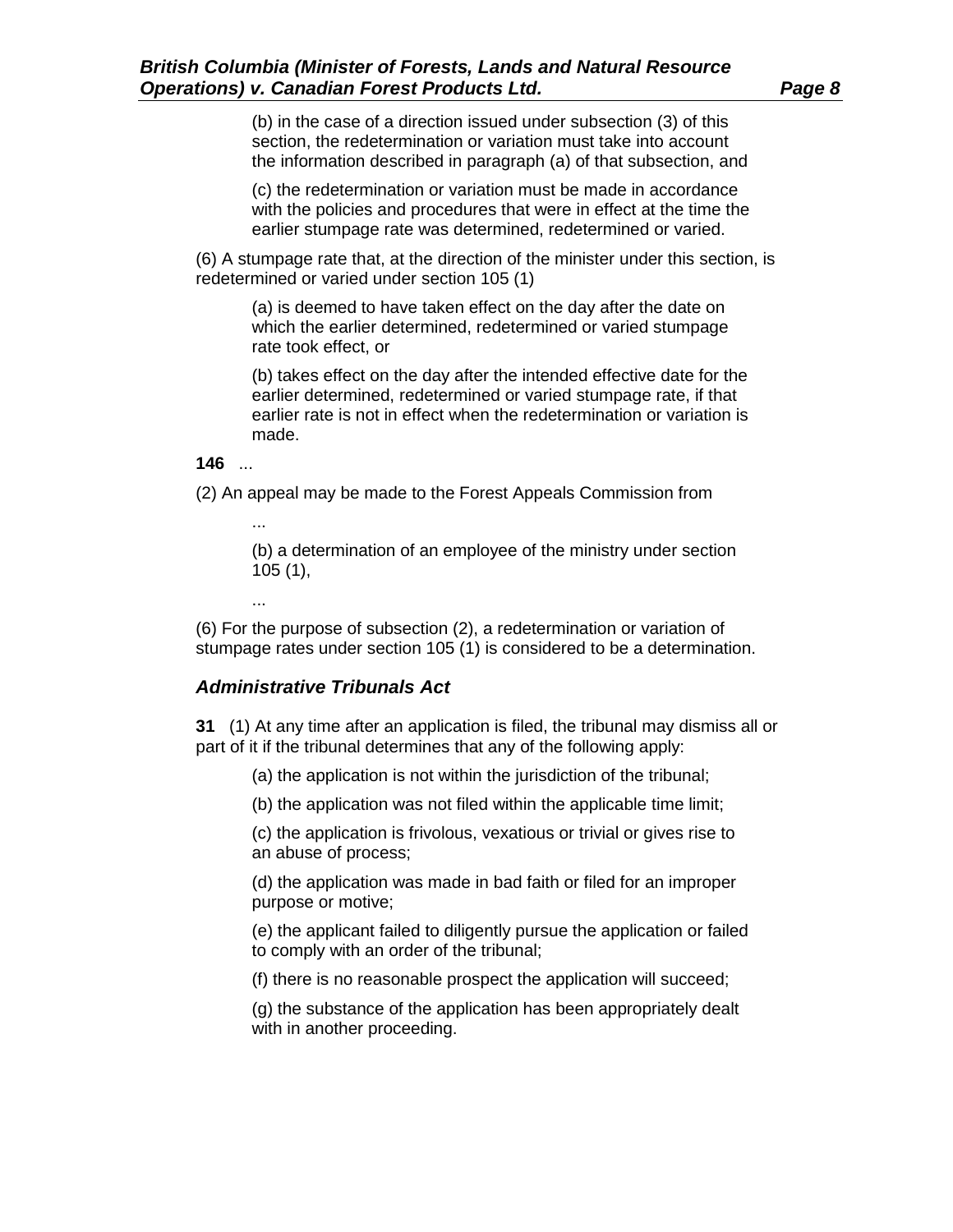#### **The Interior Appraisal Manual** *(*"IAM*")*

#### **2.2.2 Minister's Direction**

- 1. The Minister may at any time direct the determination, redetermination or variance of a stumpage rate and that,
	- a. a determined, redetermined or varied stumpage rate be effective on any future date, and that,
	- b. the determination, redetermination or variance be made in accordance with any other directions that the Minister may direct.

#### **3.1 Appraisal Methodology**

- ...
- 3. For each part of the cutting authority area, the person who determines the stumpage rate must use the procedures in this manual that must be used for the harvest method that produces the highest stumpage rate other than a method that the district manager states is unsuitable for that part of the cutting authority area.

#### **3.6.1 Water Transportation**

Water transportation occurs when logs must be transported by water between the cutting authority and the point of appraisal or reload. This includes all costs of dumping, booming, developing and operating dumping and booming grounds, and towing. ...

#### <span id="page-8-0"></span>**Sections From Which Jurisdiction Arises**

[14] Section 140.1 of the *FRPA* sets out the Commission's appellate jurisdiction.

[15] Section 146(2)(b) of the *FA* sets out the Commission's appellate jurisdiction in relation to a determination of stumpage rates pursuant to s. 105(1) of the *FA*.

[16] Section 140.7 of the *FRPA* sets out the jurisdiction of this Court to hear an appeal of a decision of the Commission.

### <span id="page-8-1"></span>**The** *Forest Act*

#### *General*

<span id="page-8-2"></span>[17] The *FA* provides a scheme under which private individuals and corporations may obtain rights to harvest timber from Crown land in British Columbia. The mechanism for the granting of such harvesting rights is an agreement entered into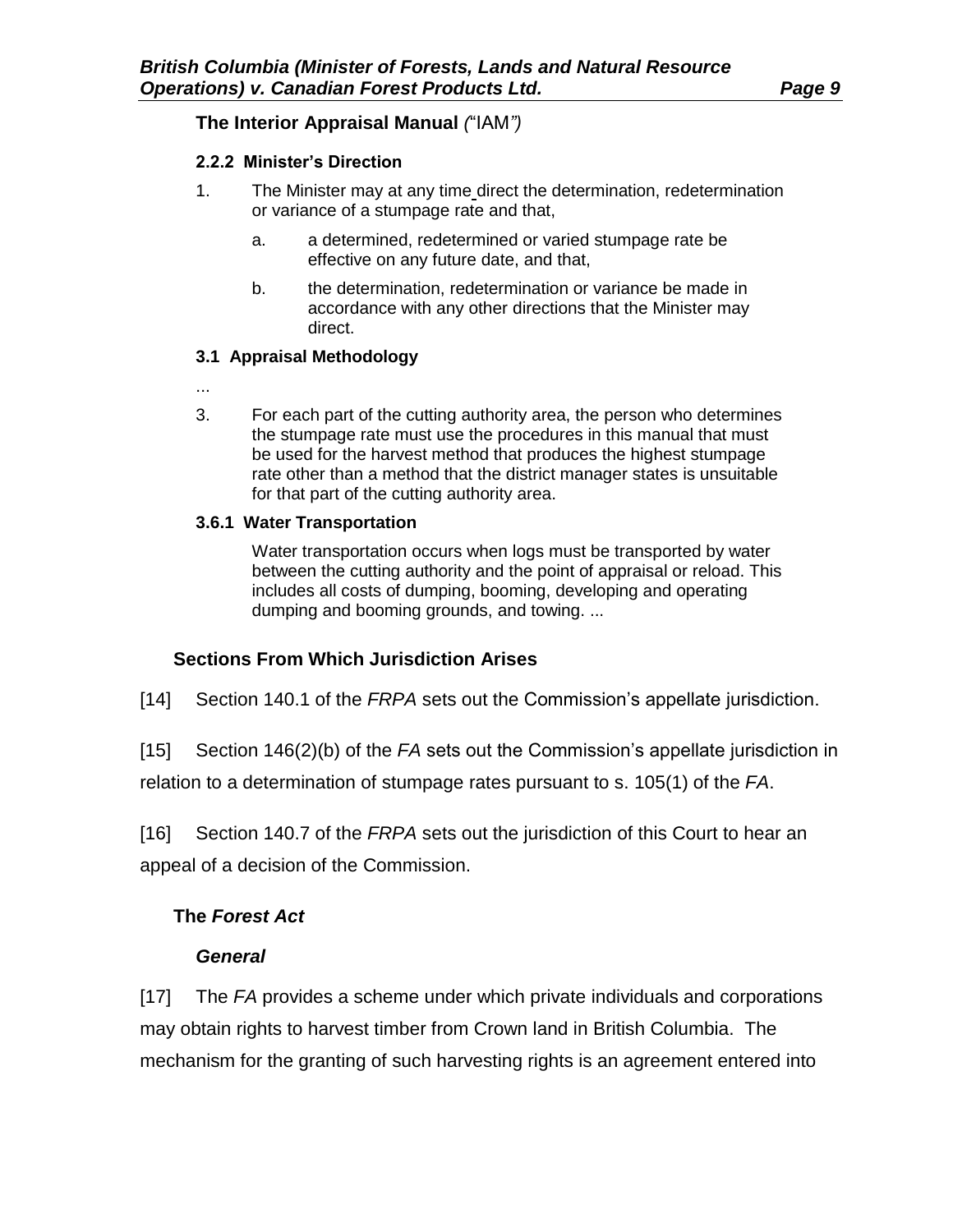between the Province and the private party as licensee, under which the licensee obtains, or may apply for, "cutting authority" on defined areas of Crown land.

[18] Canfor holds a specific forest licence in the area of the Province concerned with this appeal. This proceeding and a prior related proceeding pertain to cutting authorities issued to Canfor under that licence.

[19] A fundamental contractual and statutory obligation of *FA* licensees is the payment of stumpage to the Province, the price that the licensee pays for the "purchase" of the publically-owned resource.

[20] The formula governing stumpage calculation is set out in the *FA*. There are a number of variables and means of calculation. Most of those are not necessary to understand for the purposes of this appeal.

[21] What is necessary to understand, generally, is how and why stumpage rates are determined, and how and why they may be redetermined.

# *Determination of the Stumpage Rate*

<span id="page-9-0"></span>[22] Section 105(1) of the *FA* addresses the issue of the stumpage rate, providing that the rate is to be determined by a Ministry employee "identified in the policies and procedures", at the times specified by the Minister, and "in accordance with the policies and procedures approved by the minister". The process of determining the stumpage rate is known as stumpage appraisal. The policies and procedures approved by the Minister are found in two appraisal manuals. The IAM is the applicable manual in the present matter.

[23] The appraisal manuals are recognized as having the force of subordinate legislation. Courts and tribunals have approached disputes about the meaning of provisions of the manuals as matters of statutory interpretation subject to the usual common law principles.

[24] The concept of "cutting authority" is foundational to stumpage appraisal.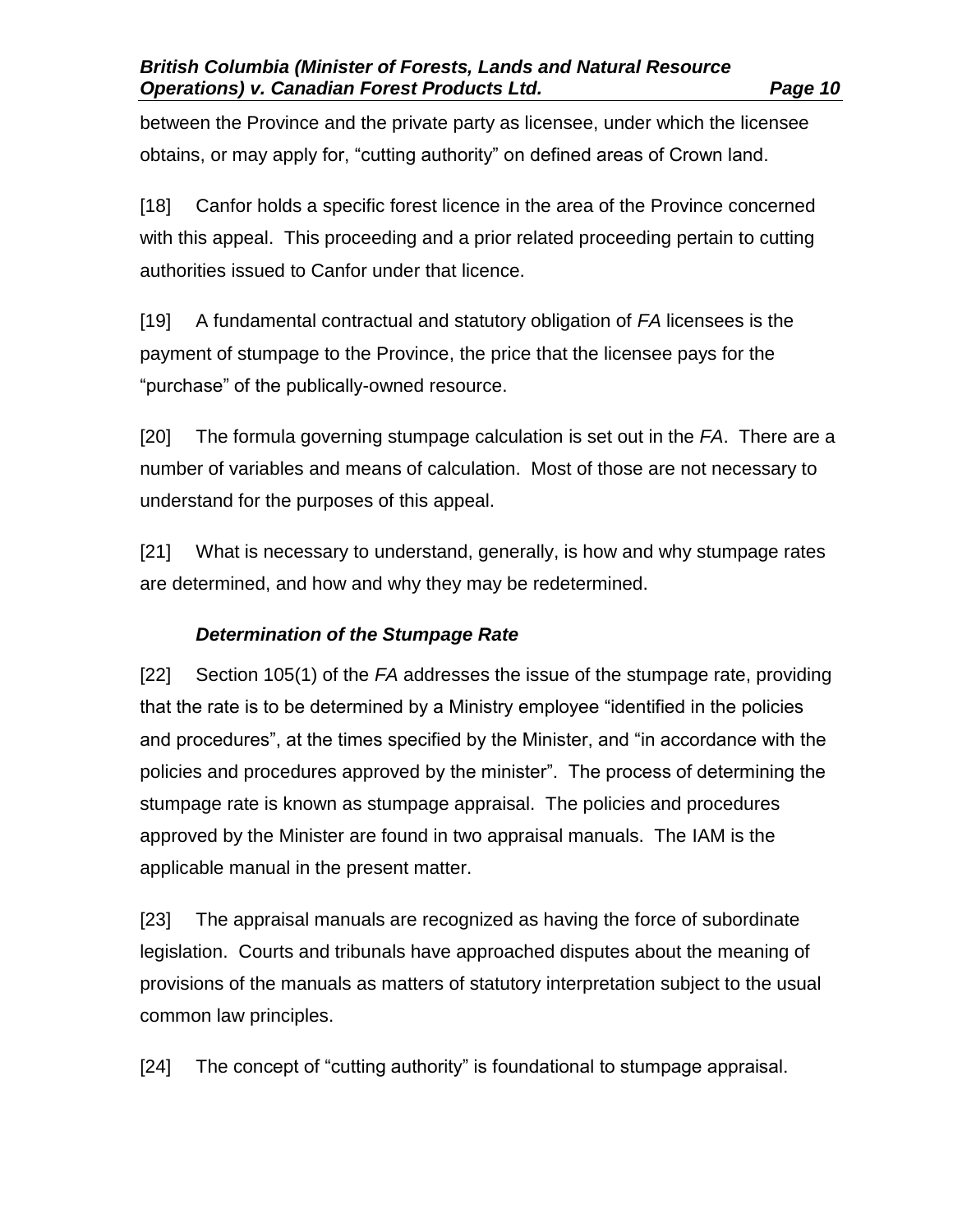[25] The scheme of the IAM makes the cutting authority the unit of stumpage appraisal. As part of its application for a cutting authority, the licensee must provide an "appraisal data submission" pertaining to the area in question for the purposes of allowing a Province employee to determine a stumpage rate applicable to the timber that the licensee harvests. A Province employee determines a single stumpage rate for each cutting authority that the Ministry issues.

[26] The Province issues a new version of the IAM effective July 1 each year. Periodic amendments may be made. The most recently amended IAM that is in effect on the effective date of the cutting authority governs the determination of the stumpage rate for that cutting authority. In the present case, the relevant Canfor cutting authorities in issue had effective dates the earliest of which was July 9, 2012 and the latest of which was January 16, 2014. Therefore, two versions of the IAM are relevant. Further, for the most part, it is unnecessary to distinguish between the 2012 and 2013 IAMs in these submissions, as the two versions were identical in relevant respects. The only exception is s. 3.1, which was significantly amended July 1, 2013.

[27] Stumpage appraisals have, among others, the following general characteristics:

- 1. A stumpage rate represents an appraisal of the value of the stand of timber in the cutting authority area.
- 2. The data that licensees must submit for stumpage appraisal purposes is comprised of information about characteristics of the timber and the area in which it is located, impacting the value of the harvesting rights to timber.
- 3. To the extent that stumpage rate determinations incorporate data on methods of timber harvesting and transportation, they are based not on actual experienced licensee operations under the cutting authority in question, but rather on the hypothetical, prospectively-imagined operations of a licensee.
- 4. A system of stumpage appraisal called the Market Pricing System correlates the data about the cutting authority area to an underlying auction data set, by way of a central equation set out in the IAM.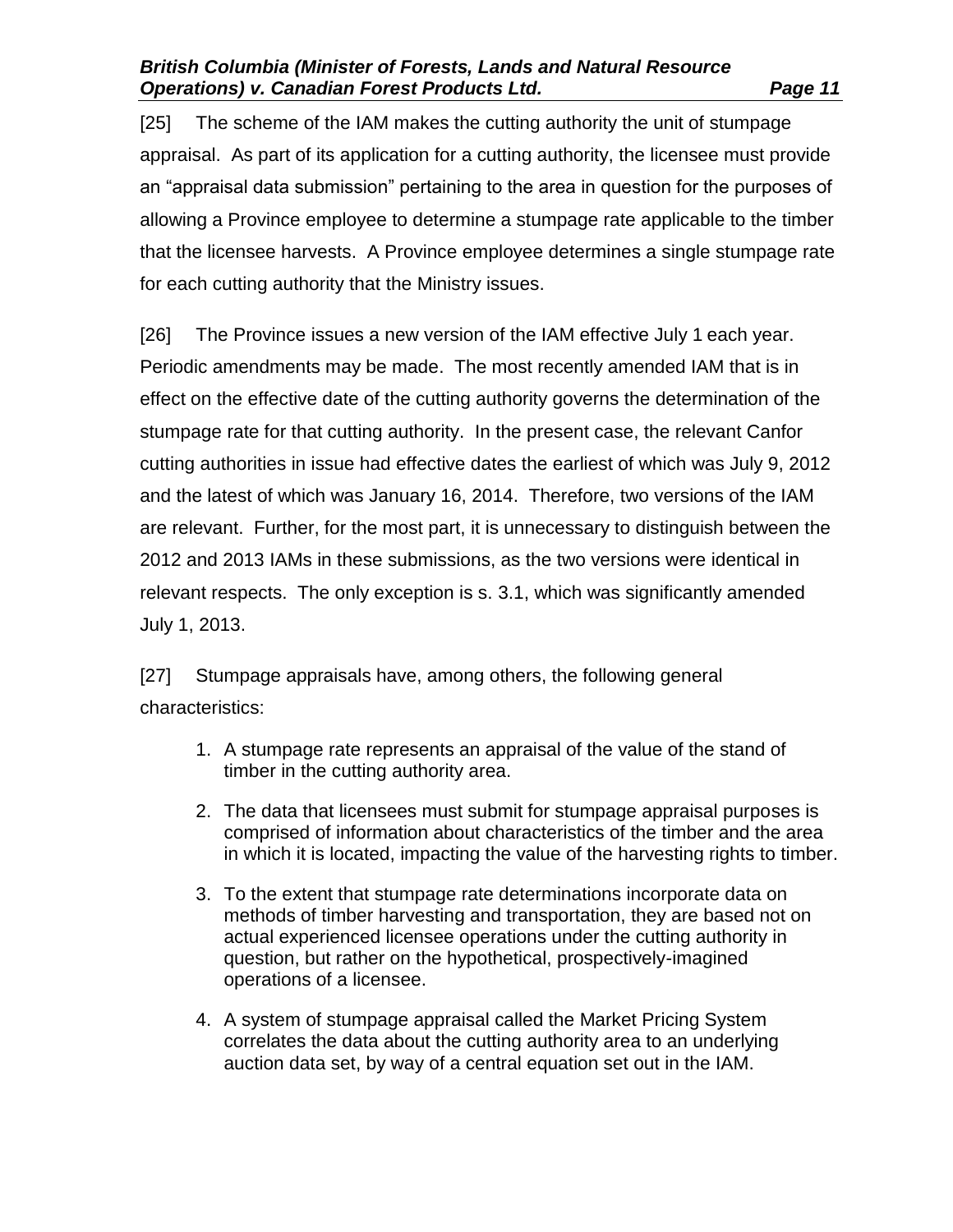- 5. The IAM is, for the most part, highly prescriptive and exclusive of discretionary judgment on the part of the Province employee who performs the rate determination. The process for the Ministry employee is one of taking the data submitted by the licensee, conducting checks for any patent inaccuracy or incompleteness against the requirements of the IAM, and cuing a computer system to run the data through the equations.
- 6. While the IAM does not confer technical staff with a great deal of discretion, it does require them to exercise professional judgment in their interpretation and application of the IAM.
- 7. In the event choice or discretion arises respecting the data that should be used in a stumpage rate determination, there is an overriding rule that the data that must be used is the data that will produce the highest stumpage rate ("Highest-Stumpage Rule").
- 8. Where there is a difference of transportation time when comparing the potential of truck haul with water transportation, that difference may have a significant effect on the stumpage rate.
- 9. The cycle time variable in the estimated winning bid equation is the truck haul time from the centre of the cutting authority area to the nearest Point of Appraisal ("POA") and back. The IAM requires the POA that produces the highest stumpage rate to be used to calculate the cycle time regardless of whether the licensee actually transports timber to that POA, or whether that POA is even operational.
- 10.The IAM allows for the inclusion of water transportation within the appraisal transportation route from the cutting authority to the POA. Depending on the position of the cutting authority in relation to the POA, the highest-stumpage principle may dictate that water transportation be factored into the appraisal transportation route.
- 11.Section 3.1(3) of the 2013 IAM is noted as background to the present matter. This provision is exceptional within the scheme of the IAM in introducing limited discretion into the stumpage rate determination.

### *Redetermination of the Stumpage Rate*

<span id="page-11-0"></span>[28] When directed by the Province to determine or redetermine a stumpage rate, technical staff is required to interpret and apply the IAM while deciding the values for each variable in the estimated winning bid equation.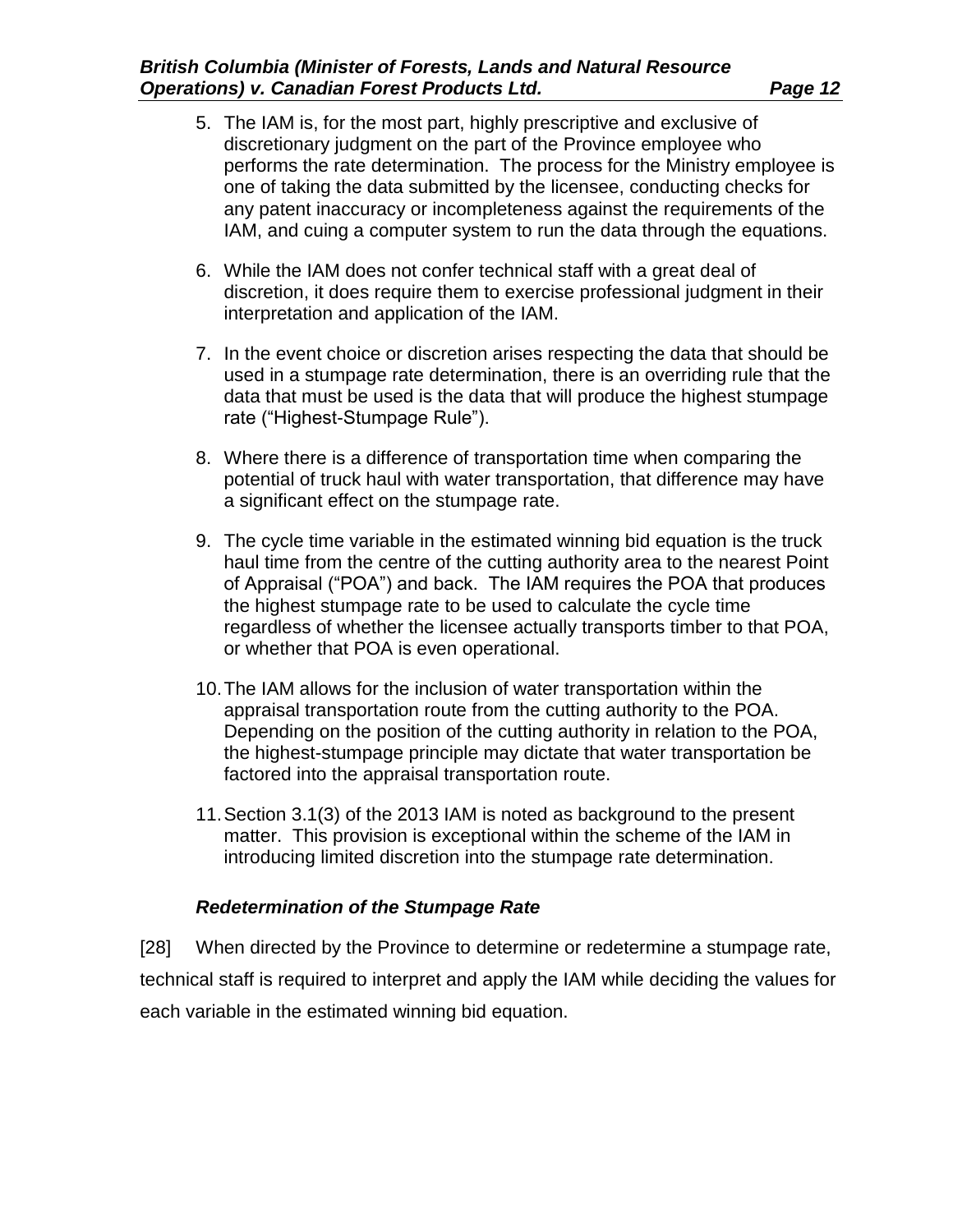[29] It is useful to have an understanding of the applicable statutory regime, and in particular the respective roles of the Minister (or his/her delegate), designated Ministry employees, the Commission, and the Court.

[30] Section 105(1) of the *FA* provides for stumpage rates to be "determined, redetermined, or varied" by designated Ministry employees.

- [31] With respect to determinations and redeterminations:
	- 1. There are two ways that a redetermination can occur:
		- a) Under s. 105.2 of the *FA;* or
		- b) Under s. 2.2.2(1) of the IAM.
	- 2. Section 146(6) notes that "... a redetermination or variation of stumpage rates under s. 105(1) is considered to be a determination".
	- 3. Section 2.2.2(1) of the IAM does not impose any preconditions that must be met before the Province may direct a redetermination.
	- 4. An appeal pursuant to s. 146(2)(b) of the *FA* lies to the Commission from a determination under s. 105(1).
	- 5. There is no provision of the *FA* or other statute that expressly provides a right of appeal from a direction (for a redetermination) made by the Province under s. 105.2 of the *FA*.

*Section 105.2*

- [32] Section 105(1) of the *FA* states that:
	- **105** (1) ...stumpage must be determined, redetermined and varied

(a) by an employee of the ministry, identified in the policies and procedures referred to in paragraph (c),

(b) at the times specified by the minister, and

(c) in accordance with the policies and procedures approved by the minister.

[33] Subsections 105.2(2) and (3) of the *FA* provide that the Minister may direct a redetermination (under s. 105(1)), where the original determination was made on the basis of incomplete or inaccurate information:

105.2 (2) The minister may direct under this subsection that a stumpage rate be redetermined or varied under section 105 (1) if the minister is of the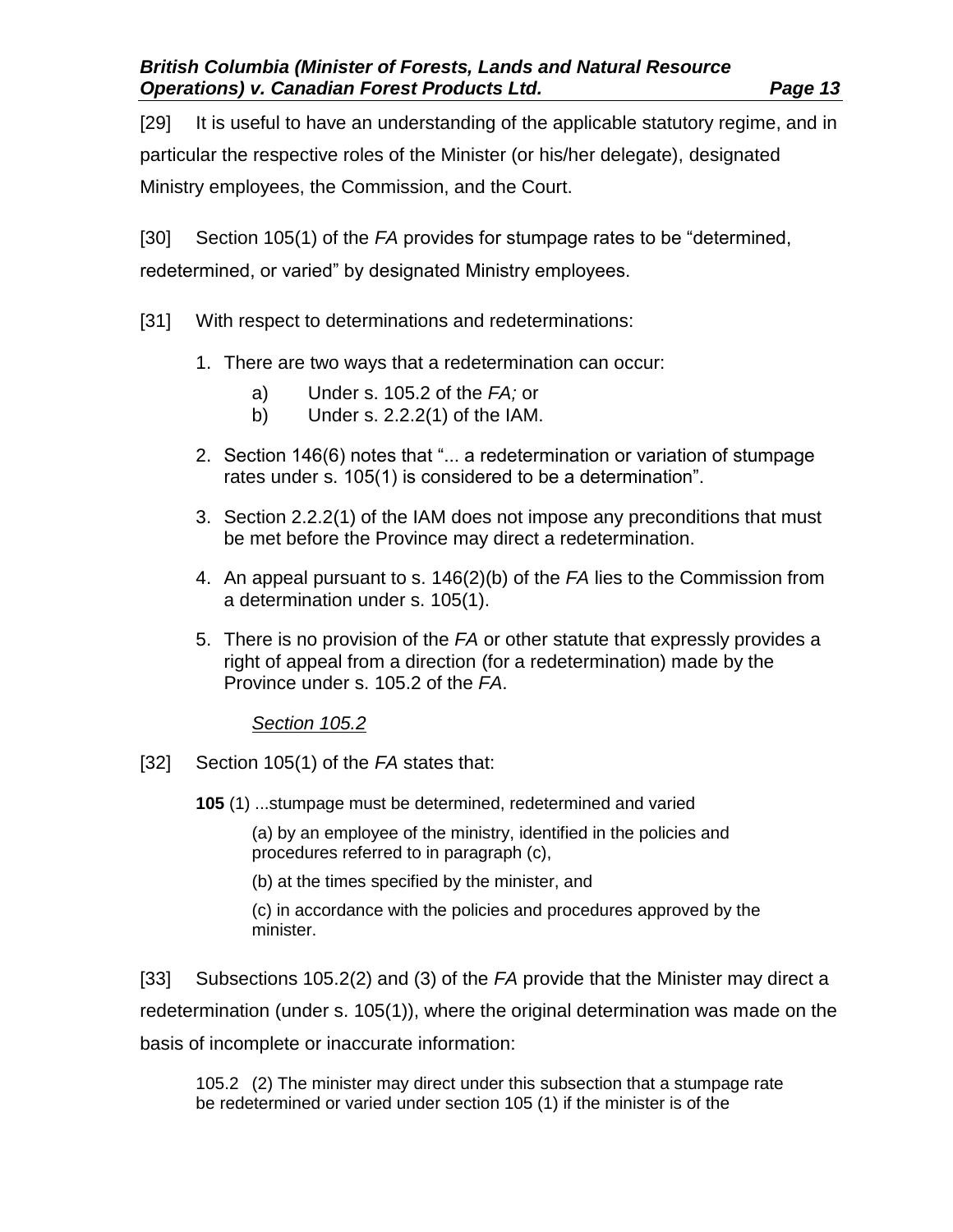opinion that the stumpage rate was determined, redetermined or varied under that section based on information, submitted by or on behalf of the holder of an agreement, to which one or both of the following apply:

(a) at the time the information was submitted, the information was incomplete or inaccurate;

(b) at the time the information was submitted, the information did not meet the requirements of the [IAM].

(3) The minister may direct under this subsection that a stumpage rate be redetermined or varied under section 105 (1) if the minister is of the opinion that both of the following apply:

(a) after the stumpage rate was determined, redetermined or varied under section 105 (1), the minister became aware of information that

> (i) existed but was not taken into account when the stumpage rate was determined, redetermined or varied, or

(ii) did not exist when the stumpage rate was determined, redetermined or varied;

(b) a redetermination or variation that takes into account the information described in paragraph (a) of this subsection is likely to result in a stumpage rate that is different from the earlier determined, redetermined or varied stumpage rate.

## *IAM Section 2.2.2(1)*

[34] The IAM requires a stumpage rate to be redetermined in the following circumstances:

- 1. When a "changed circumstance" occurs (s. 2.2.1);
- 2. When directed by the Minister (s. 2.2.2(1));
- 3. When timber is damaged by insects (typically mountain pine beetle) (s. 2.2.3);
- 4. When a regional manager or director determines that a determination contains a "correctable error" (s. 2.4); or
- 5. By mutual agreement (s. 2.5).
- [35] Item 2 in the previous paragraph states the following:

#### **2.2.2 Minister's Direction**

1. The Minister may at any time direct the determination, redetermination or variance of a stumpage rate and that,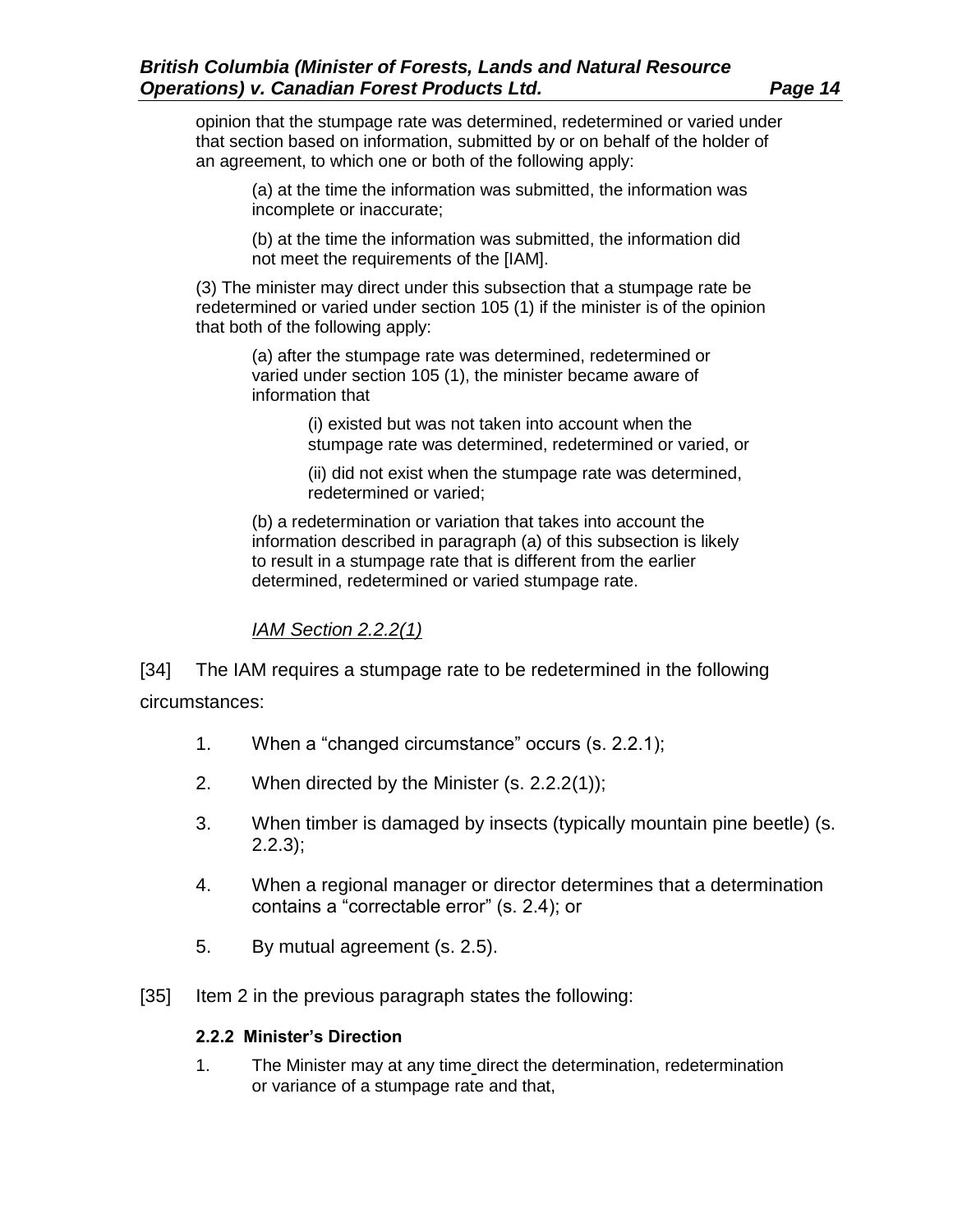- a. a determined, redetermined or varied stumpage rate be effective on any future date, and that,
- b. the determination, redetermination or variance be made in accordance with any other directions that the Minister may direct.

## <span id="page-14-0"></span>**BACKGROUND**

### <span id="page-14-1"></span>**General**

[36] Issues surrounding the determination of the correct stumpage rate for a group of eight cutting authorities are at the heart of this appeal. The parties have referred to this group of eight as Group B. There is a second group of nine cutting authorities (referred to as Group A) which must be considered in the context of this appeal. Relevant administrative and judicial decisions relating to Group A pre-date the relevant issues concerning Group B. Those decisions also form part of the basis of the Province's argument that the issues at stake on this appeal should be considered as *res judicata*. They are also relevant to the arguments on this appeal concerning jurisdiction and abuse of process.

[37] The stumpage rates for the eight Group B cutting authorities are the subject of the 2017 proceeding before the Commission from which this appeal arises. The stumpage rates for the nine Group A cutting authorities were the subject of a previous proceeding before the Commission that commenced in 2014. The Commission heard and dismissed Canfor's appeals of the Group A stumpage rate determinations in 2015. Further, in 2016, Justice Butler of this Court dismissed an appeal by Canfor from the Commission's 2015 decision: *Canadian Forest Products Ltd. v. British Columbia (Forests, Lands and Natural Resource Operations)*, 2016 BCSC 2202 (the "Butler Decision").

[38] The Group A appeals have been referred to as the "suitability appeals". At stake was whether the transportation route (based on truck haul) was suitable for stumpage determination within the meaning of s. 3.1(3) of the relevant IAMs.

[39] At the risk of over-simplification, the Group A stumpage rates were determined in the following way: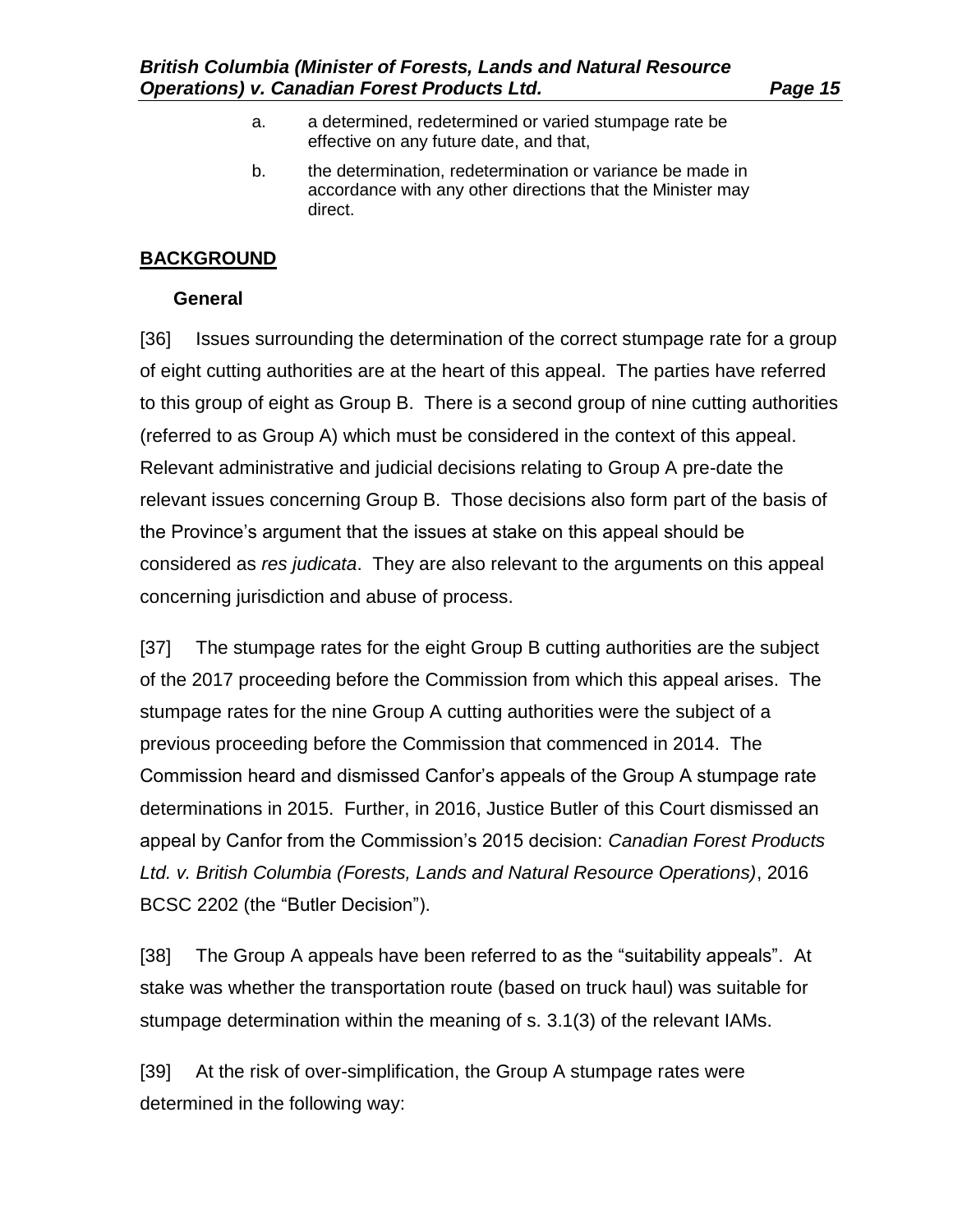- 1. A district manager found water transportation "suitable".
- 2. The Ministry rejected Canfor's direct-haul appraisal data and instead, determined stumpage rates based on water transportation, in accordance with the highest-stumpage rule.
- 3. Canfor appealed the decision to the Commission.
- 4. In June 2015, there was a six day hearing before the Commission, with 17 witnesses and thousands of pages of documents entered as evidence.
- 5. On September 8, 2015, the Commission dismissed Canfor's appeal, finding, again at the risk of over-simplification, that the relevant site met the test of suitability during the relevant time period.
- 6. Canfor appealed to the Supreme Court of British Columbia resulting in the Butler Decision.

[40] In the Butler Decision, the Court encapsulated the appraisal issue, as it was argued in the Group A suitability appeals. At para. 4, he stated:

[4] Under the IAM, the "cycle time" is the time it takes for logging trucks to do a return trip to haul timber from the centre of the cutting permit area to the nearest Point of Appraisal ("POA") and back again. Generally, the longer the cycle time, the lower the stumpage rate. The POA for a cutting permit must be selected from a list of locations set out in the IAM. Here, the POA was at Mackenzie, British Columbia, a town situated at the southeast corner of Williston Lake, a large reservoir created in the 1960s when the Bennett Dam was built. The issue in question for these cutting permits is whether the "transportation route to the point of appraisal" used for the stumpage determination is "unsuitable". The cycle time here was based on truck haul to a log dump at Williston Lake and water transportation down the lake to the Mackenzie POA. The alternative transportation route – direct truck haul around the lake to the Mackenzie POA – would result in a longer cycle time and, therefore, a lower stumpage rate.

[41] At the risk of over-simplification, the Group B stumpage rates were determined in the following way:

- 1. Data concerning water transportation was not provided to the Ministry technical staff. As a result, stumpage rates were determined using direct-haul data, without consideration of water transportation data.
- 2. The Regional Executive Director (the Minister's authorized delegate), while considering ordering a redetermination of the stumpage rates under s. 105.2(2) of the *FA* (because of the omission of water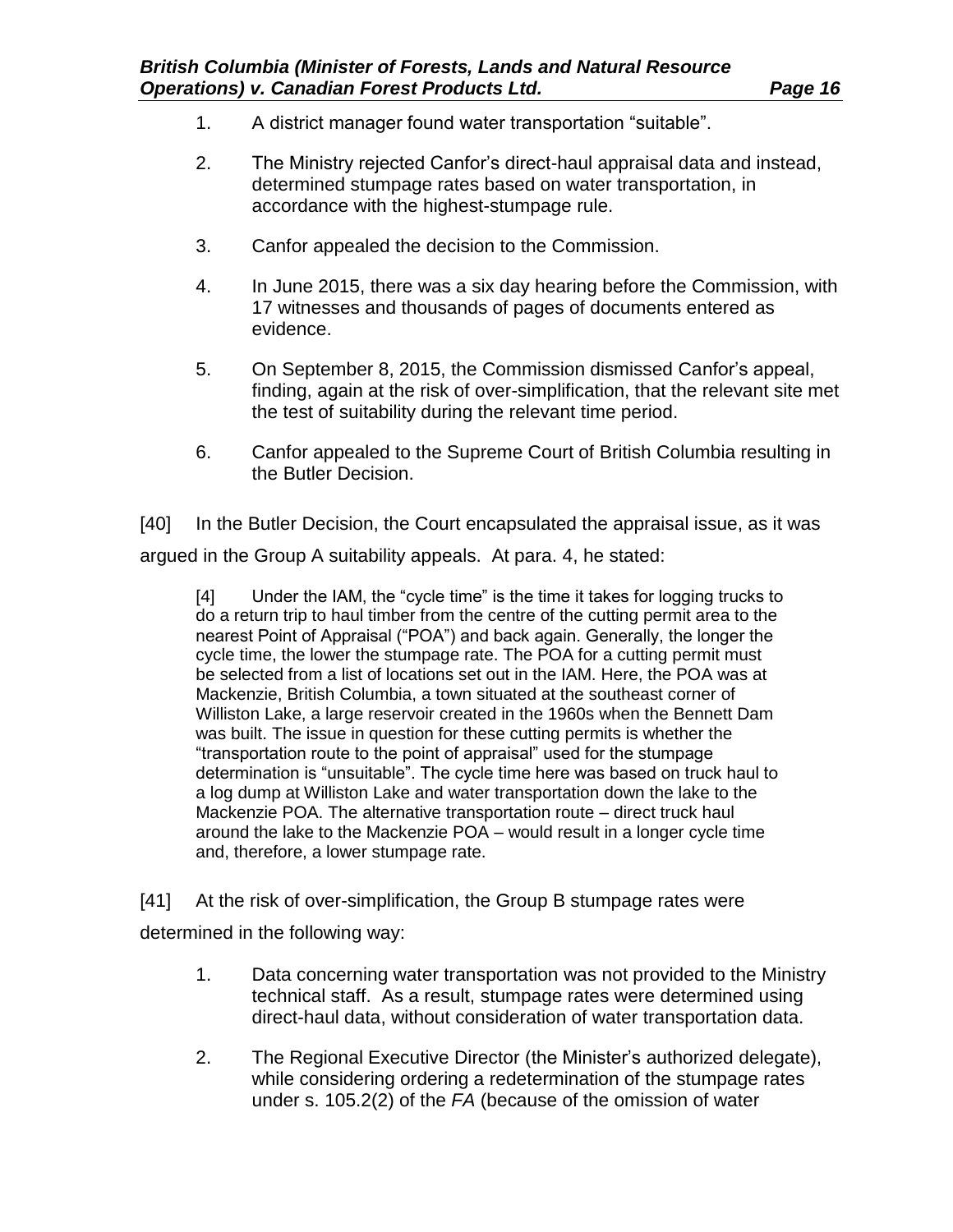transportation data for consideration), provided Canfor with an opportunity to make submissions in that regard.

- 3. Canfor did make submissions. In so doing, it did not reargue the "suitability" issue. Rather, it advanced a wholly new argument based on an interpretation of s. 3.6.1 of the 2012 and 2013 IAMs. It argues that the IAMs stipulated that water transportation may only be used in a stumpage rate determination if that mode of transportation is, in reality, a matter of operational necessity for the licensee. The first sentence in s. 3.6.1 (and primarily the word "must") is the sentence on which Canfor rested its new formulation of an operational-necessity test:
	- 3.6.1 Water Transportation

Water transportation occurs when logs must be transported by water between the cutting authority and the point of appraisal or reload. This includes all costs of dumping, booming, developing and operating dumping and booming grounds, and towing. ...

(my emphasis)

- 4. On February 6, 2017, the Regional Director directed, pursuant to s. 105.2(2) of the *FA* that, in view of the mistaken omission to examine water transportation data, the stumpage rates for each of the cutting authorities had to be redetermined.
- 5. That redetermination occurred, the effect of which was to increase the stumpage rates.
- 6. Canfor appealed the foregoing Group B stumpage rate redeterminations and their subsequent implementation to the Commission.
- 7. Prior to the merits of Canfor's appeal being heard, the Province applied to the Commission for summary dismissal of the appeals on the basis of jurisdiction, *res judicata*, and abuse of process. The Commission rejected those arguments and declined to summarily dismiss the appeals.
- 8. The Province now appeals that decision to this Court.

[42] A comparison of Canfor's notices of appeal to the Commission in the two proceedings reveals that the Group A and Group B cutting authorities have common characteristics:

1. Each of the cutting authorities was issued to Canfor under the same forest licence.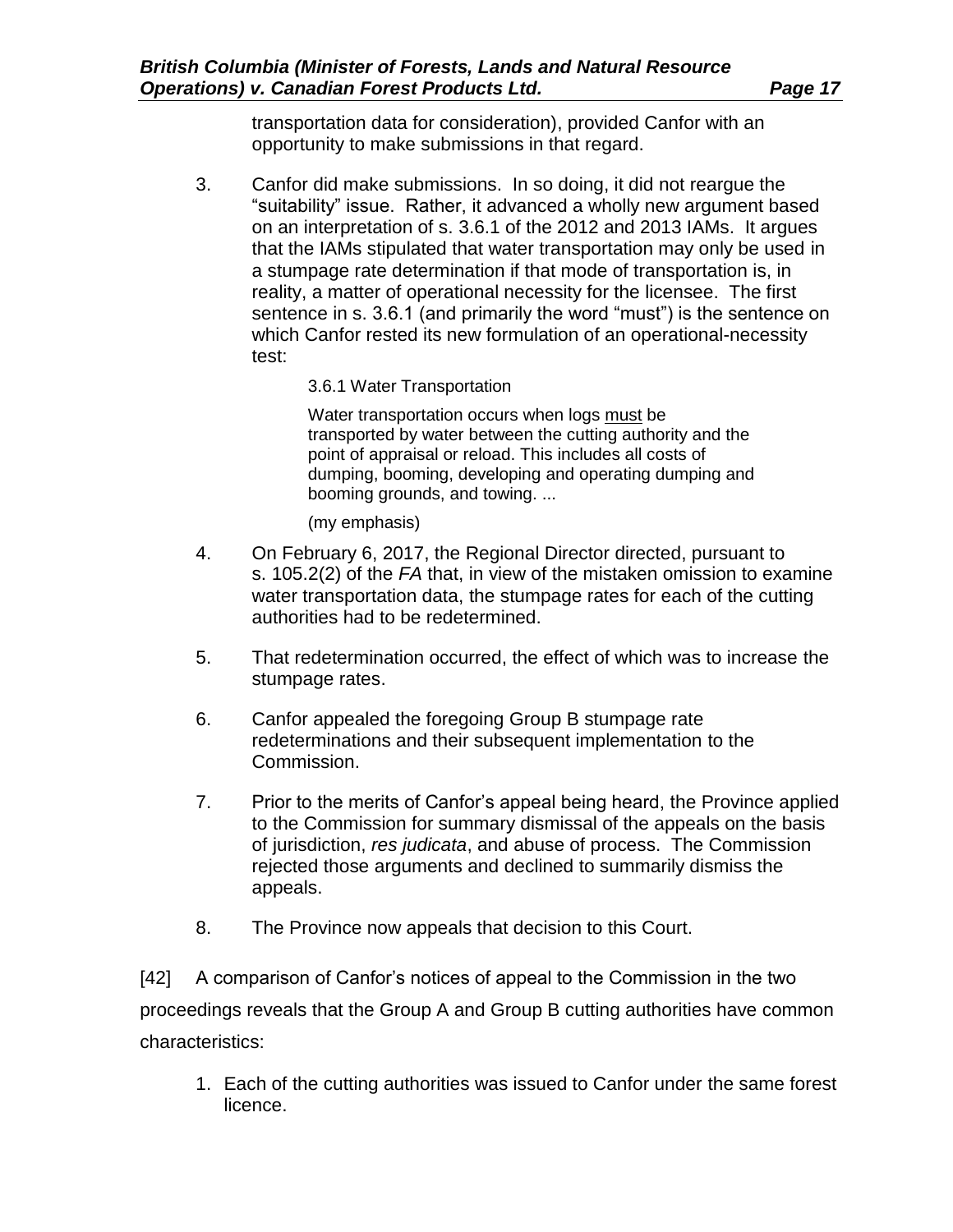- 2. Each of the cutting authorities is located in the same Forest District, within the same Block of the same Timber Supply Area.
- 3. Each of the cutting authorities is in the general vicinity of the same large body of water.
- 4. Each of the cutting authorities was issued to Canfor and had an effective date between July 1, 2012 and June 30, 2014. Therefore, either the 2012 or 2013 IAM was applicable.

[43] In summary, the Province argues that the two proceedings that Canfor has initiated before the Commission in relation to the Group A and Group B cutting authorities:

- 1. Raise identical factual issues.
- 2. Are governed by an identical legislative framework (i.e., the 2012 and 2013 IAMs).
- 3. Have pursued a single uniform remedy: disqualification of water transportation via the relevant site as the appraisal transportation route for cutting authorities located in that area.

[44] Canfor acknowledges that there are factual similarities between Group A and Group B, but notes that at least one significant factual difference remains: Group A and Group B relate to different cutting authorities. Further, the "suitability" issue, which was at the heart of the Group A appeals, is not an argument which Canfor intends to advance before the Commission, if this appeal is permitted to proceed. Rather, the issue to be raised on this appeal was never raised as part of the Group A appeal – that is, the effect of s. 3.6.1 of the IAM.

# <span id="page-17-0"></span>**The Commission's Decision on the Province's Summary Dismissal Application**

[45] On April 24, 2017, the Province applied to the Commission for summary dismissal of Canfor's Group B appeals, under s. 31(1)(a), (c) and (g) of the *Administrative Tribunals Act*, S.B.C. 2004, c. 45 [*ATA*].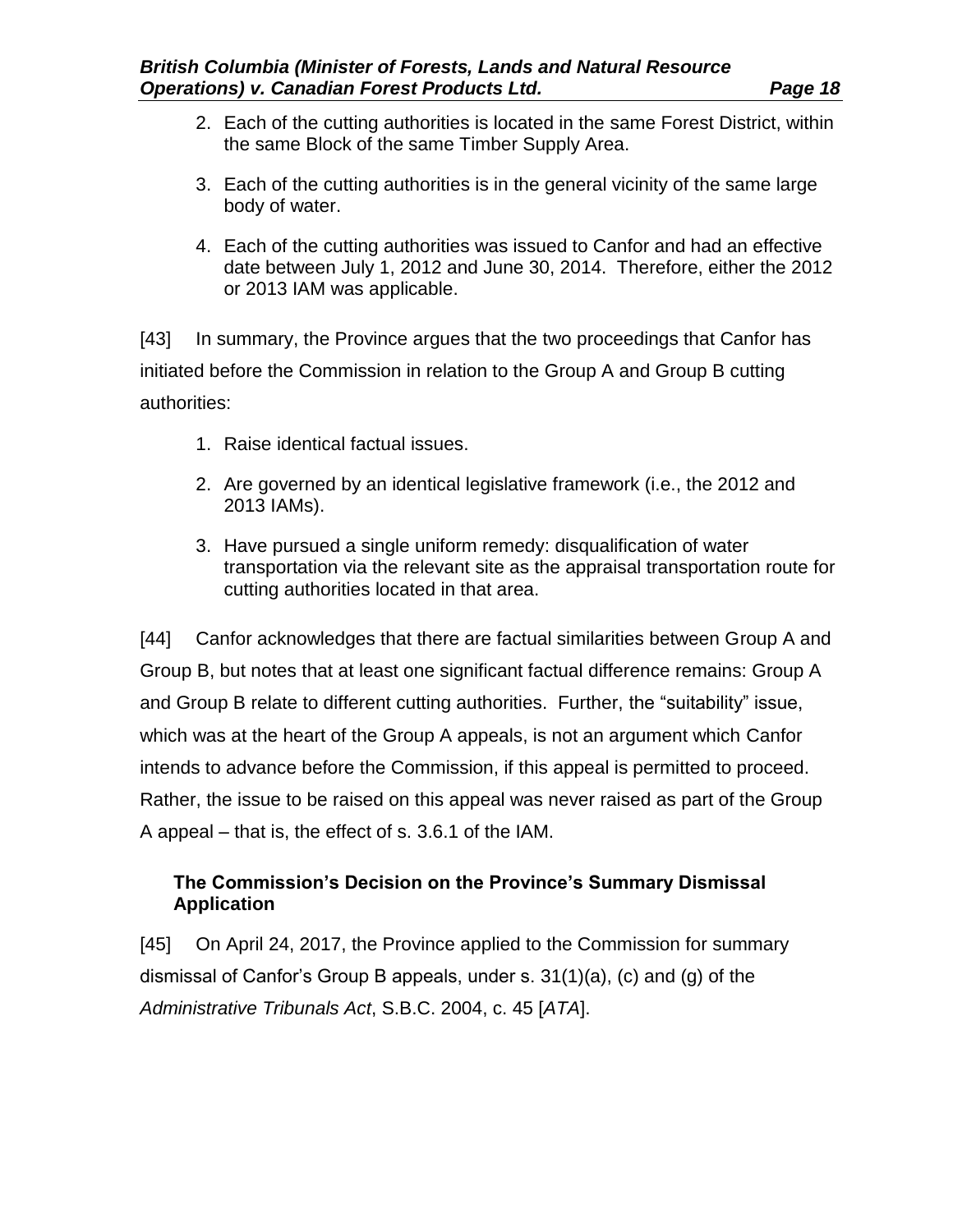[46] Although s. 31 uses the term "application" to refer to the proceeding before the tribunal of which the party seeks dismissal, s. 1 of the *ATA* defines "application" as including an "appeal".

- [47] The Province's grounds for the application were that:
	- 1. The appeals in substance challenge the decision making of the ministerial delegate under s. 105.2 of the *FA* and as such they are not within the jurisdiction of the Commission to adjudicate;
	- 2. The substance of the appeals was appropriately dealt with in:
		- a. the hearing before the ministerial delegate, prior to the decision to direct a redetermination, where Canfor had a full opportunity to make submissions, and did so; and
		- b. the previous proceeding relating to the Group A cutting authorities.
	- 3. The appeals amount to an abuse of process as they seek to relitigate issues that were, or could have been, adjudicated in the previous (Group A) proceedings involving the identical subject-matter.

[48] The Commission dismissed the Province's application: *Government of British Columbia v. Canadian Forest Products Ltd.* (June 22, 2017) Decision Nos. 2017-FA-001(a), 002(a), 003(a), 004(a), 005(a), 006(a), 007(a) and 008(a) [Group File 2017- FA-G01].

[49] It is that decision which is the subject of this appeal.

## <span id="page-18-0"></span>**ISSUES ON APPEAL**

[50] The Province raises three issues on this appeal concerning which they argue that the Commission made the following errors:

- 1. Its analysis of *res judicata*, abuse of process, and collateral attack principles in relation to its own prior determination of the Group A stumpage appeals.
- 2. Its interpretation of s. 105.2 of the *FA*, as providing the Minister only a non-binding, recommendatory power, and consequently, its conclusion that s. 146(2)(b) of the *FA* provides appellate jurisdiction over the Group B stumpage appeals.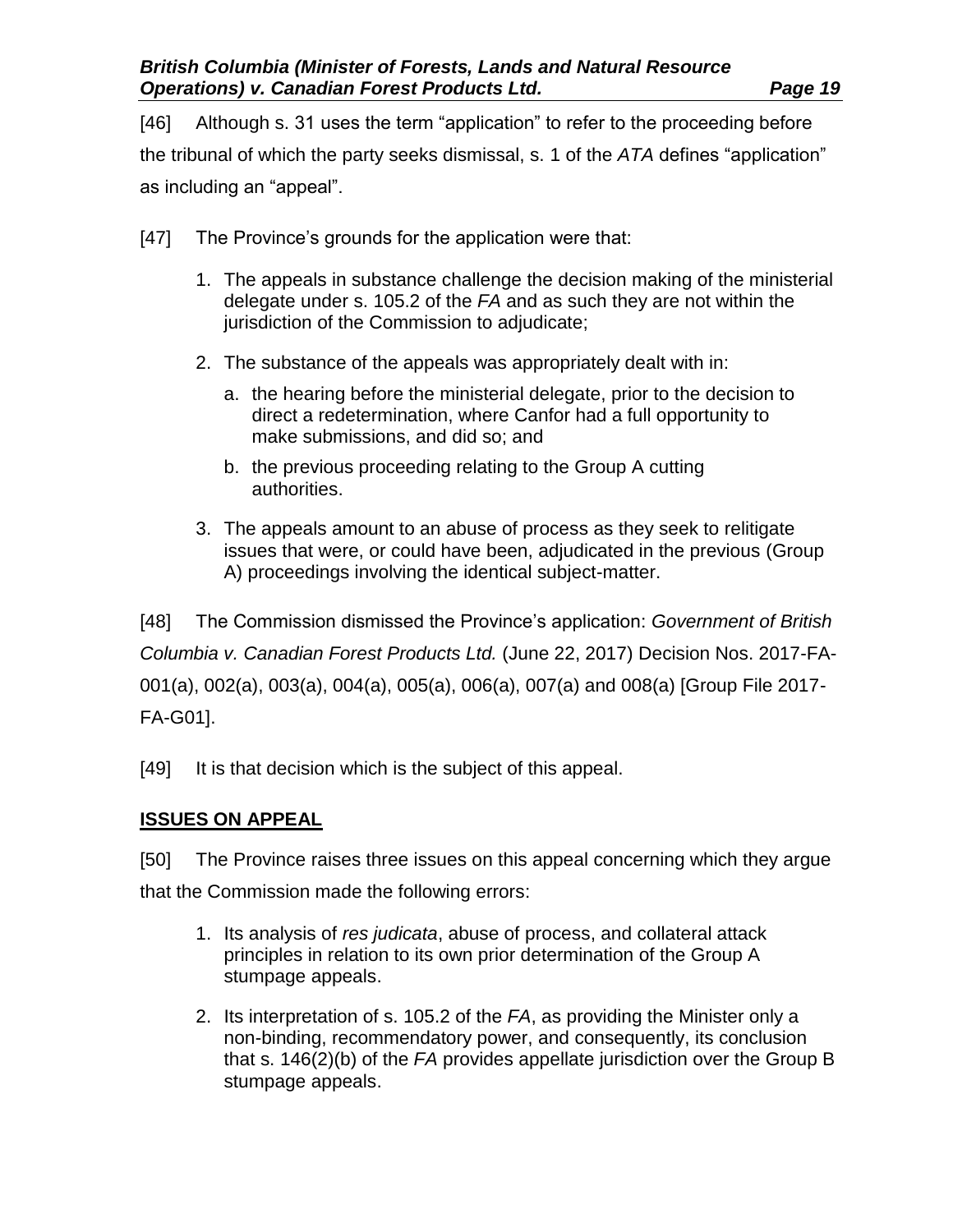3. Its analysis of *res judicata*, abuse of process, and collateral attack principles in relation to the prior decision of the Regional Director under s. 105.2 of the *FA*.

### <span id="page-19-0"></span>**ARGUMENT #1**

### <span id="page-19-1"></span>*Res Judicata***, Abuse of Process, and Collateral Attack**

[51] Before the Commission, the Province argued that Canfor's appeal constituted a relitigating of matters that either were, or could have been, adjudicated in the prior (Group A) proceedings and thus constituted a breach of some or all of the foregoing principles.

[52] The Commission rejected that argument.

[53] The Commission's conclusions, in that regard, were as follows ("Canfor #1" refers to the Group A proceedings):

[84] Regarding the Government's argument that the substance of Canfor's new appeals were appropriately dealt with in *Canfor #1*, again, the Panel disagrees. The Panel finds that neither the *Canfor #1* appeal process, nor the Commission's decision, considered or addressed the issue raised in the present appeals.

[85] The Panel further finds that it is unreasonable to expect Canfor to have raised and argued issues regarding the interpretation of section 3.6.1 of the IAMs during its appeals of the "suitability" determination. The Panel finds that the present appeals are "new" appeals regarding different cutting authorities. The issue raised by the new appeals was not argued, considered or addressed in *Canfor #1*, nor does the Panel find that Canfor should have done so in the circumstances.

[86] The Panel finds that the substance of the appeal has not been appropriately dealt with in another proceeding: there is no impermissible relitigation of the issues decided in a previous proceeding.

...

[87] Based upon the Panel's reasons under the preceding issues, the Panel finds that the appeals do not give rise to an abuse of process in the circumstances of this case.

### <span id="page-19-2"></span>*Submission of the Province*

### *The Commission's Errors*

[54] The Commission made the following errors: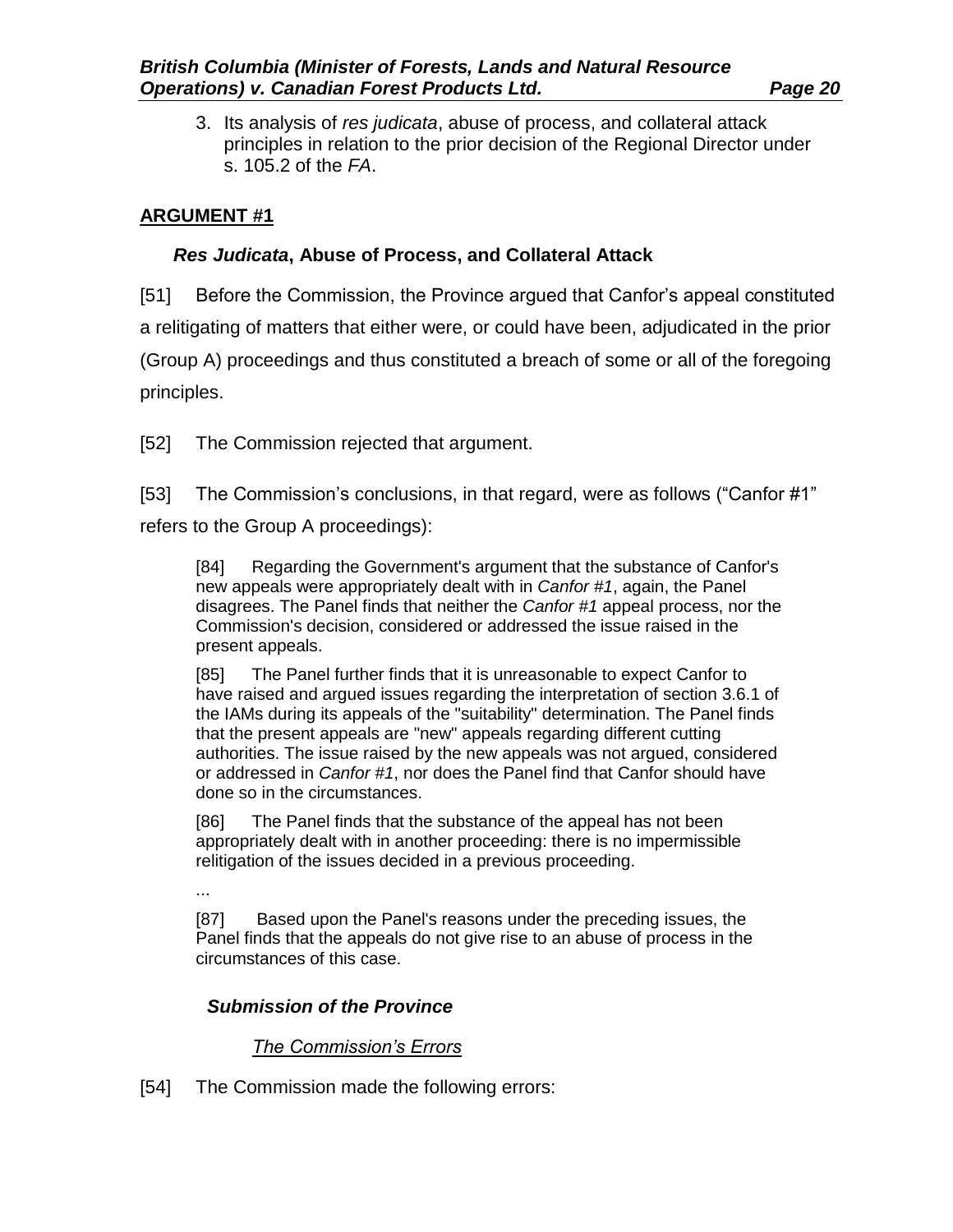- 1. In failing to give effect to ss. 31(1)(c) and (g) of the *ATA* which in combination, provide the Commission with comprehensive power to summarily dispose of appeals on the grounds of any of the related common law doctrines of *res judicata*, collateral attack, or abuse of process.
- 2. In failing to conclude that, because of the Commission's decision in the Group A appeals, one or more of the doctrines of *res judicata*, abuse of process, and collateral attack barred Canfor's appeals of the stumpage rate redeterminations for the Group B cutting authorities.
- 3. In failing to find that it was "unreasonable to expect" Canfor to have raised the issue relating to s. 3.6.1 of the IAM in the prior (Group A) proceeding.

[55] The appeals of the Group B stumpage rate redeterminations sought the same relief as the Group A appeals (a finding that water transportation via the relevant site should not be used as the appraisal transportation route), on the basis of an identical factual substratum and within an identical legislative context.

[56] Canfor made a strategic choice to reserve the argument based on s. 3.6.1 of the IAM to the Group B proceeding. The established test at common law is that the onus is on the party in Canfor's position to establish a defensible reason why, despite the exercise of reasonable diligence, it could not have raised the issue.

[57] Canfor has had every opportunity to advance its case as to how stumpage should be determined for the identically situated cutting authorities that were in issue in the Group A proceedings, and are in issue in this subsequent proceeding. This included an opportunity to be heard by Province staff in 2013 prior to the confirmation of the original stumpage determinations; an eight-day de novo hearing before the Commission in 2015; an appeal of the Commission's final decision in the first appeal to British Columbia Supreme Court; and a lengthy opportunity to be heard before the Regional Executive Director ("Regional Director") prior to the issuance of the s. 105.2 direction in 2017.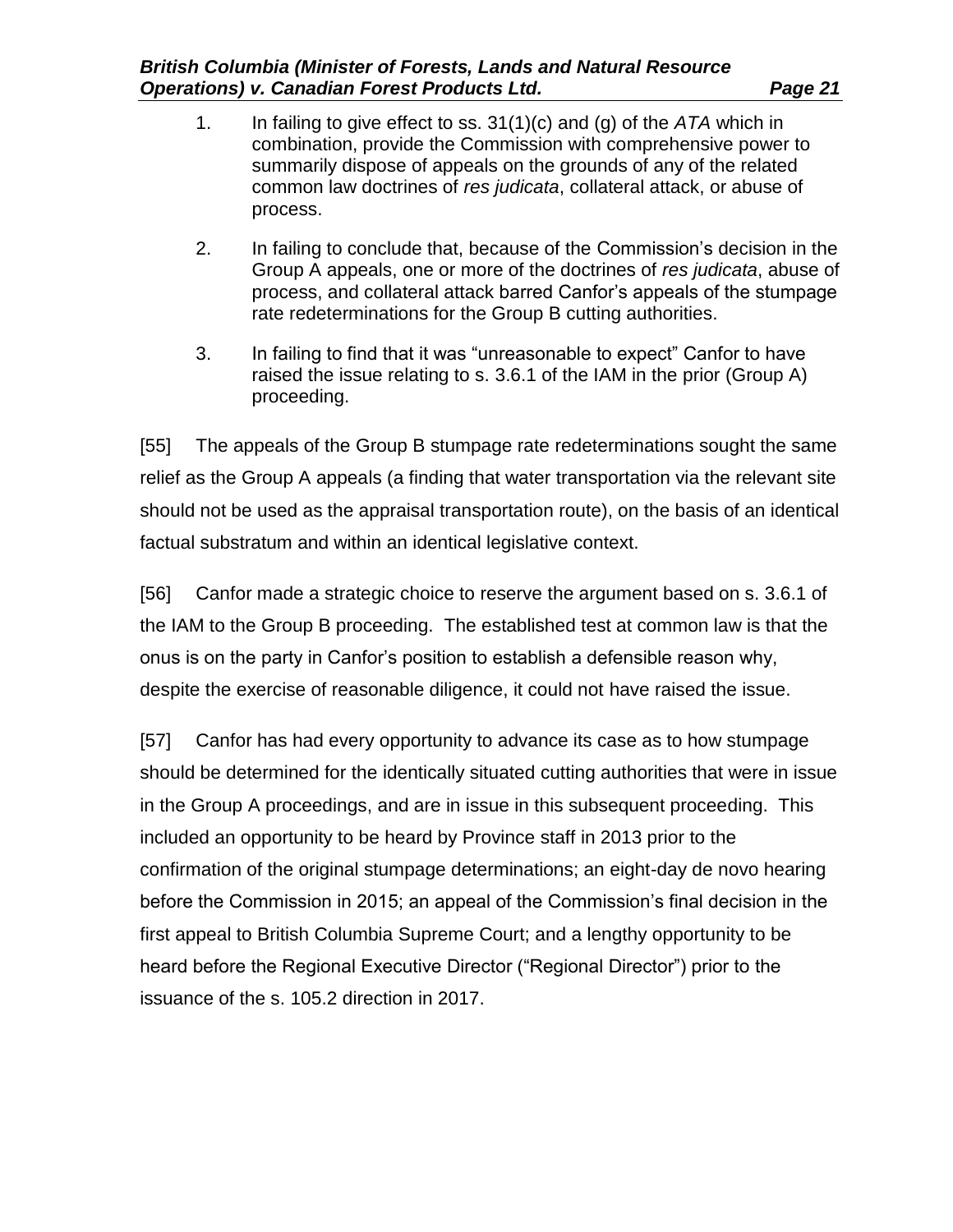[58] The result in the Group A proceedings (was and is) a final and conclusive judicial decision of the Commission confirming the use of water transportation in the relevant area as the applicable transportation route for appraisal purposes.

[59] The objectives of finality, fairness, and integrity in the decision making process plainly favour the dismissal of Canfor's appeals to the Commission. Canfor's repetitive litigation of what is fundamentally a single point of dispute with the stumpage determinations in issue in both appeals, undermines the objectives that the summary powers of dismissal are intended to address.

[60] It would undermine the integrity of the Commission's process to permit Canfor a new opportunity to argue against the use of water transportation in the appraisal of identically situated cutting authorities. If Canfor were successful in securing a different answer to the same question, this would undermine the credibility of the Commission's decisions, the aim of adjudicative finality, and the statutory imperative for "systematic and equitable" determination of stumpage rates.

# *Power of summary dismissal ss. 31(1)(c) and (g) of the ATA*

[61] The Province's application for summary dismissal of Canfor's appeals invoked s. 31(1)(c) and (g) of the *ATA*. Subsection 31(1)(c) empowers the Commission to summarily dismiss an appeal where it "gives rise to an abuse of process". Section 31(1)(g) provides a power of summary dismissal where "the substance" of the appeal "has been appropriately dealt with in another proceeding". These subsections embody related common law doctrines concerned with preserving the integrity of the decision making process.

# *Res judicata, abuse of process, and collateral attack of process at common law*

[62] The doctrine of res judicata precludes a party from relitigating issues that were finally decided by a court (or tribunal) of competent jurisdiction in a prior proceeding. There are two types of this form of estoppel. "Cause of action estoppel" precludes a person from bringing an action against another when the same cause of action has been determined in earlier proceedings. "Issue estoppel"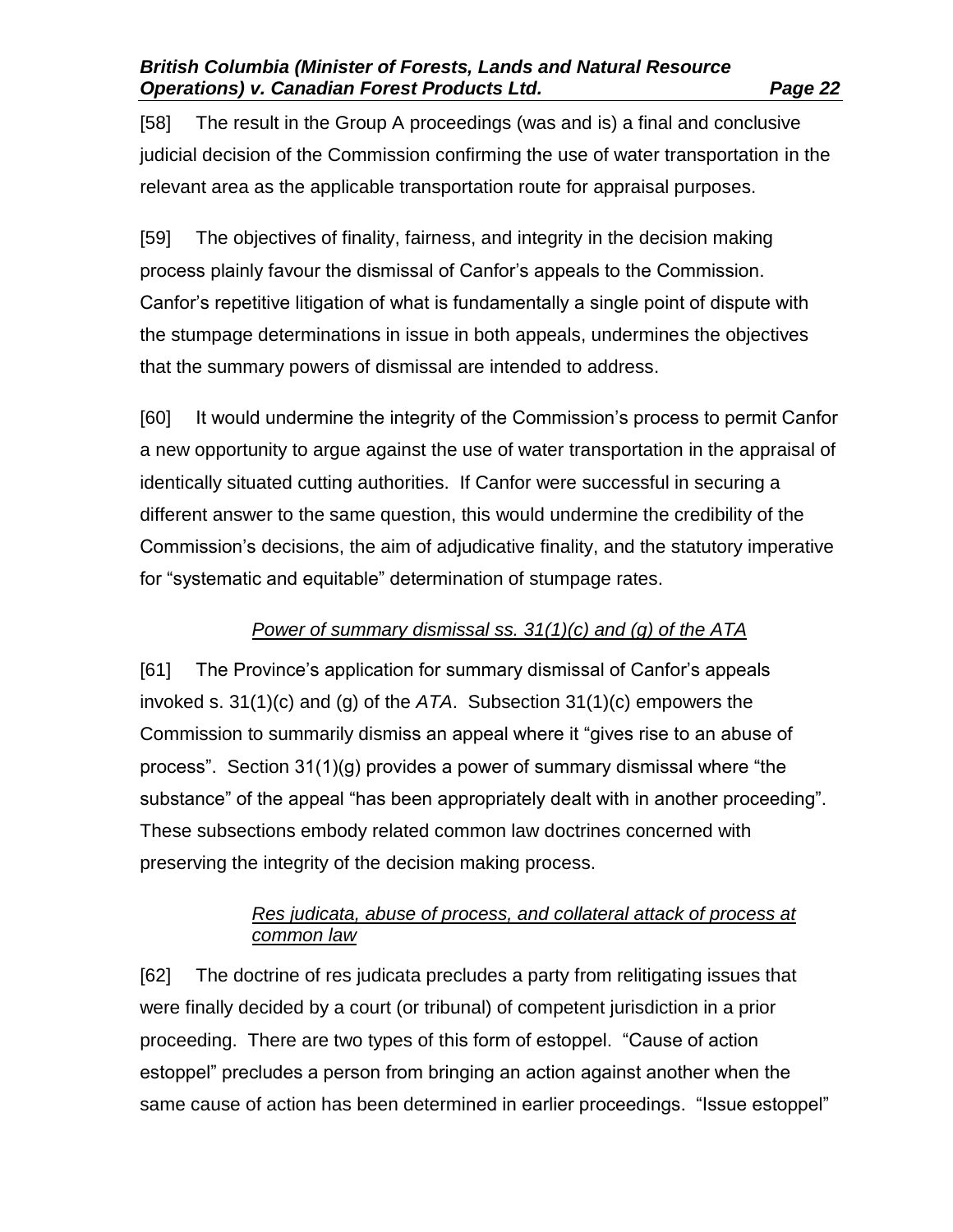prevents the relitigation of issues finally decided in prior proceedings, even if the cause of action differs.

[63] The policies underlying both forms of res judicata are that there should be an end to litigation, and a party should not be harassed twice by duplicative litigation.

[64] The concept of "cause of action" in this context is to be broadly construed. The estoppel arises if the new cause of action and the prior action are not separate and distinct in their substance.

[65] Issue estoppel, by way of contrast, applies where a party seeks to relitigate a question that was in fact decided in a previous case. The question out of which the estoppel is said to arise must have been "distinctly put in issue and directly determined" in the prior case. Such an issue cannot be relitigated anew, but only challenged through direct rights of review or appeal. In this sense, issue estoppel is closely related to the rule against collateral attack.

[66] The rule against collateral attack prevents a party from using an "institutional detour" to attack the validity of an order by seeking a different result in a different forum, rather than through the designated appeal or judicial review routes. The rule protects the fairness and integrity of the justice system by barring litigants from inappropriately circumventing the established review and appeal structures.

[67] The doctrine of abuse of process also has as its goal the protection of the fairness and integrity of the administration of justice by "preventing needless multiplicity of proceedings".

[68] The doctrine of abuse of process prevents relitigation where the strict preconditions of res judicata are not met, but where allowing litigation to proceed would violate such concepts as finality and integrity of the administration of justice. The doctrine of abuse of process is thus supported by the same policy grounds as the doctrines of res judicata and the rule against collateral attack.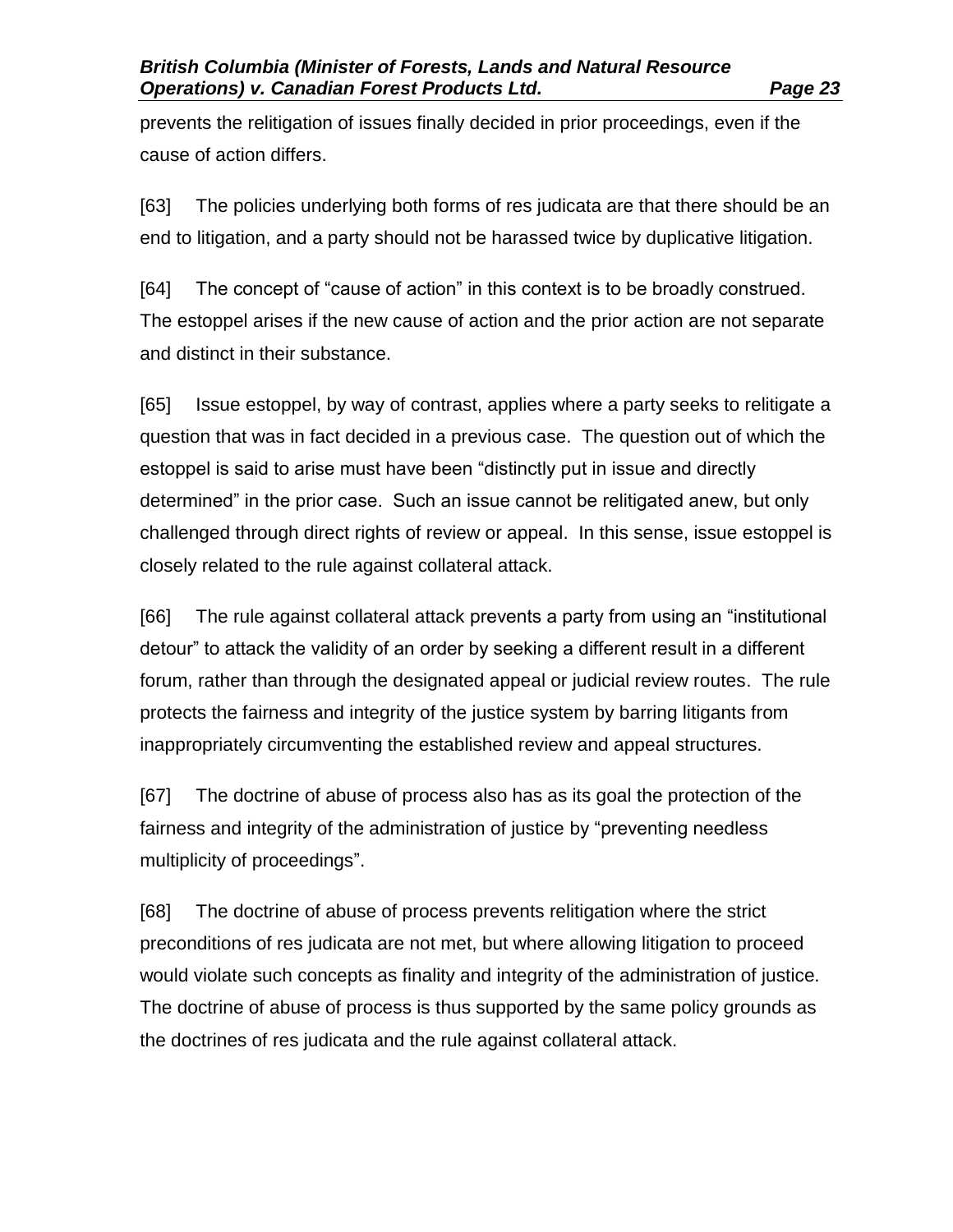### *Standard of review*

[69] The parties agree that the standard of review applicable to the Commission's decision must be determined with reference to the common law rather than s. 59 of the *ATA*.

[70] There are two standards of review to be considered: correctness and reasonableness. On a correctness standard, the reviewing court need not show deference to the tribunal's reasoning process; instead, the court undertakes its own analysis. On review for reasonableness, the court must pay deference to the tribunal's reasoning.

[71] The fact that this proceeding is, procedurally, an appeal rather than a judicial review is irrelevant to the standard of review analysis: *Edmonton (City) v. Edmonton East (Capilano) Shopping Centres Ltd.*, 2016 SCC 47, at paras. 30-31 and 34. According to the majority in *Edmonton (City),* the presence of a statutory appeal provision such as s. 140.7 of the *FRPA* does not overcome the presumption of deference that applies in relation to a tribunal's interpretation of its home statute.

[72] The Province argues that in the circumstances of this case:

- 1. The appropriate standard of a review is correctness;
- 2. In the alternative, reasonableness is the correct standard.

[73] The Province argues that correctness is the appropriate standard for the following reasons:

- 1. The issues at stake here raise questions of law. The legal issues the application of common law doctrines of res judicata, collateral attack, and abuse of process – are issues of general law that are reviewable for correctness.
- 2. Decisions of the Commission are not protected by a privative clause, and there is a statutory right of appeal on questions of law or jurisdiction. While the Commission does perform adjudicative functions within a discrete and specialized regime, these particular issues involve legal questions that are outside the scope of the Commission's expertise.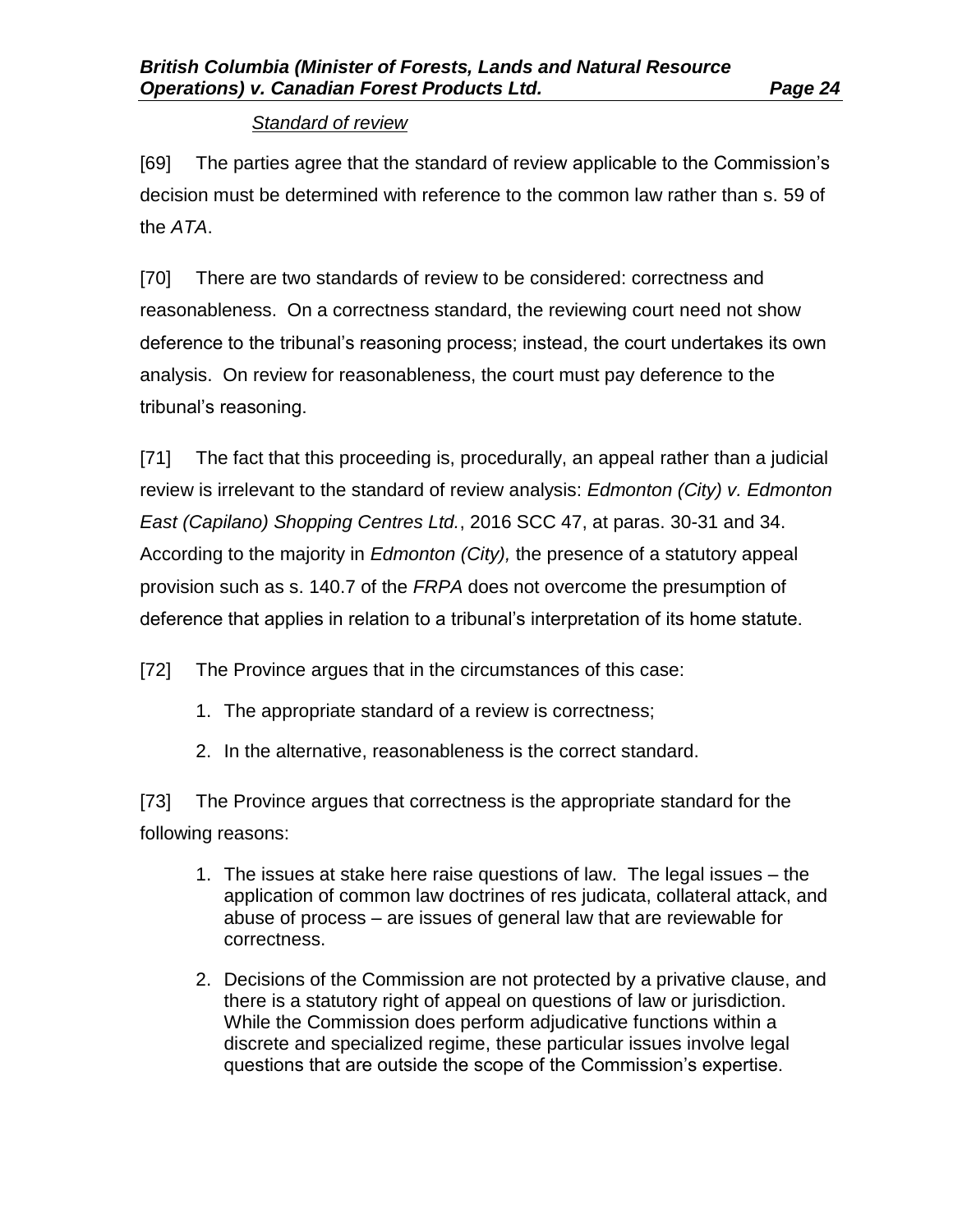- 3. In adjudicating the Province's application under s. 31(1)(c) and (g) of the *ATA*, the Commission was not engaged in an interpretation of any statute closely connected to its function, but rather provisions of the *ATA* that embody fundamental common law principles and have application to a diverse array of provincial tribunals.
- 4. For these reasons, the Court does not owe deference to the Commission's decision on these issues.

[74] Further, while deciding this issue incorrectly, the Commission, while discussing the "plain and obvious test" correctly characterized (at para. 42) these issues as questions of law:

[42] Regarding the application of the plain and obvious test to the abuse of process and relitigation issues raised by the Government, the Panel agrees with the Government's interpretation of the common law authorities cited. The plain and obvious test does not apply to those issues. They are "question[s] of law about the legal legitimacy" of the appeal.

(my underlining)

[75] However, if the Court determines that the applicable standard of review is reasonableness, *Dunsmuir v. New Brunswick*, 2008 SCC 9 again provides guidance on how such a review is to be carried out.

[76] This standard concerns not only the outcome of a tribunal's decision, but also the reasoning path adopted by the tribunal in its decision making process. A court cannot properly be said to defer to a tribunal when it ignores the tribunal's reasons and fashions its own rationale for the outcome reached. On judicial review, accordingly, a court must review the reasons as a whole in order to assess whether the manner of arriving at the decision is reasonable.

[77] If reasonableness is the correct standard, the Province argues that the Commission's decision on this issue is unreasonable.

# <span id="page-24-0"></span>*Submission of Canfor*

## *The Commission Did Not Err*

[78] The Group A and Group B issues were not the same. The most that can be said of the overlap between these two proceedings is that the suitability appeals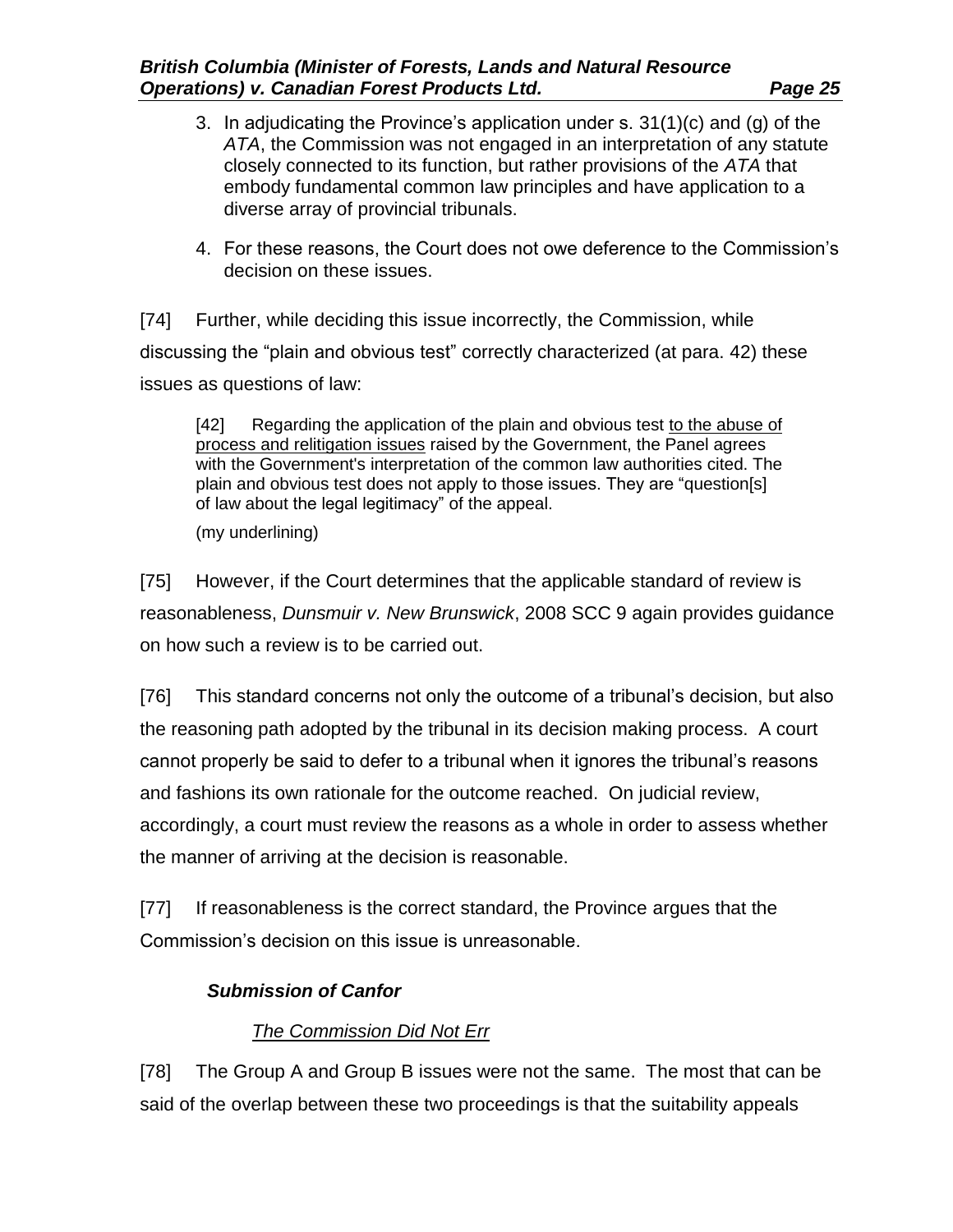decided whether water transportation in that area was possible (that is suitable) for appraisal purposes. The issue now, however, is whether water transportation is necessary for these cutting authorities in the sense that the "logs must be transported by water" within the meaning of s. 3.6.1.

[79] The Butler Decision did not, and does not, state that the Group A suitability decision was correct. It merely states that it was a conclusion that was "well within the range of reasonable conclusions". It follows, as a matter of logic, that there are other reasonable conclusions within that range.

[80] The Commission's determination was reasonable in concluding that Canfor was not bound to complicate the suitability appeals with its present arguments about s. 3.6.1 of the IAM and the application of that provision to other cutting authorities.

[81] The fundamental principle underpinning s. 31(1) of the *ATA* is the need for tribunals to protect the integrity and efficiency of their processes. In that context, it was clearly reasonable for the Commission to conclude that the manner in which Canfor proceeded was, in the circumstances, the most efficient overall and the most respectful of the Commission's process. Further, given the singular focus of the suitability appeals on that issue, there is no risk of inconsistent results here.

# *Power of Summary Dismissal - Subsections 31(1)(c) and (g) of the ATA*

[82] The Commission came to a reasonable (and correct) interpretation of the substantive legal principles applicable to the exercise of its powers under s. 31(1)(c) and (g) of the *ATA*.

[83] The Commission was not interpreting and applying the common law. It was deciding whether to, in its discretion, summarily dismiss the stumpage appeals on the ground that they are an abuse of process or have in substance been appropriately dealt with in another proceeding within the meaning of s. 31(1)(c) or (g) of the *ATA*.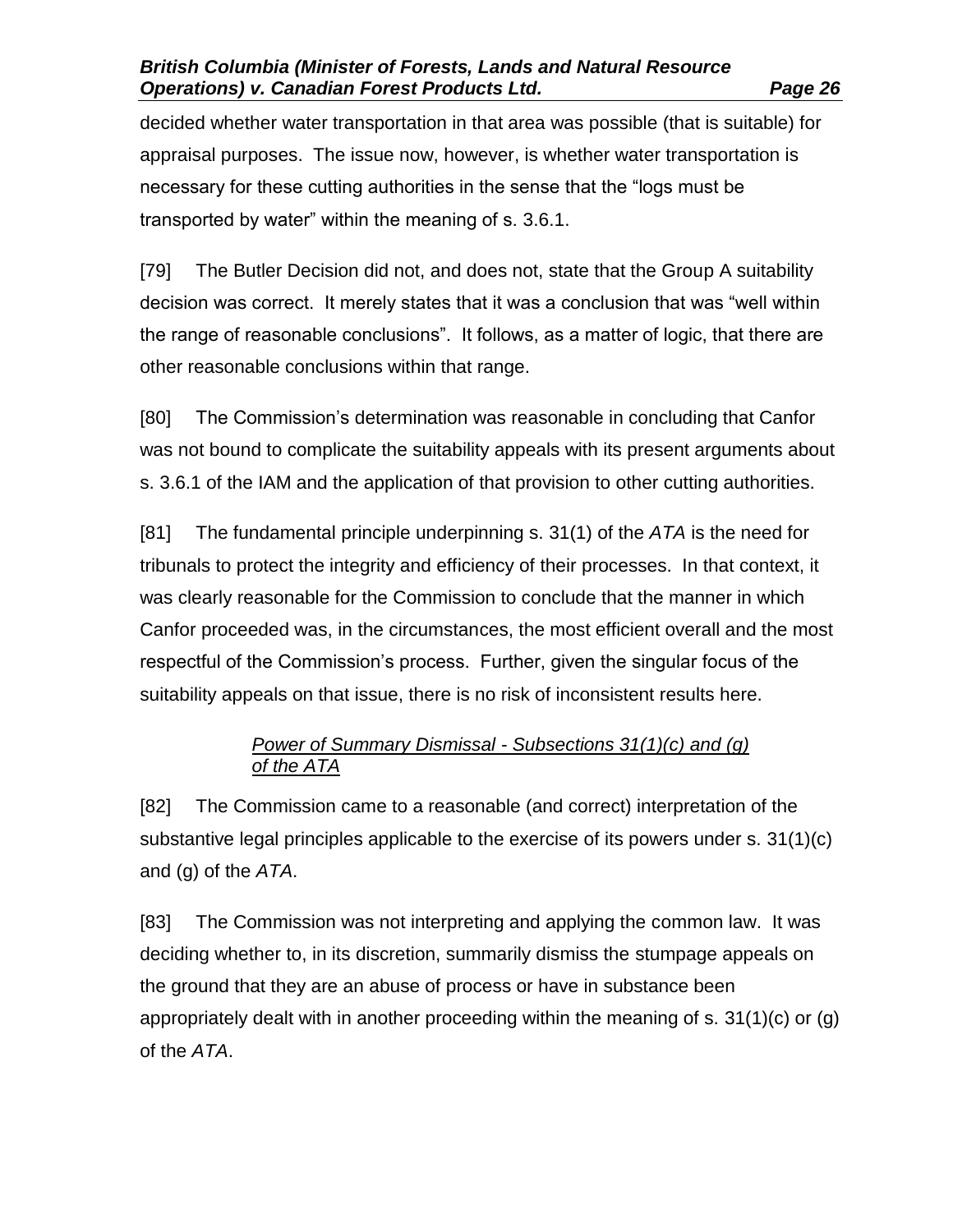# *Res judicata, collateral attack, and abuse of process at common law*

[84] To the extent the Province attempts to identify a discrete error in the Commission's decision-making, it appears to be that the Commission erred in its interpretation and application of the common law doctrine of *res judicata*, specifically the cause of action estoppel branch of *res judicata*.

[85] These submissions are based on a fundamental flaw as they start from the presumption that the Commission was interpreting and applying the common law and strictly bound by it doctrinal requirements.

[86] The Commission clearly recognizes that cause of action estoppel applies to all issues that were or reasonably ought to have been raised in the prior proceeding. It identifies the correct legal test. It then applies that test to the facts and finds that it was "...unreasonable to expect Canfor to have raised and argued issues..." concerning s. 3.61 during the suitability appeals.

[87] Viewed in this light, the Province's challenge is, ultimately, a challenge to the Commission's application of the correct legal test to the facts. This is a question of mixed fact and law and is not appealable to this Court under s. 140.7 of the *FRPA*. Only a misdirection in applying the law constitutes an appealable legal error.

[88] Alternatively, the Commission might be read as exercising its discretion not to apply *res judicata* even though its requirements are met. The Commission's exercise of discretion in this regard is similarly not appealable as an exercise of fact or mixed fact and law.

## *Standard of review*

[89] The parties agree that the standard of review applicable to the Commission's decision must be determined with reference to the common law rather than s. 59 of the *ATA*. They also agree that the fact that this proceeding is, procedurally, an appeal rather than a judicial review is irrelevant to the standard of review analysis: *Edmonton (City)* at paras. 30-31 and 34.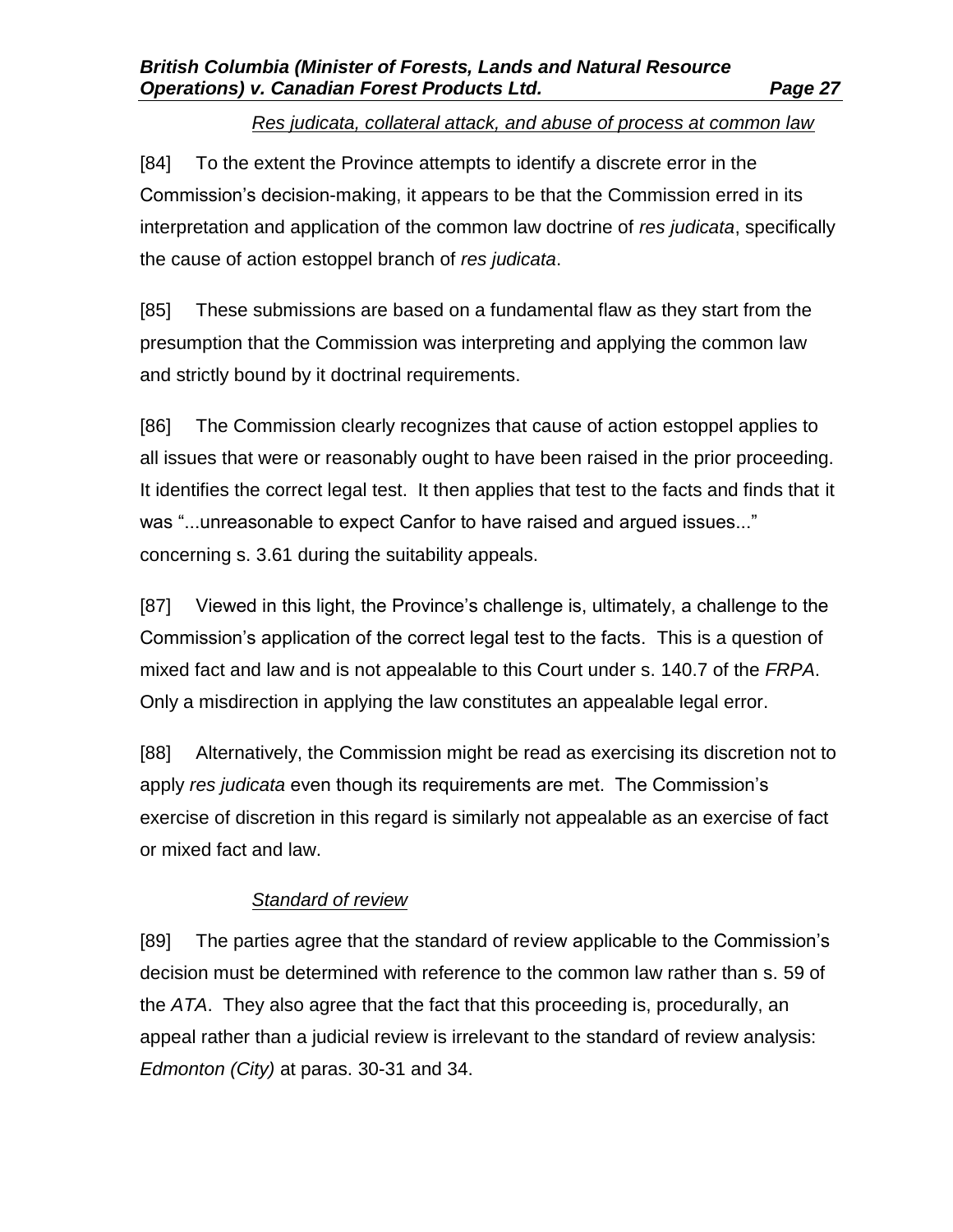[90] Canfor argues that the standard of review is reasonableness. Deference is owed to the Commission:

- 1. In deciding this issue, the Commission was not interpreting the common law; rather it was interpreting and applying s. 31(1) of the *ATA*.
- 2. Those provisions are not intended to codify or "embody" the common law as the Province seems to assert. Section 31, like other parts of the ATA, is intended to confer administrative tribunals with broad and flexible powers to control their own processes with principles and doctrines that the tribunals themselves define.
- 3. The Commission was deciding whether, in its discretion, summarily dismissing the stumpage appeals was the best manner in which to control its own process and protect the integrity of its decision making. The Commission was guided but not constrained by the common law in this regard. Accordingly, the applicable standard of review is reasonableness and the Commission is entitled to deference (assuming it is appealable at all, having regard to s. 140.7 of the *FRPA*).

# *Conclusion*

<span id="page-27-0"></span>[91] I am satisfied that, in the circumstances of this case, the issues raised by the Province of *res judicata*, abuse of process, and collateral attack, do not raise questions of law. Rather, they raise questions of mixed fact and law.

[92] The parties argued (and still argue) differing views about a fundamental fact: was the location, and the characteristics of the location, of the cutting authorities in Group A significantly different than those same considerations with respect to the cutting authorities concerning Group B. The Province has argued that they were identical. Canfor has argued that they were not, and has offered a more detailed explanation of that. They also disagreed (and still disagree) about whether the issue of suitability as argued in Group A and the issue of s. 3.61 as is intended to be argued with respect to Group B are the same issues. The Province argues that they are because they both deal with the issue of water transportation. Canfor argues that they are different.

[93] The significant facts, and the different views and related evidence presented by the parties, are set out in detail in the Commission's decision. The Commission's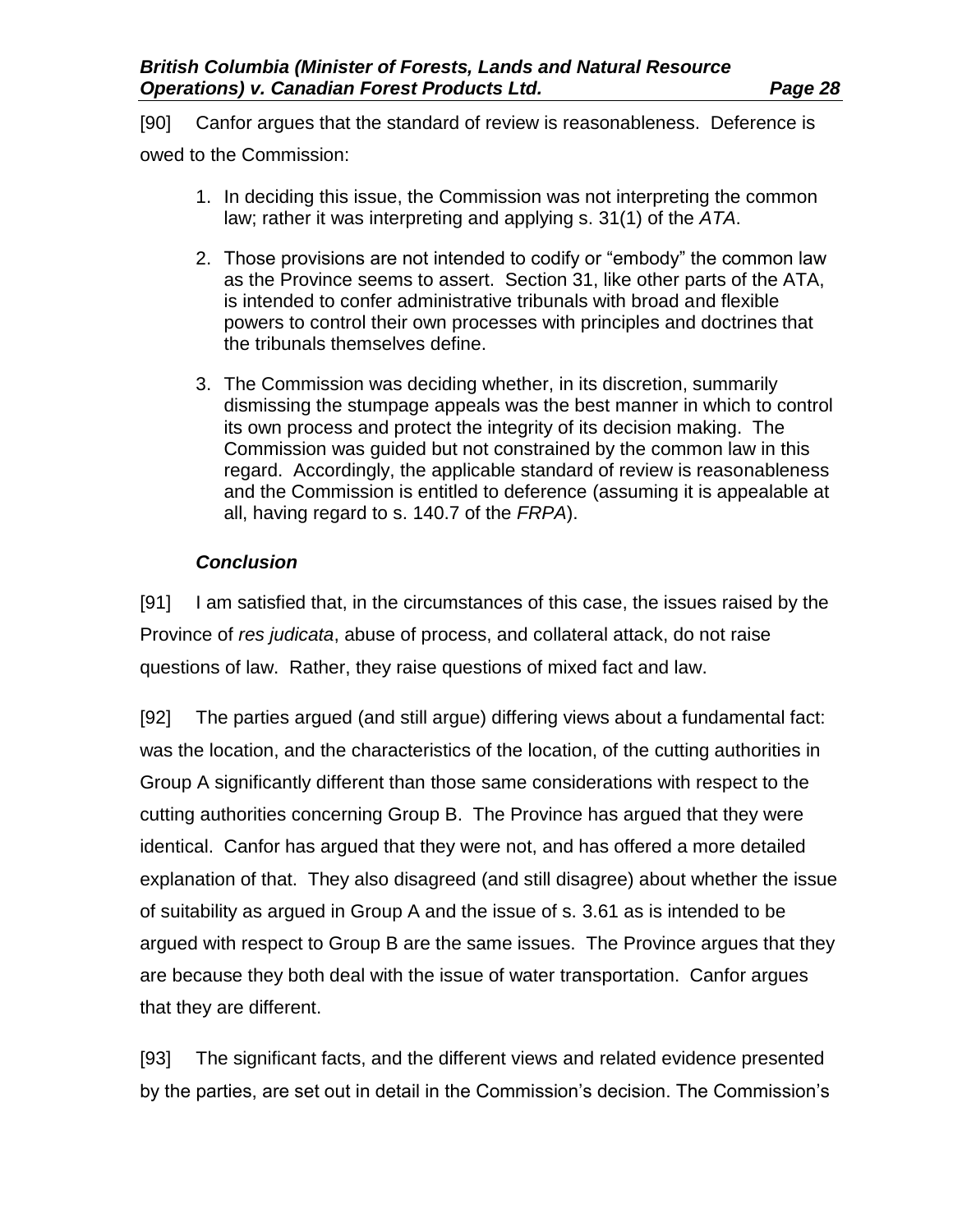### *British Columbia (Minister of Forests, Lands and Natural Resource Operations) v. Canadian Forest Products Ltd. Page 29*

conclusion in that regard is related briefly in para. 85 of that decision where it states that the "...Panel finds that the present appeals are "new" appeals regarding different cutting authorities." With respect to the legal issues surrounding those facts, the Commission again related the arguments in great detail in its decision and summed it up in para. 85 where it said "the issue raised by the new appeals was not argued, considered or addressed in Canfor #one, nor does the Panel find that Canfor should have done so in the circumstances."

[94] The Commission's decision not to summarily dismiss the stumpage appeals as an abuse of process or on grounds that the issues have in substance been appropriately dealt with in another proceeding involved basic factual determinations that led to the application of a legal test to the facts and, as such, the Province's appeal on these issues involves questions of fact or mixed fact and law.

[95] Two things flow from the foregoing conclusion:

- 1. This issue is not appealable from the Commission to this Court whose jurisdiction arises from s. 140.7 of the *FRPA* and is restricted to "a question of law or jurisdiction". This conclusion is, by itself, sufficient to dispose of this argument on this appeal.
- 2. The Tribunal is entitled to deference and a reasonableness standard of review will prevail.

[96] Assuming this Court does have jurisdiction to hear an appeal, the correct standard of review is one of reasonableness:

- 1. The *ATA* is a "closely related" statute. The Commission's interpretation and application of s. 31 of the *ATA* is subject to the presumption of reasonableness.
- 2. Section 31 is found in Part 4 "Practice and Procedure". The Commission has the authority to determine procedural matters and to control its own process.
- 3. The Commission is expected to apply Part 4 of the *ATA* on a regular basis, and accordingly has particular familiarity with it. These provisions are connected to the tribunal's function.
- 4. Discretionary and fact-specific decisions by a tribunal aimed at controlling its process are entitled to considerable deference.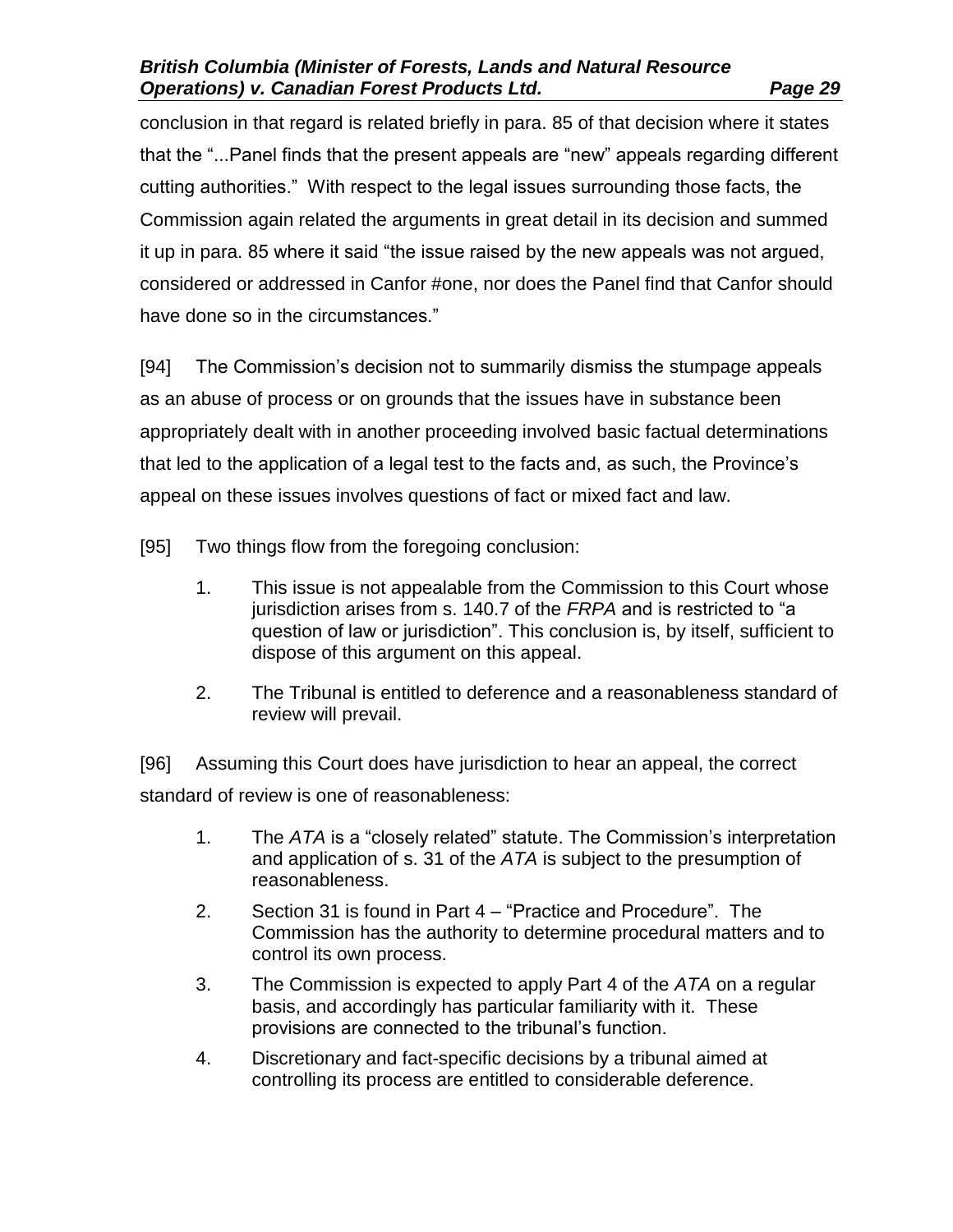[97] I see no obvious error in reasoning in the Commission's decision, and even if deference were not afforded to the Commission, I would consider the decision to be a reasonable one.

[98] The Commission's decision was one within the range of outcomes open to it in the circumstances and, as such, is reasonable and should not be set aside.

- [99] I conclude that:
	- 1. This Court does not have jurisdiction to hear the appeal of Argument #1.
	- 2. If there is jurisdiction to hear it, then I conclude that the correct standard is one of reasonableness and the Commission is entitled to deference.
	- 3. Within the range of acceptable and reasonable alternative conclusions, the Commission's decision fits into that category.
	- 4. In all the circumstances, the Commission's reasoning and decision on this issue are reasonable.

[100] It follows that the Province is unsuccessful with respect to this ground of appeal.

## <span id="page-29-0"></span>**ARGUMENT #2**

### <span id="page-29-1"></span>**Interpretation of s. 105.2 of the** *FA* **and the Commission's jurisdiction under s. 146(2)(b) of the** *FA***.**

[101] At the heart of this issue is the nature of the Minister's direction that there be a redetermination of the stumpage rate under s. 105.2; and more generally, in any such case involving s. 105.2, what is the nature of the Minister's direction?:

- 1. Is it a mere recommendation from the Minister to an employee to reconsider the original determination in light of new information and then form his or her own opinion?; or
- 2. Is it a direction that the Minister's employee must follow, to the extent that it contains within it the intended result of that direction.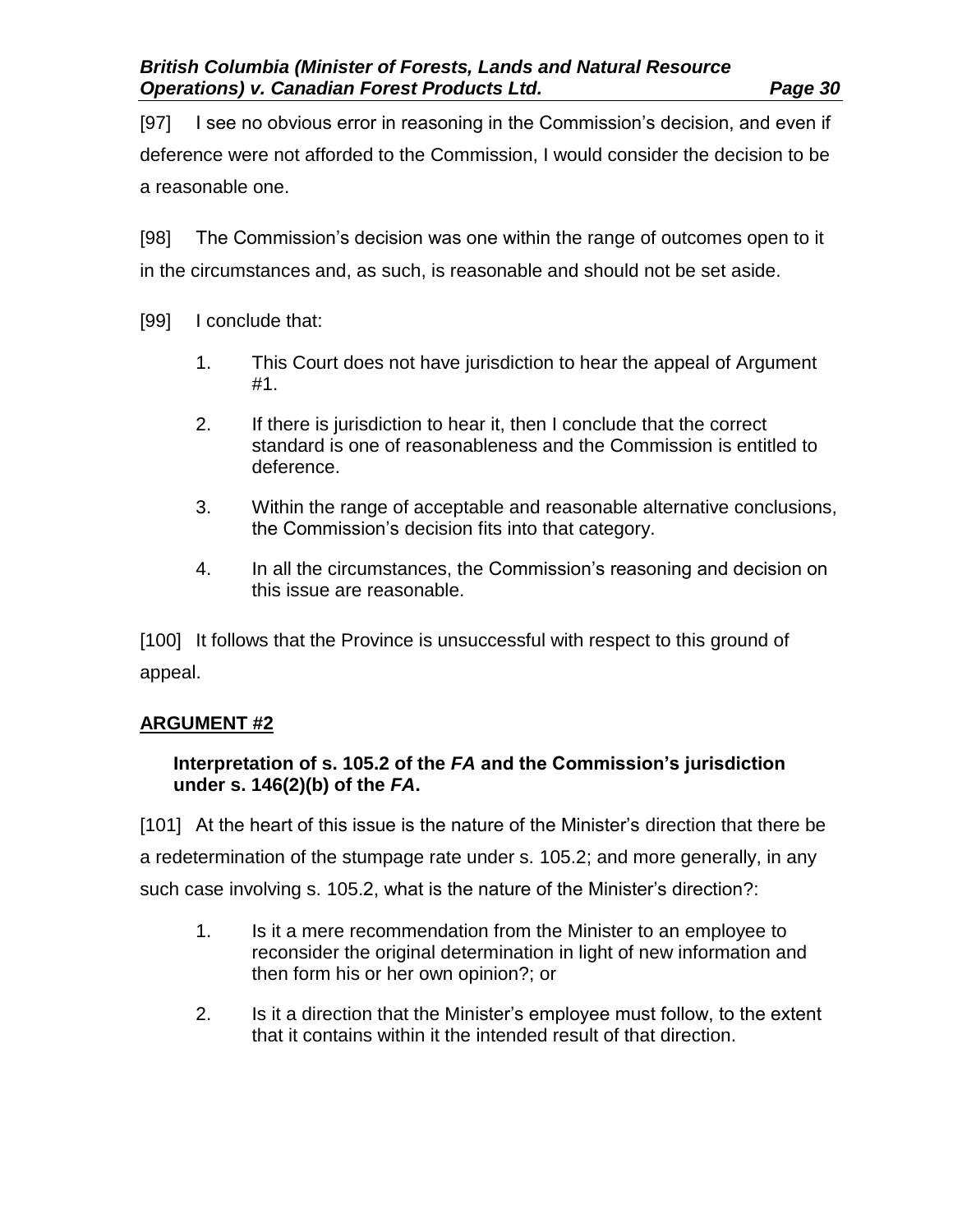[102] The Province argued before the Commission that it was without jurisdiction to hear Canfor's appeal for the following reasons:

- 1. The Minister's direction is more than a mere recommendation. It is a direction that the stumpage rate must be changed. Therefore, it is the Minister (or his delegate) who has made the determination. The employee has simply done what employees do – that is, carry out a task on the instructions of his or her superior.
- 2. The Commission's jurisdiction to hear the appeal can only flow from s. 146(2)(b) of the *FA* which states that a party (such as Canfor) has a right to appeal "... a determination of an employee of the Ministry under section 105 (1)...".
- 3. The redetermination in this case was made under s. 105.2 of the *FA*, that is, it was really a decision of the Minister (or his delegate), and is therefore not appealable under s. 146(2)(b) (which restricts appeals to "a determination of an employee").

[103] The Commission did not agree with the Province. The Commission's findings in this regard are found at paras. 54 to 64 of its Decision:

[54] The parties agree that a stumpage redetermination issued by a Ministry employee under section 105(1) of the Forest Act is appealable to the Commission under section 146(2)(b) of the Forest Act. They also agree that the stumpage rate redeterminations in this case were carried out by a Ministry employee under section 105(1) of the Forest Act. Where the parties differ is in their characterization of that employee's decision-making authority when faced with a section 105.2 direction from the Minister's delegate.

[55] The Government submits that, when the Ministry employee's redetermination is preceded, or is the direct result of, a direction from the Minister under section 105.2, the Ministry employee who implements the direction exercises "no discretion" and makes "no decision", at least not on the interpretation issues which resulted in the direction. The Government submits that this lack of discretion is apparent from section 105.2(5), which requires the Ministry employee to "take into account transportation-related variables based on water transportation from the Manson Site, in place of variables based on direct haul."

[56] The Commission agrees with the Government that section 105.2(5) requires the Ministry employee to "take into account" the information at issue in the section 105.2 proceeding. However, nowhere in section 105.2 is there a requirement for the Ministry employee to "apply" the Minister's opinion or interpretation of the IAM. Nor is there any requirement in section 105.2 for the employee to redetermine the rate "in accordance with" the Minister's opinion. Section 105.2(5) simply requires the Ministry employee to redetermine the rate, and to take into account the information which formed the basis for the Minister's direction. Section 105.2(5) states: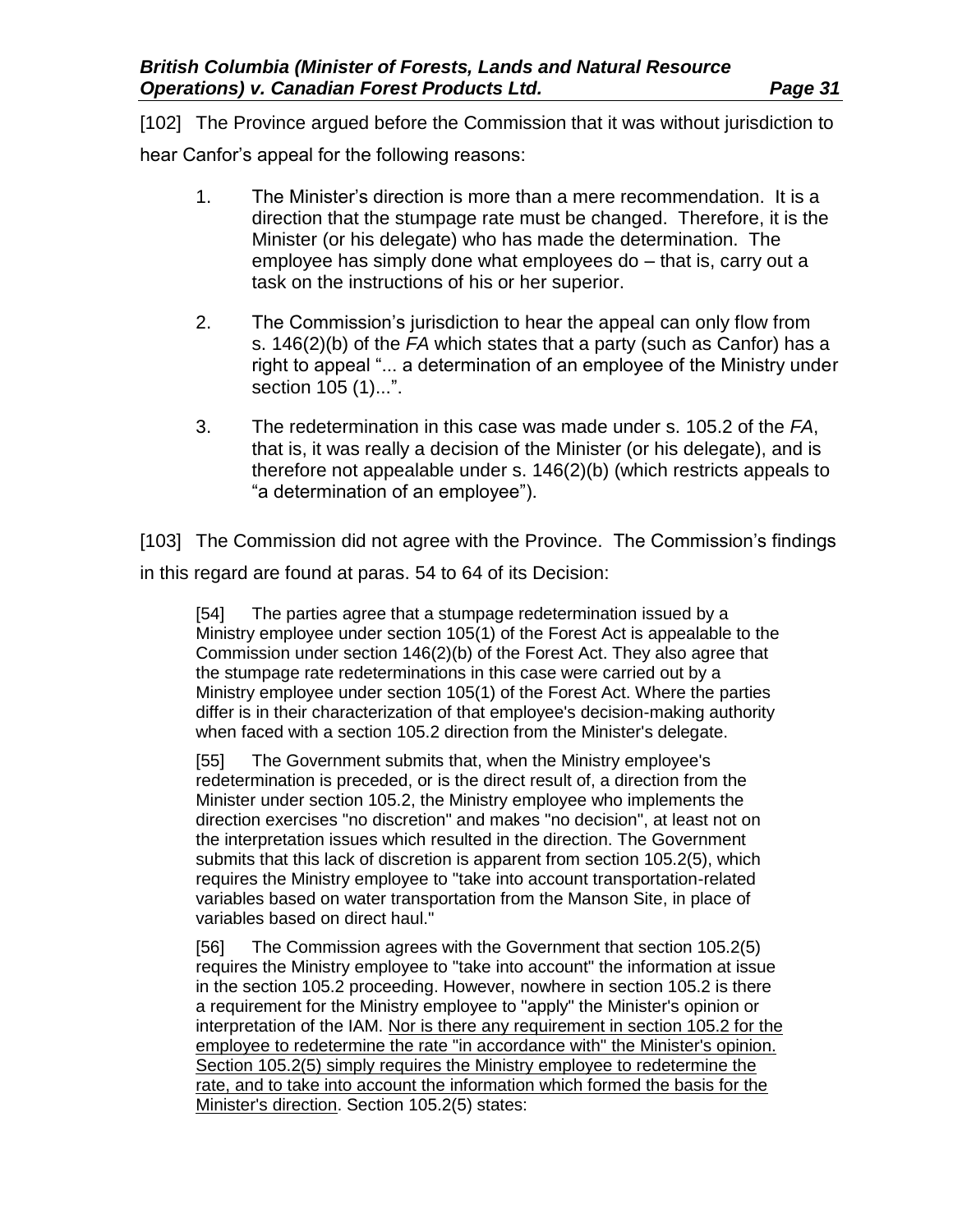(5) If the minister directs under this section that an earlier determined, redetermined or varied stumpage rate be redetermined or varied under section 105(1),

> (a) in the case of a direction issued under subsection (2) of this section, the redetermination or variation must take into account the information that is necessary to completely and accurately meet the requirements of the policies and procedures

> (b) in the case of a direction issued under subsection (3) of this section, the redetermination or variation must take into account the information described in paragraph fa) of that subsection, and

> (c) the redetermination or variation must be made in accordance with the policies and procedures that were in effect at the time the earlier stumpage rate was determined, redetermined or varied.

[57] On a careful review of the section, the Panel can find nothing in section 105.2 to indicate that the Ministry employee is bound by the Minister's opinion, such that the employee's discretion under section 105(1) is statutorily fettered by that opinion.

[58] In contrast, there is clear language in sections 105(l)(c) and section 149(3) of the Forest Act requiring the Ministry employee, and the Commission on appeal, to apply the policies and procedures approved by the Minister (e.g., the IAM). Section 105(l)(c) states that "the rates of stumpage must be determined, redetermined and varied ... (c) in accordance with the policies and procedures approved by the minister", and section 149(3) which states that "the commission must, in deciding the appeal [under section 105], apply the policies and procedures approved by the minister under section 105 that were in effect at the time of the initial determination" [Emphasis added]. Such language is completely absent from section 105.2 of the Forest Act.

[59] Although the Government may be correct that Canfor could have sought a judicial review of the section 105.2 direction, this is not determinative of this issue. The Panel finds that, while a Ministry employee is required by section 105.2 to redetermine the stumpage rate, the employee is not required to accept - is not bound by - the delegate's opinion. Rather, if a direction is issued under subsection 105.2(2), the employee is only required to take into account the information that is "necessary to completely and accurately meet the requirements of the policies and procedures". If the direction is issued under subsection 105.2(3), the employee is required to take into account the previously unknown or new information, and redetermine the rate taking into account the policies and procedures in effect at the time of the original determination. In either case, it is for the Ministry employee to determine whether the stumpage rate will, in fact, change from the original determination. Thus, judicially reviewing the "direction" would be premature as it is the redetermination by the Ministry employee that will determine the new rates.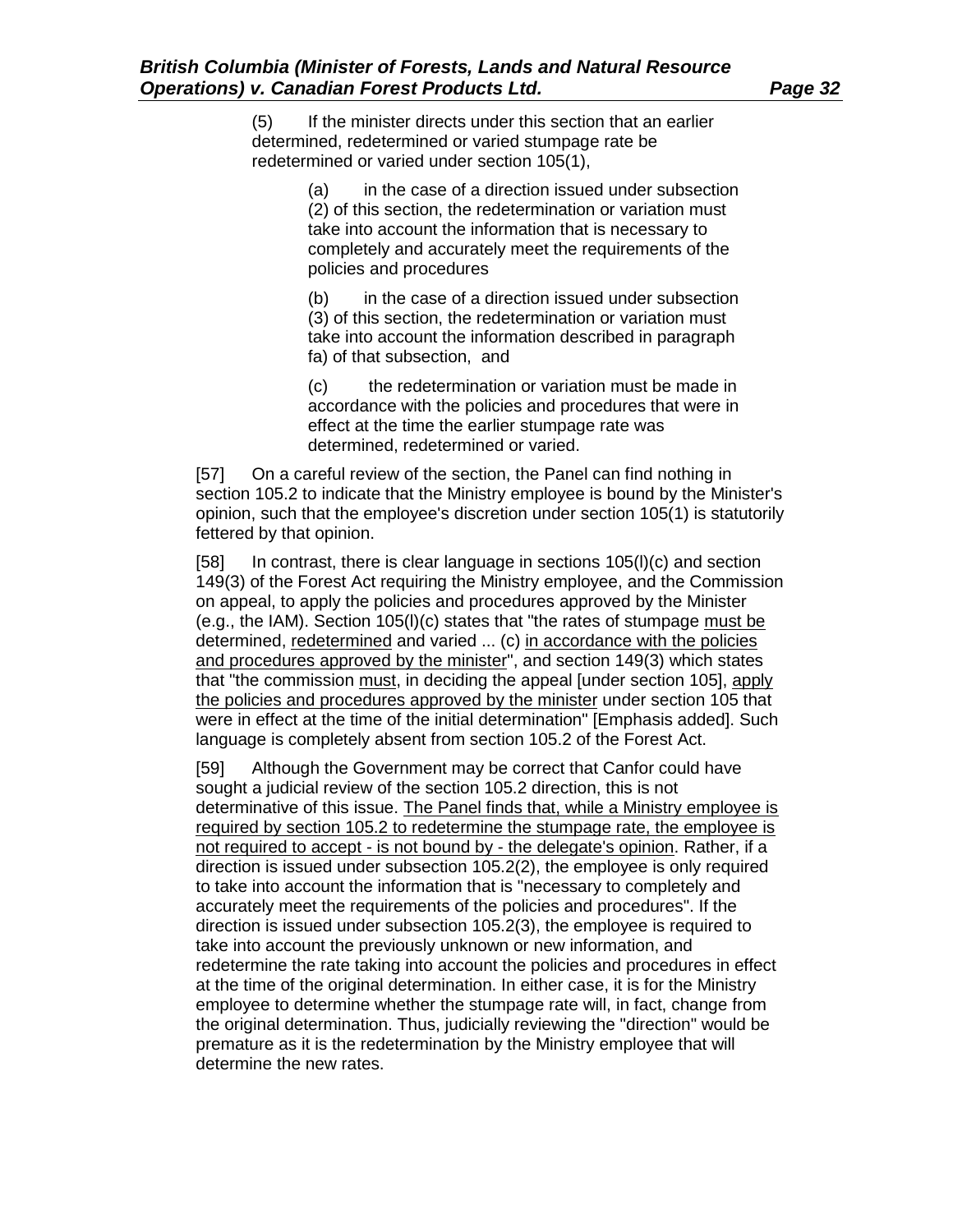[60] Ultimately, the Panel finds that an appeal of a "directed" redetermination is not an appeal of the direction of the Minister or the Minister's delegate. While that direction is the reason for the redetermination, it is the Ministry employee's discretion under section 105(1) that is at issue. The Panel does not accept that this discretion is eliminated by a direction under section 105.2. Even if the Minister, or the Minister's delegate, has previously interpreted a section of the IAM, and arrived at an opinion on its meaning and application to the facts, this does not mean that the Ministry employee does not have discretion to consider that same section and arrive at his or her own conclusion regarding its application to the facts.

[61] The Panel notes that this situation occurs within the Ministry in relation to other stumpage related issues. In Western Forest Products Limited v. Government of British Columbia, (Appeal No. 2004-FA-003(a), July 22, 2004) [ Western 2004], the Government argued that the appellant (Western) was really appealing the determination, or statement, of a district manager regarding suitability under section 4.1(9) of the Coast Appraisal Manual. The Government argued that there is no right of review or appeal from this suitability statement since the District Manager is not an "employee" of the Ministry, but that the suitability statement was subject to judicial review. In that case, the Commission found that a Ministry employee's decision to be bound by the suitability decision or statement of a person not given the discretion to determine stumpage rates under section 105(1) of the Act, constitutes an improper fettering of discretion:

The rule against fettering of discretion requires that the person given the decision-making authority must exercise his or her own discretion in deciding whether, and how, to accept the recommendation of another. It would be an unlawful sub delegation of authority for the Regional Appraisal Coordinator [the Ministry employee under section 105(1)] to agree to act on the recommendations of another who is not charged with the authority to determine stumpage rates: Jones & de Villars Principles of Administrative Law (2nd ed.) Carswell 1994 at 172 - 173. Accordingly, the process that was followed in this case, where the Regional Appraisal Coordinator agreed to refer the matter to District Manager and agreed to be bound by the District Manager's decision, constituted an inappropriate fettering of discretion, (page 18)

[62] The Commission further states at page 21 that,

... in the context of stumpage determinations under section 146(2) of the Forest Act, the Commission has jurisdiction to consider the issue of a particular point of origin for assessment of truck hauling and towing costs. The Commission finds that the decisions under appeal in this case, the SANs, were made by an "employee," the Regional Appraisal Coordinator, under section 105(c) of the Forest Act. Therefore, the Commission has jurisdiction to hear this appeal.

[63] Although the redeterminations at issue in the present case were the result of a statutorily authorized direction, as stated above, there is no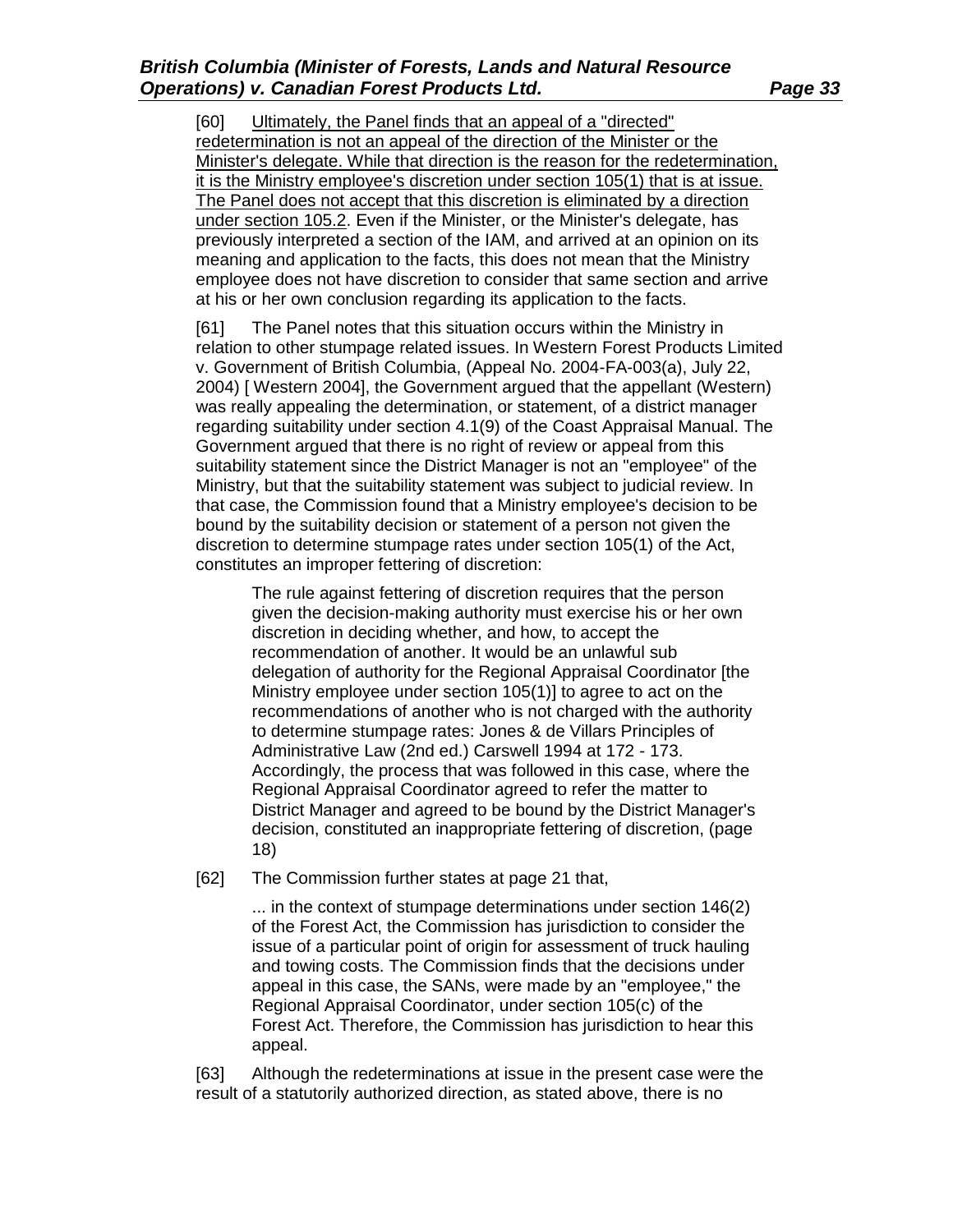indication that the Ministry employee is bound by the Minister's or the delegate's opinion. The Panel agrees with Canfor that the Ministry employee still has discretion under section 105(1) of the Forest Act to exercise his or her discretion to redetermine the stumpage rate in the usual course, albeit after taking into account the information required by section 105.2(5). In the context of a section 105.2 direction, the basis for the ministerial delegate's opinion should be considered only; the only direction is to redetermine, not to implement the findings or opinion. If the Ministry employee in the present case believed that he or she was bound by the Minister's opinion on the transportation-related variables, then this may also be an issue to be determined in the appeals.

[64] For all of these reasons, the application to summarily dismiss the appeals under section 31(l)(a) of the ATA is denied. The appeals, and the "substance of the appeals", are within the Commission's jurisdiction.

[my underlining]

### <span id="page-33-0"></span>*Submission of the Province*

## *The Commission's Errors – s. 105.2 of the FA*

[104] The Commission erred in concluding that the Ministerial power to direct a redetermination of stumpage rates pursuant to 105.2 is merely a power to recommend, and not a power to direct the outcome of the redetermination.

[105] The Commission's analysis and interpretation of s. 105.2 of the *FA* appears to have been result-driven, based on the Commission's preference as a matter of policy that it have review jurisdiction over all stumpage appraisal decision making by Ministry officials.

[106] In confirming its jurisdiction under s. 31(1)(a) of the *ATA*, the Commission proceeded on the basis of an interpretation of s. 105.2 of the *FA* as allowing the Minister to make only a non-binding recommendation to the Ministry employee to redetermine the stumpage rate using corrective appraisal data. In the Commission's view the substitution of water transportation variables into the Group B stumpage rates was not the direct result of a direction by the ministerial delegate. Rather, it was a decision of the Ministry employee in the exercise of his or her discretion under s. 105(1) of the *FA*.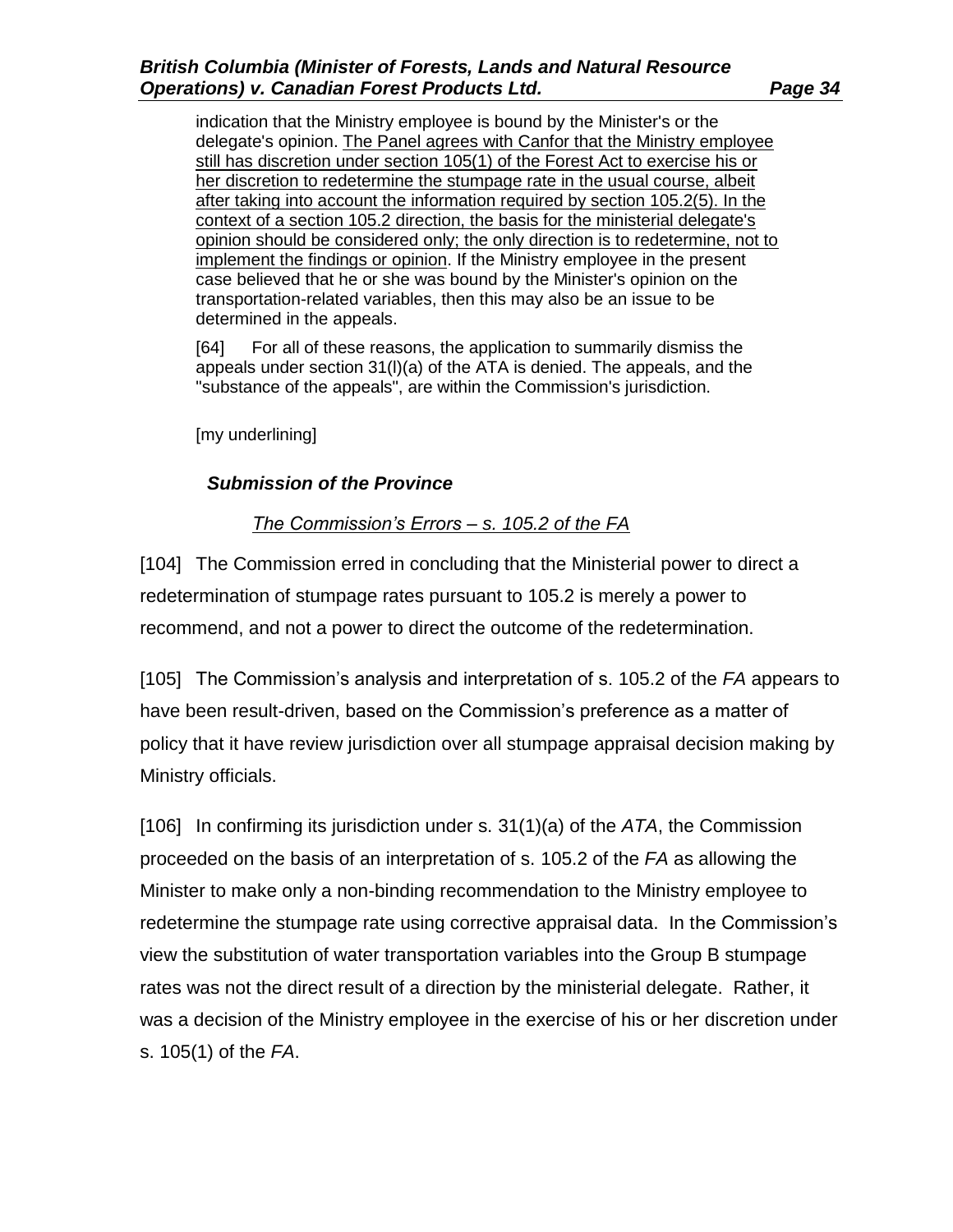[107] The Commission appears to take the view that, if the Legislature had intended a s. 105.2 direction to be binding on the Ministry employee under s. 105(1), the Legislation should expressly state that.

[108] The Commission is wrong in assuming that the Legislature has used the words "must take into account" in the sense of requiring the Ministry employee simply to "notice" or "consider" the corrective information identified by the Minister, but not necessarily to use it in the redetermination.

[109] The Commission erred in not providing an ordinary and grammatical meaning to the word "direct", in not taking appropriate and analytical steps to determine the meaning of "interpret", not providing a proper grammatical meaning to the phrase "must take into account", and in not interpreting words in phrases in the context of the other words and phrases with which they appear and in the entire context of the *FA*, the scheme of the *FA,* and the intention of the legislators.

[110] Is it reasonable that a Ministry employee has overriding discretion to reject the Minister's view that the stumpage rate is erroneous, such that, despite the ministerial direction, no corrective variation will occur? The Commission's interpretation renders meaningless a direction of the Minister, and the s. 105.2 power of the Minister, at the option of a Ministry employee.

[111] The Commission's process of statutory interpretation was unreasonable and outside the range of acceptable, defensible and/or reasonable alternatives. It was also incorrect.

# *The Commission's Errors – s. 146(2)(b) of the FA*

[112] Section 146 of the *FA* gives a licensee such as Canfor the right to appeal to the Commission "a determination of an employee of the Ministry under section 105(1)", including a redetermination. However, the redeterminations in issue in the present case are distinct in that they were made to implement a ministerial direction under s. 105.2 of the *FA*. Decisions under s. 105.2 are not appealable to the Commission. As Canfor's appeals go to the substance of the ministerial direction,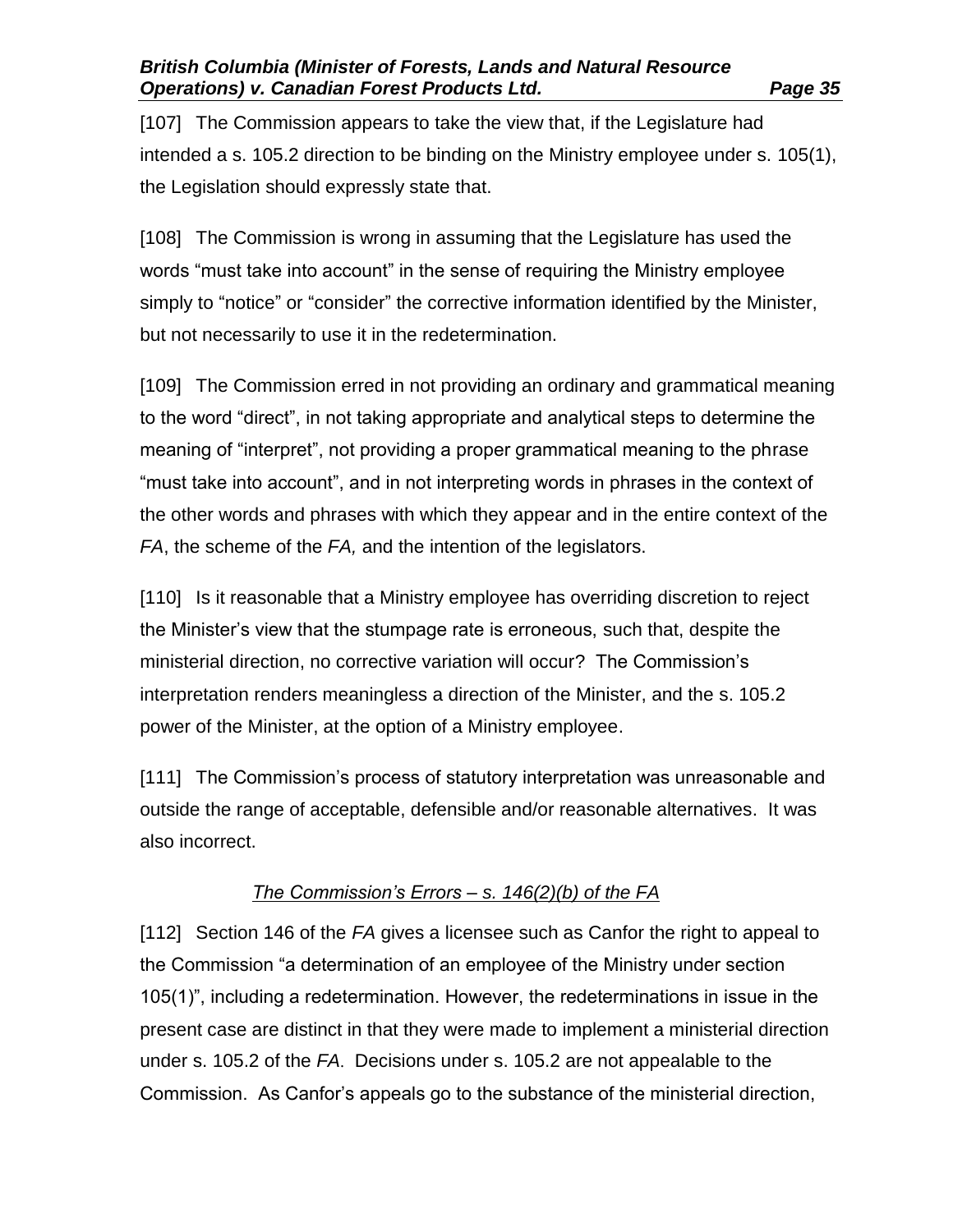the question of the Commission's jurisdiction arises. Only an employee's determination under s. 105.1 can be appealed to the Commission; it has no jurisdiction to hear an appeal from a Minister's (or his delegate's) decision under s. 105.2

[113] The Province does not say that the Regional Director's (the Minister's delegate) decision is beyond review, only that the review must take place in the appropriate forum. The appropriate forum is an application for judicial review where appropriate regard may be accorded to the Regional Director's opinion and his reasons for decision.

## *Standard of Review*

[114] The Province argues that the appropriate standard of review on this issue is correctness, but if the appropriate standard is reasonableness, then the Commission's decision was unreasonable.

[115] Correctness is the appropriate standard for the following reasons:

- 1. The question before the Commission was a question of law involving the issue of determining where jurisdiction lay between two "tribunals".
- 2. Interpretation of its own statute or statutes closely connected to its function will be subject to review on the deferential standard of reasonableness.
- 3. However, the presumption of reasonableness is rebutted if the question falls into one of the exceptional categories to which the correctness standard applies (*Dunsmuir*). In this case, the circumstances are captured by one of those categories: Questions regarding the jurisdictional lines between two or more competing specialized tribunals.
- 4. The Province argues that in this case the competing specialized tribunals are the Minister (under s. 105.2 of the *FA*) and the Commission (under s. 146.2(b)).
- 5. The specific feature that does take the present case outside the presumption of deference is that, in interpreting s. 105.2 of the *FA*, the Commission was engaged in adjudicating not only a question of jurisdiction, but the line between its jurisdiction under s. 146(2)(b) and that of the Minister under s. 105.2 of the *FA.*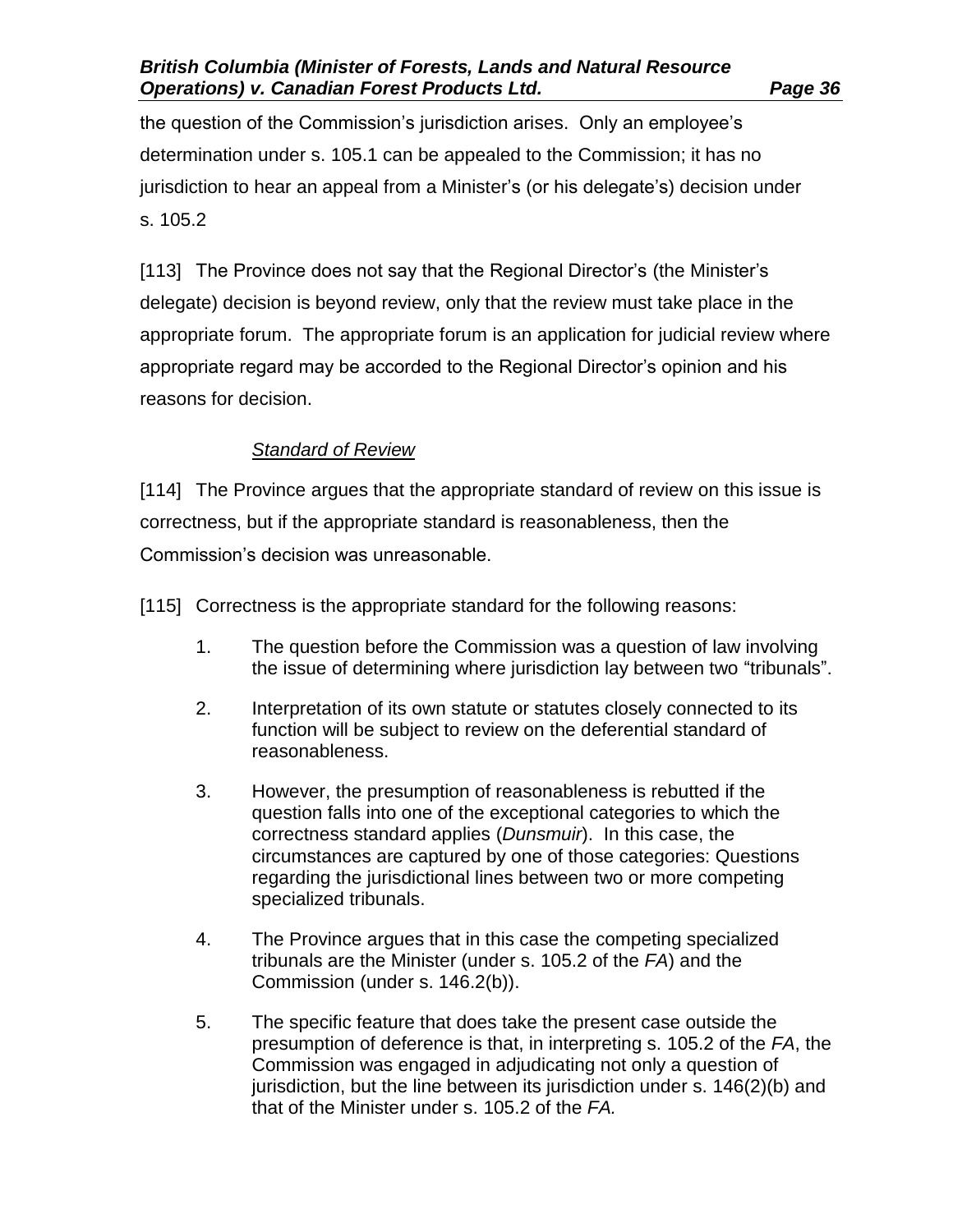- 6. Therefore, the presumption of deference is rebutted and correctness is the appropriate standard of review.
- 7. By determining that the Minister's direction for a redetermination under s. 105.2 was merely a recommendation to his subordinate and not a direction as to the result, the Commission diminished the Minister's jurisdiction and enlarged its own.

[116] Such a decision may be reviewed by judicial review, but not on appeal. Alternatively, whether by judicial review or appeal, the standard is correctness.

[117] In the alternative, if the correct standard of review is reasonableness, it is argued that this decision is unreasonable, in part, because it leads inexorably to the conclusion that the Minister's power to direct that a stumpage rate be redetermined is merely a power to recommend, which may be disregarded, after due consideration, by a technical staff worker in the Ministry.

[118] The Province argues that, on its face, this is simply unreasonable and no degree of deference can make it otherwise.

[119] The case law recognizes that, in certain clear cases, there will not be any range of acceptable outcomes against which to assess the tribunal's interpretation. Rather, unreasonableness in a tribunal's statutory interpretation will be evident simply in the outcome of the analysis as compared to that which the Court determines is the only reasonable interpretation of the section. As explained by Moldaver J., for the majority, in *McLean v. British Columbia (Securities Commission)*, 2013 SCC 67:

38 It will not always be the case that a particular provision permits multiple reasonable interpretations. Where the ordinary tools of statutory interpretation lead to a single reasonable interpretation and the administrative decision maker adopts a different interpretation, its interpretation will necessarily be unreasonable — no degree of deference can justify its acceptance; see, e.g., *Dunsmuir*, at para. 75; *Mowat*, at para. 34. In those cases, the "range of reasonable outcomes" (*Canada (Citizenship and Immigration) v. Khosa*, 2009 SCC 12, [2009] 1 S.C.R. 339, at para. 4) will necessarily be limited to a single reasonable interpretation — and the administrative decision maker must adopt it.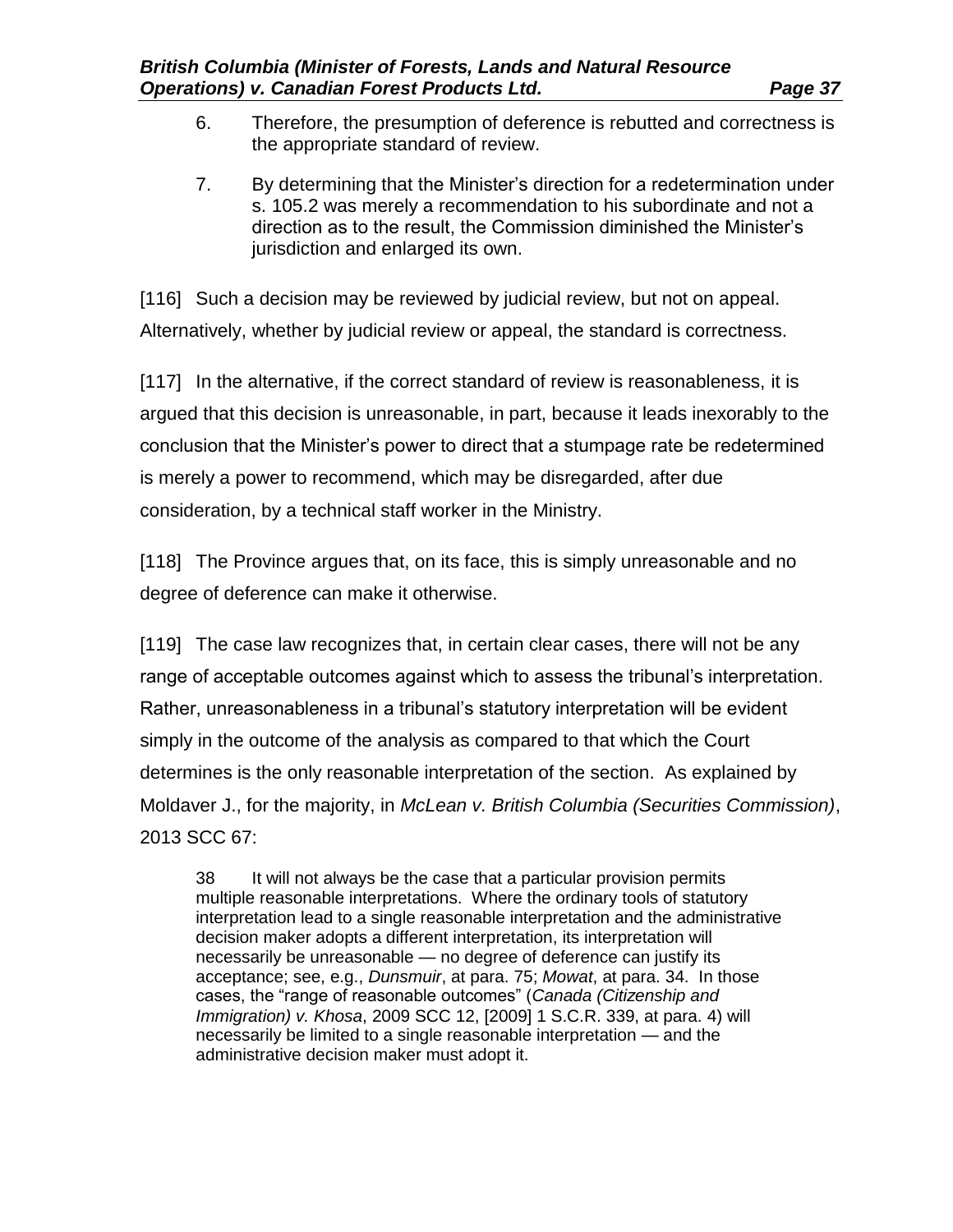### *Submission of Canfor*

<span id="page-37-0"></span>[120] The right to appeal a decision of the Commission to this Court is found in s. 140.7 of the *FRPA*. The right to appeal is restricted to a question of law or jurisdiction. While Canfor acknowledges that this (Argument #2) raises a jurisdictional question which is properly before this Court, it disputes that Arguments #1 and #3 are properly before this Court because they both raise only questions of mixed fact and law.

# *The Commission Did Not Err – s. 105.2 of the FA*

[121] The stumpage rate determinations at issue in the stumpage appeals are redeterminations:

- 1. A stumpage rate may be redetermined in several ways. The redeterminations at issue here were directed by the Province, but the Commission correctly found that the reason for which a stumpage rate is redetermined is irrelevant to whether the rate determination is appealable to the Commission.
- 2. This conclusion flows from ss. 146(6), which expressly provides that "a redetermination or variation of stumpage rates under s. 105(1) is considered to be a determination" for the purpose of the appeal right in s. 146(2).

[122] Section 105.2 confers the Minister with the discretion to direct ("may direct") that a stumpage rate "be redetermined or varied under ss. 105(1)" where the Minister is of the opinion that the original determination was based on information that was incomplete or inaccurate or did not meet the requirements of the applicable stumpage manual.

[123] All the Minister decides under s. 105.2(2) is whether he is of the opinion that the determination was based on information that was incomplete or inaccurate or that did not meet the requirements of the relevant policies and procedures – and, if so, whether he should exercise his discretion to direct an employee to conduct a redetermination.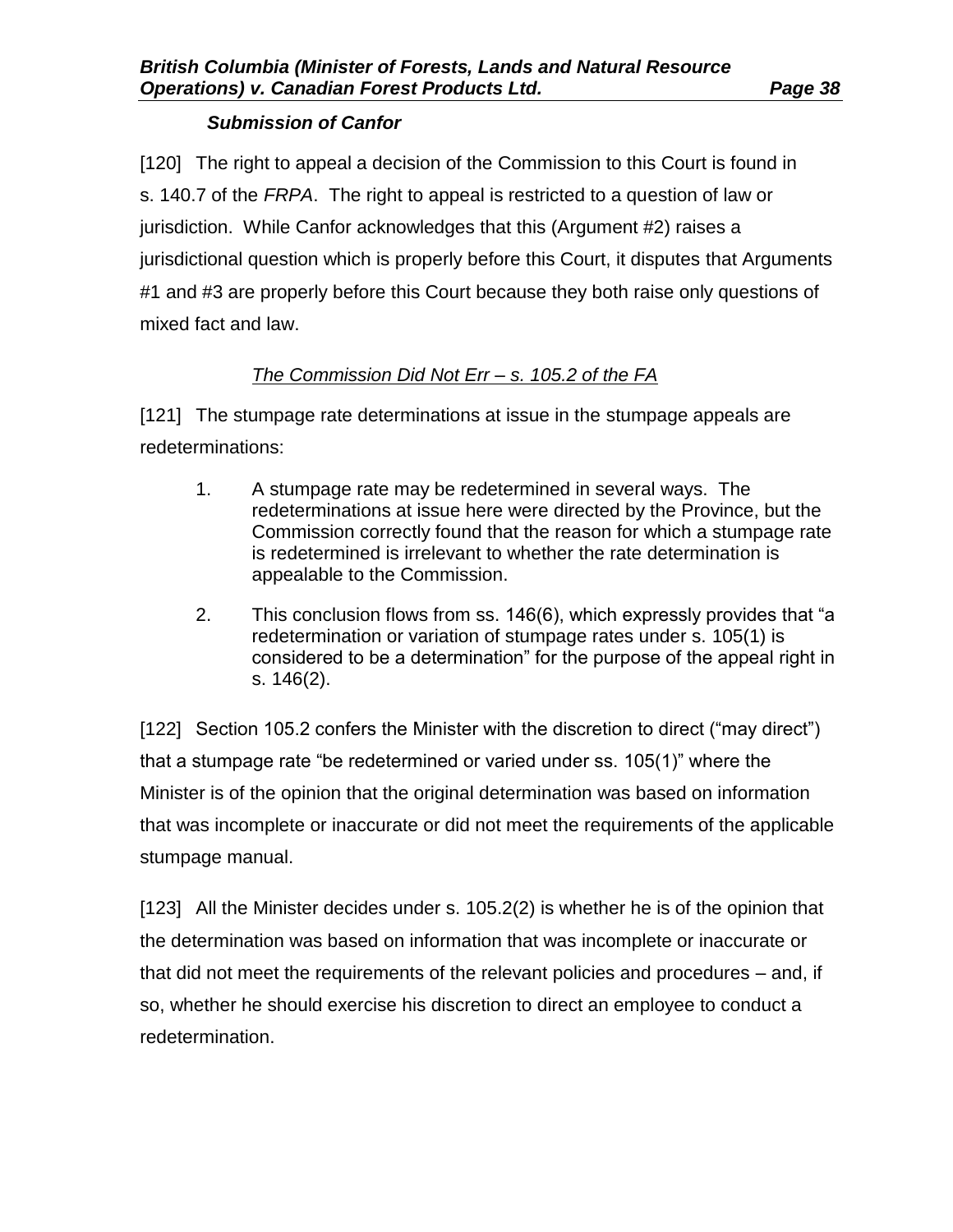# *The Commission Did Not Err – s. 146(2)(b) of the FA*

[124] The Commission interpreted s. 146 to mean that all stumpage rate determinations, no matter whether they are original determinations or redeterminations, are appealable to the Commission which is the specialized and expert body created by the Legislature for that very purpose. That interpretation is simpler, more logical and more consistent with the plain language of the provision and the surrounding context than the one advanced by the Province.

# *Standard of Review*

[125] The Commission's decision that it has jurisdiction over the stumpage appeals under s. 146(2)(b) of the *FA* is reviewable on the reasonableness standard.

[126] The parties agree that the standard of review must be determined with reference to the common law rather than s. 59 of the *ATA* and the standard of review is rebuttably presumed to be reasonableness because the Commission was interpreting a statute closely connected to its function.

[127] In any event, and in the alternative, the Commission's decision that it has jurisdiction over the stumpage appeals under s. 146 of the *FA* was both reasonable and correct.

## *Conclusion*

<span id="page-38-0"></span>[128] This issue is in the category of a tribunal interpreting its home statute and statutes closely connected to its function. The appropriate standard of review is the deferential standard of reasonableness.

[129] I reject the Province's argument that the circumstances in this case fall within one of the exceptional categories (referred to in *Dunsmuir*) which, if applicable, may rebut the presumption of reasonableness and leave remaining, a standard of correctness.

[130] The third exception referred to in *Dunsmuir*, relied upon by the Province, is "Questions regarding the jurisdictional lines between two or more competing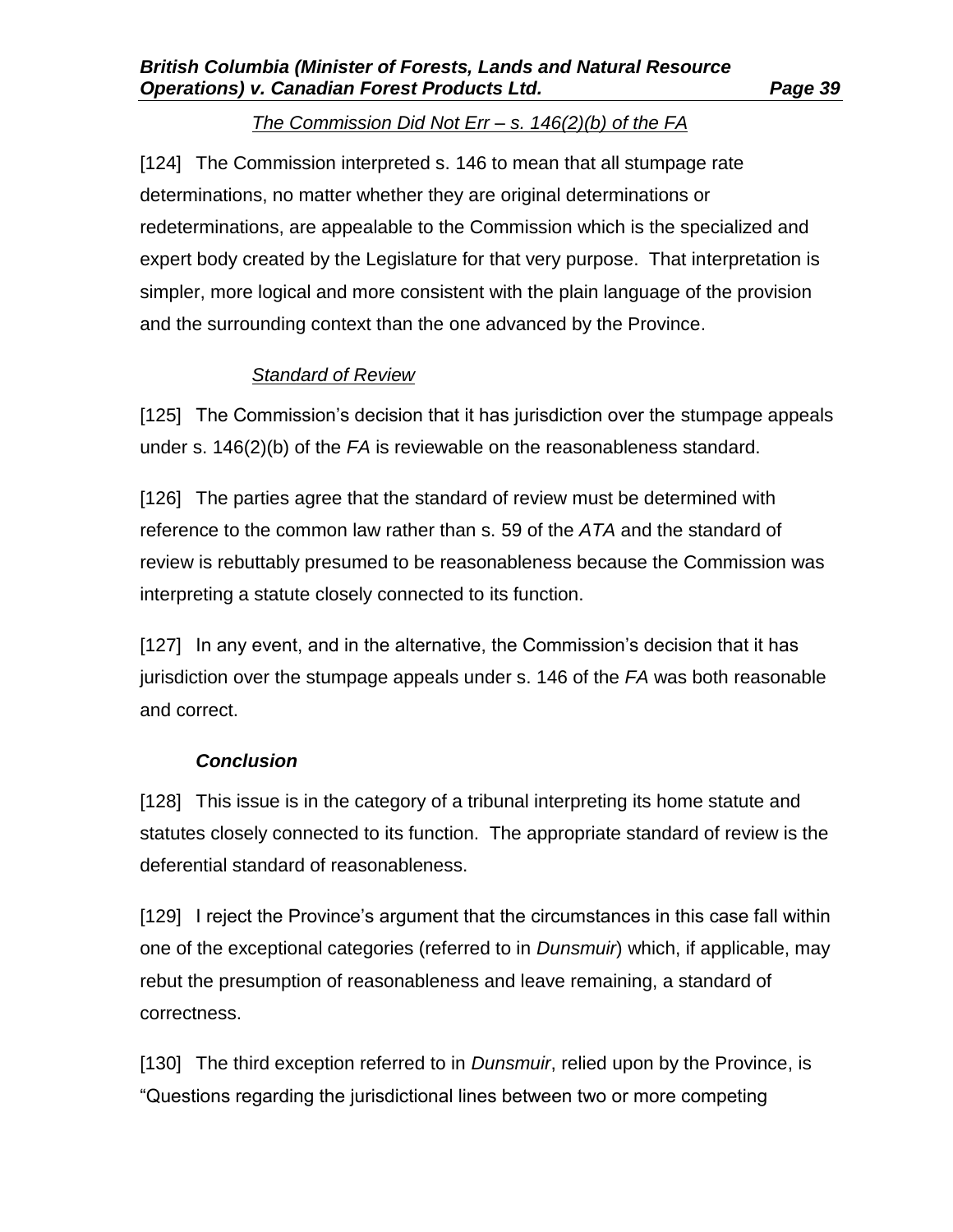specialized tribunals". That exception is not applicable in the circumstances of this case:

- 1. Some of the decisions, in which this exception is discussed, suggest that it is intended to apply only in cases where separate and distinct administrative tribunals, operating in different statutory regimes, have the potential for some overlapping jurisdiction.
- 2. In those cases, not only would the analysis require consideration of multiple statutory regimes, some of which would be outside the tribunal's expertise, but it would also have the potential to infringe on or undermine the authority of another specialized tribunal.
- 3. Here, on the other hand, the Commission's analysis in this case did not have the potential to infringe on a decision making authority outside its home statutory regime or to interpret matters outside its expertise. Rather, the questions raised fall squarely and wholly within the Commission's expertise as the courts now define it.
- 4. In the circumstances that are present here, I do not accept that the Minister, acting pursuant to s. 105.2, can properly be considered a "competing tribunal" within the meaning of this exception.

[131] It follows that the differential standard of reasonableness is not rebutted and remains applicable here.

[132] The Province argues that the Commission's decision is unreasonable because there is a single reasonable interpretation which would have been arrived at if the ordinary rules of statutory interpretation had been implemented. Whatever the literal meaning of the words in s. 105(1) and 105.2, common sense leads to the conclusion that the statute cannot and should not be interpreted in a way which gives an employee the ultimate authority to make a decision different than that of the Minister or his delegate.

[133] Canfor argues that there is no reason to go behind the wording of the statute.

- [134] The plain wording of ss. 105(1) and 105.2 is clear:
	- 1. Section 105(1) refers to a typical determination of stumpage rates noting that "...the rates of stumpage must be determined, redetermined and varied (a) by an employee of the ministry...". This is how a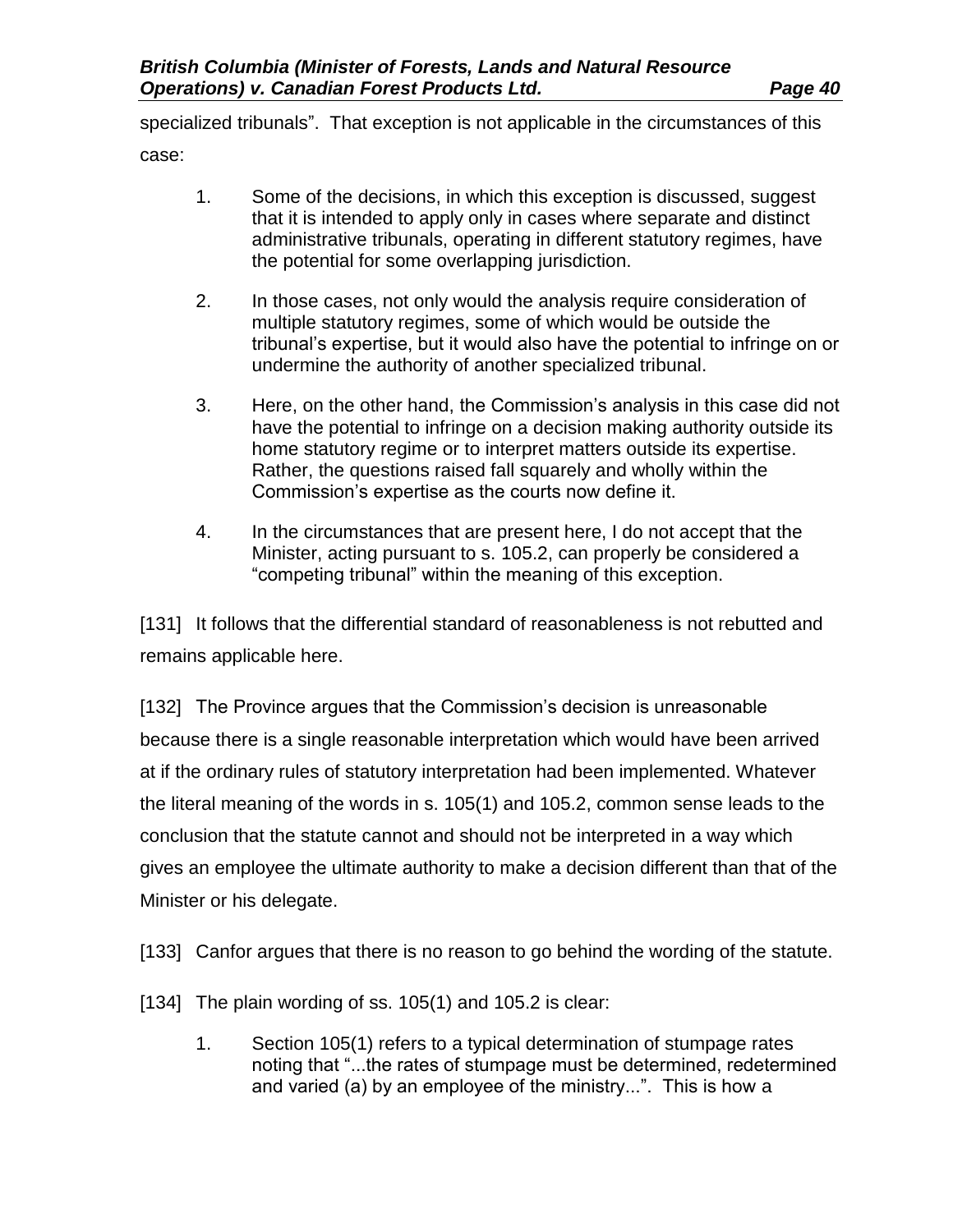determination usually occurs, without any special direction from the Minister or his or her delegate.

- 2. Section 105.2(2) states that the "...Minister may direct...that a stumpage rate be redetermined...under s. 105.1 if...[various specified circumstances]...". A plain reading of those two sections together suggests that a redetermination directed under s. 105.2 becomes a redetermination under s. 105(1).
- 3. Section 146(6) states that "For the purpose of s. (2), a redetermination.of stumpage rates under s. 105(1) is considered to be a determination".
- 4. Under 146(2), an appeal may be made to...the Commission from "a determination of an employee of the Ministry under s. 105(1)...".

[135] In my view, a plain reading of the two sections together supports the view of the Commission and of Canfor.

[136] The Commission concluded that the Minister's role is to decide whether the necessary preconditions for a redetermination are satisfied and, if so, whether to exercise his or her discretion to direct that the rate be redetermined. If the Minister directs that the rate must be redetermined, the role of technical staff is to carry out the redetermination like any other determination, by interpreting the relevant appraisal manual, and using the same methodology that is used when performing a typical determination under s. 105.1 but including the additional information that the Minister has directed to be considered. The employee has no more and no less discretion in determining the stumpage rate that he or she has under a typical determination under s. 105.1.

[137] While I agree with the Province that the interpretation they advanced is reasonable, I do not agree that it is the only reasonable interpretation. In my view, the view taken by the Commission is an acceptable and reasonable alternative.

[138] In providing these reasons, the Commission was interpreting its own statute. It is entitled to deference in that regard.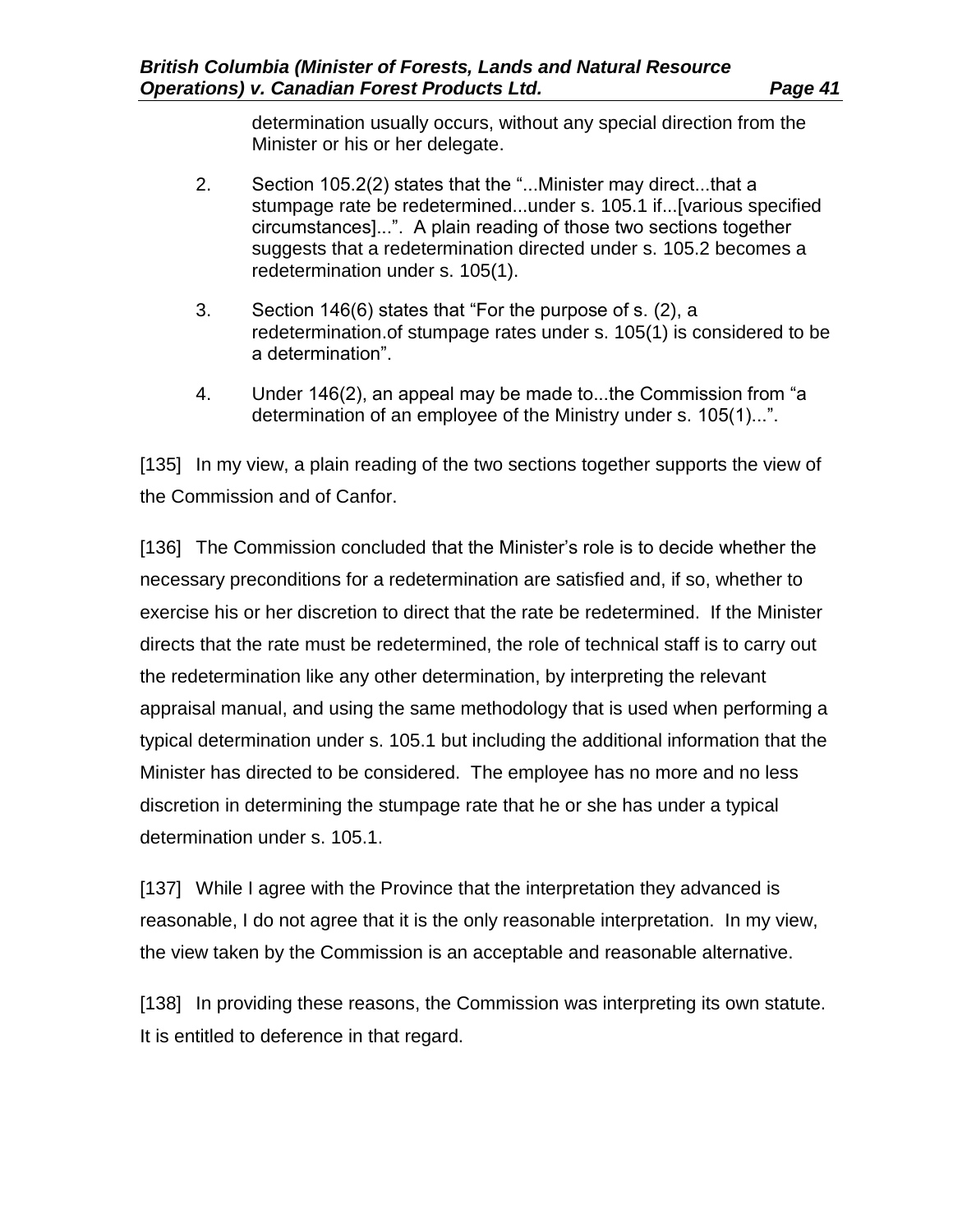[139] It is clear from the foregoing that a redetermination which was ordered by the Minister under s. 105.2 is a determination under s. 105(1) and therefore appealable under s. 146(2).

[140] It follows that the Commission has jurisdiction to hear Canfor's appeal.

[141] It follows that the Province is unsuccessful with respect to this ground of appeal.

# <span id="page-41-0"></span>**ARGUMENT #3**

### <span id="page-41-1"></span>*Res judicata***, collateral attack, and abuse of process in relation to the decision of the Regional Executive Director**

[142] Under Argument #1 (para. 51 of this decision), the Province raised the issues of *res judicata* and abuse of process arising out of:

- 1. The prior Group A suitability decision.
- 2. Canfor's making of a different argument before the Commission in this proceeding which it (Canfor) could have and should have made during the earlier Group A hearing.

[143] Under this heading, Canfor again argues *res judicata*, issue estoppel, abuse of process, and collateral attack, but for a different reason – that the full hearing opportunity offered (and accepted) by the Regional Director to Canfor, with respect to the issue of whether or not a redetermination should be ordered, was a process that gives rise to one or more of the foregoing legal concepts.

[144] The foregoing argument was also made before the Commission, which rejected it.

[145] In that regard, the Commission said this:

[79] The Panel finds that Canfor's appeals should not be summarily dismissed on the basis that the Minister's delegate has appropriately dealt with its issues in the section 105.2 process.

[80] First, all of the appeals heard by the Commission are from a statutory decision-maker. The section 105.2 direction is simply the basis for the redetermination; the redetermination is the appealable decision. The Panel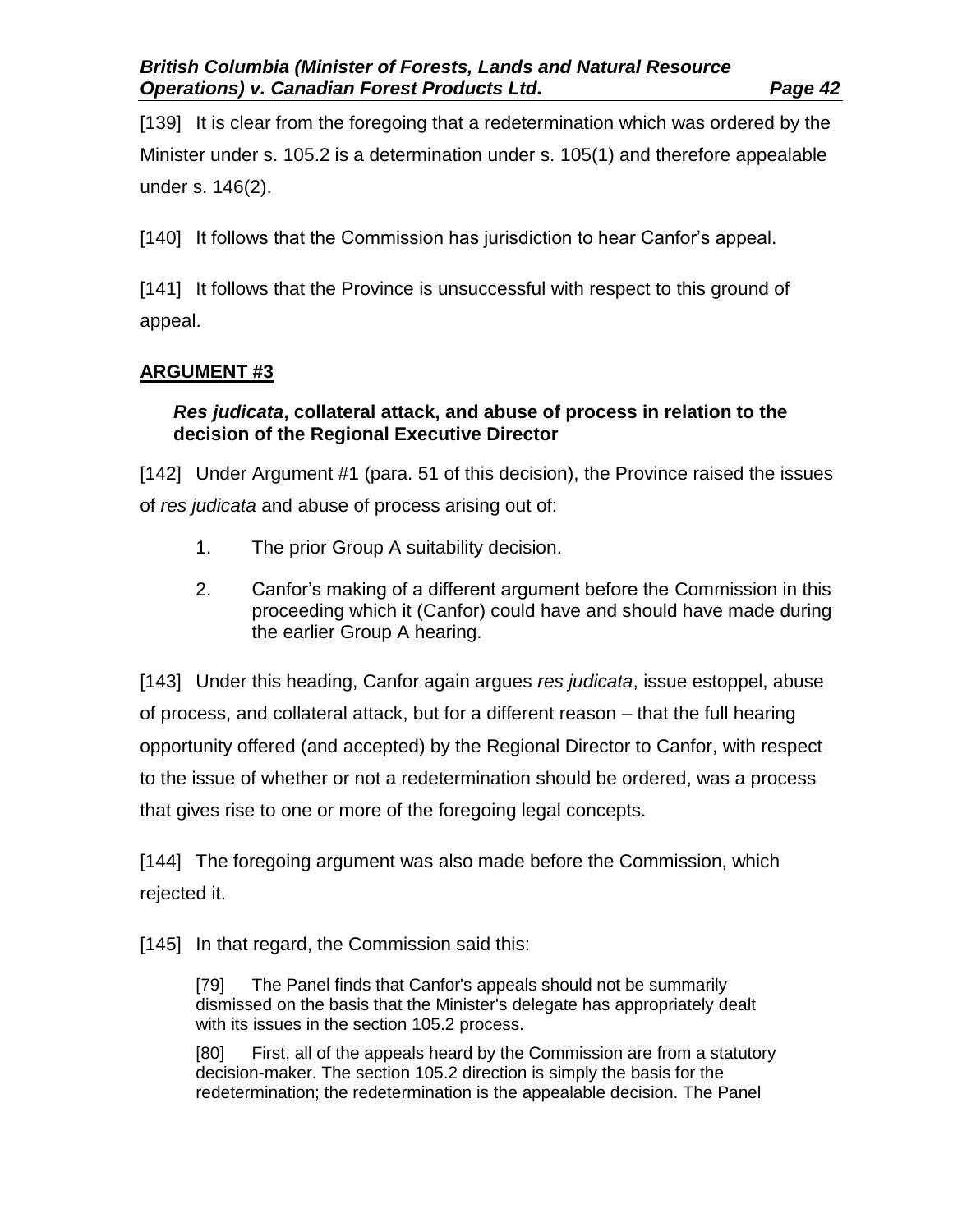further notes that the fact that the Minister's delegate formed an opinion on the meaning of section 3.6.1 of the IAMs and its application to Canfor's cutting permits does not mean that the substance of the appeal has been "appropriately" dealt with in another proceeding. More importantly, the statutory appeal provision (section 146) contemplates that there will be previous considerations - even decisions - on law, policy, and the facts.

[81] In all appeals heard by the Commission, there is a prior decisionmaking process. Some of those include a formal opportunity to be heard, while in others it is informal. For instance, under section 146(1) of the *Forest Act,* the appeals are from a decision that has already undergone a full review. In section 105(1) appeals, the licensee has provided appraisal data and will often correspond with the decision-makers on points that are in dispute. The point is, the very fact that the Legislature has provided a statutory appeal from these original decisions or review decisions indicates that those prior proceedings and decisions do not fall within the category of "appropriately dealt with in another proceeding". Moreover, the usual ground for appeal raised by appellants is that the decision below was not appropriately dealt with by the decision-maker. This case is no different.

[82] Second, in Canfor's appeals, the only issue currently identified in Canfor's grounds for appeal is that section 3.6.1 of the IAMs was misinterpreted and applied to its cutting authorities. Even if the Minister's delegate considered this matter in order to arrive at an opinion that the original stumpage determination was missing information, or the information was inaccurate or did not meet the requirements of the policies and procedures, as found in Issue 2 of this decision, there is no indication that the opinion is binding on the Ministry employee when he or she exercises discretion to redetermine the rate under section 105(1) of the *Forest Act.*  Thus, on an appeal of the redetermination, the Commission has jurisdiction to consider the employee's consideration of section 3.6.1, or lack thereof, and arrive at its own conclusion on the interpretation issue.

[83] Although there will undoubtedly be overlap in the evidence and argument that was previously presented to the Minister's delegate, this is not unusual in statutory appeals, and it is not grounds for summary dismissal in this case.

### *Submission of the Province*

<span id="page-42-0"></span>[146] The Province argues that Canfor's appeal constituted an indirect attack on the decision of the Regional Executive Director under s. 105.2 of the *FA,* which was barred by one or both of the doctrines of issue estoppel and the rule against collateral attack. The full hearing opportunity that the s. 105.2 process accorded Canfor led to a final decision of the Regional Director that is reviewable only by way of judicial review. The matters that Canfor wishes to raise on appeal had been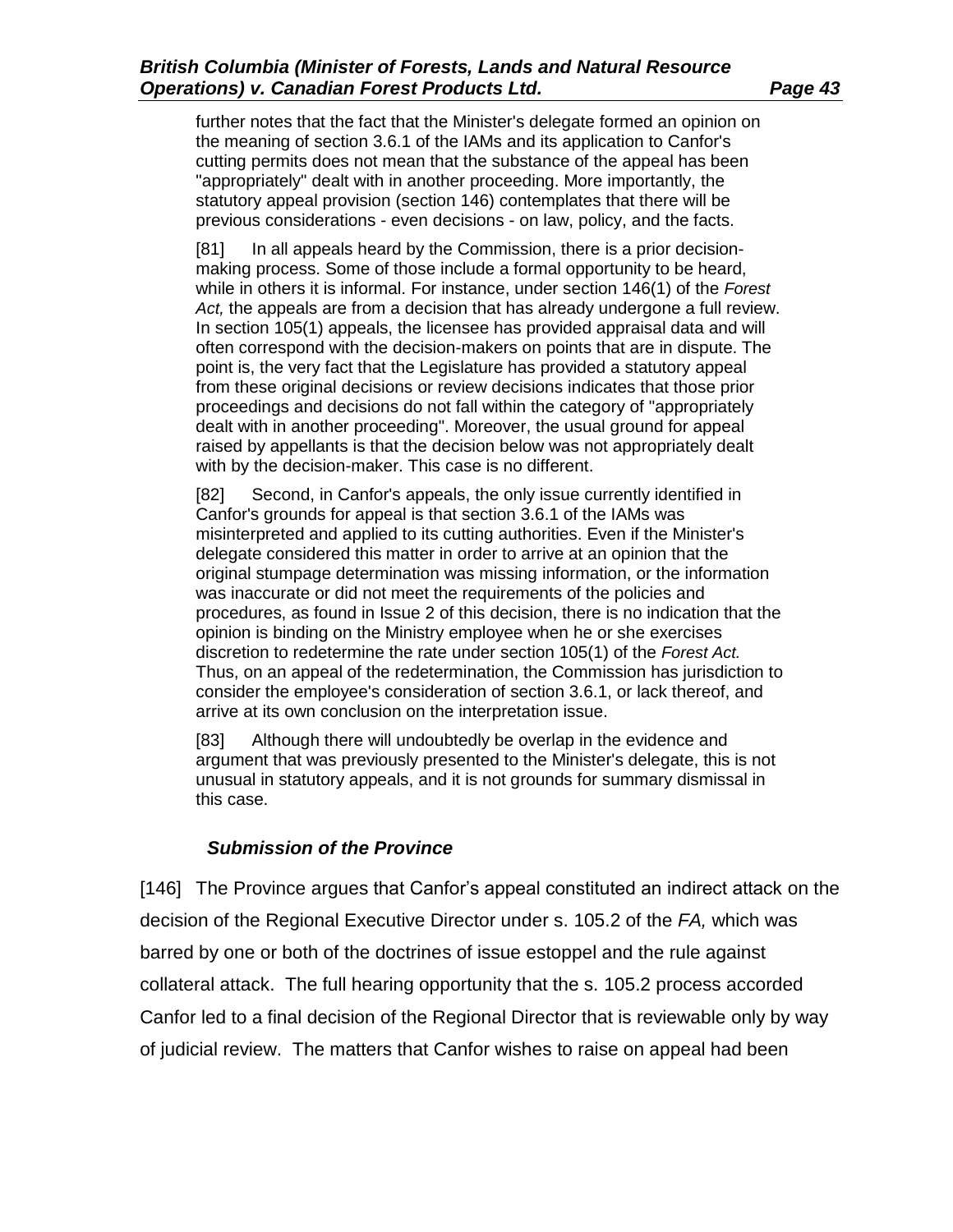"appropriately dealt with in another proceeding" within the meaning of s. 31(1)(g) of the *ATA*.

[147] The Province argues that the relevant decision-maker in this case is the Regional Director exercising jurisdiction under s. 105.2 of the *FA*, not an employee directed by the Minister. Ministry staff must redetermine stumpage in accordance with that direction.

[148] Canfor does not argue that there were any procedural deficiencies in the hearing process before the Regional Director. Nor is there any basis for such an argument given the opportunity that Canfor was permitted to actively participate in that process, which it took full advantage of.

[149] Clearly, Canfor understood that the decision making authority rested with the Regional Director. If the Commission is correct, the lengthy process before the Regional Director was meaningless because Ministry staff who carried out the redetermination were free to disregard the Regional Director, as is the Commission on an appeal from the redetermination.

[150] The Province acknowledges that Canfor's participation in that process does not preclude a review of that determination. The decision of the Regional Director to direct a redetermination may be judicially reviewed, but there is no right of appeal to the Commission.

[151] Canfor's indirect challenge to the decision of the Regional Director is barred by the doctrine of issue estoppel and the rule against collateral attack. The Commission's decision to the contrary is premised on an incorrect characterization of the statutory structure, and, alternatively, is unreasonable.

# *Submission of Canfor*

<span id="page-43-0"></span>[152] Canfor's appeal did not duplicate the process before the Regional Director. Even if the direction of the Regional Direction was binding on Ministry staff, the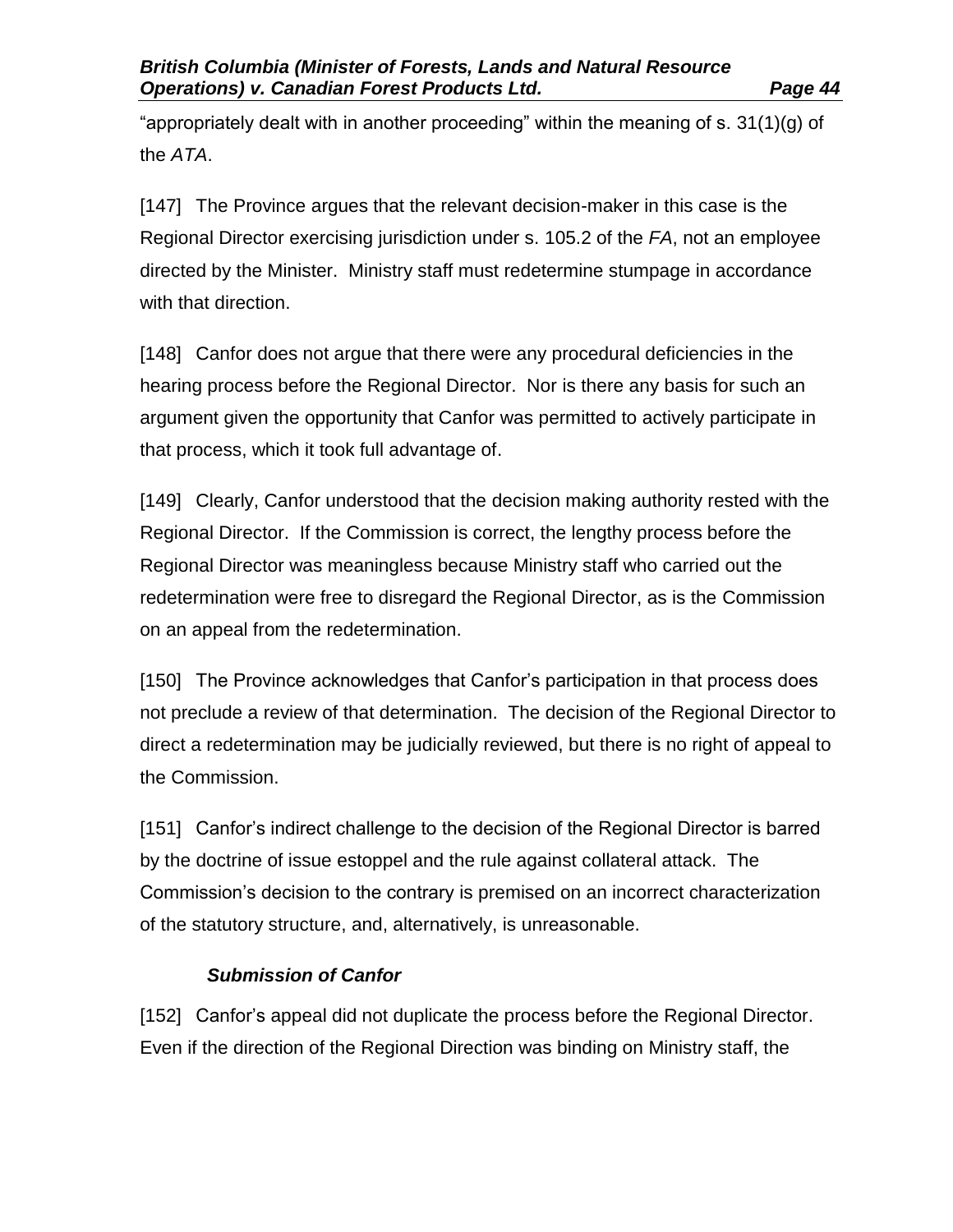Commission is an appellate authority and it is "natural" that the appeal would be preceded by some other decision making.

[153] The Commission was correct in dismissing the Province's argument based on issue estoppel and collateral attack. The Commission's reasons are twofold:

- 1. In all appeals heard by the Commission there is a prior decision making process in which correspondence may be exchanged with the decision-maker. The existence of a statutory right of appeal evidences a legislative intent that such decisions do not fall within the category of "appropriately dealt with in another proceeding".
- 2. The opinion of the Regional Director on the correct interpretation of s. 3.6.1 of the IAM is not binding on Ministry staff in carrying out the redetermination.

# *Conclusion*

<span id="page-44-0"></span>[154] It is arguable that this argument raises questions of mixed law and fact. If that is the case, then, pursuant to s. 140.7 of the *FRPA*, this Court has no jurisdiction to hear an appeal with respect to anything other than jurisdiction or a question of law. That is sufficient to dispose of this argument.

[155] However, if this argument raises a question of law, then there is jurisdiction for this Court to hear it on appeal. Having said that, I am satisfied that the Commission answered it correctly for the reasons given in paras. 79 to 83 of its Decision.

[156] It follows that the Province is unsuccessful with respect to this ground of appeal.

## <span id="page-44-1"></span>**DECISION**

[157] The Province's appeal is dismissed.

[158] Barring some factor that I have not been made aware of, the matter will proceed to hearing before the Commission to be determined on the merits.